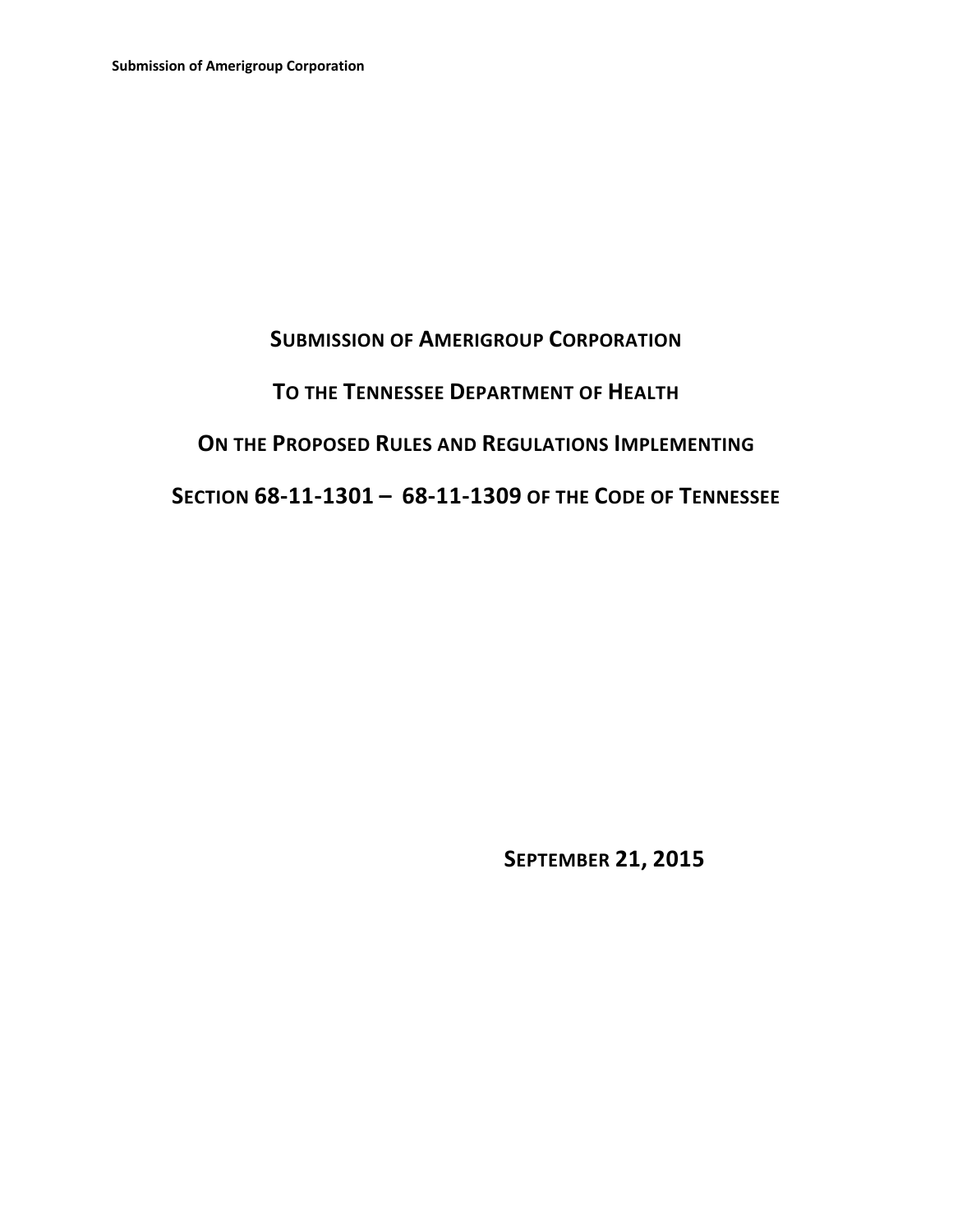## **Table of Contents**

| <b>Section</b>                                                                                | Page |
|-----------------------------------------------------------------------------------------------|------|
| I. Introduction                                                                               | 4    |
| II. Background on Antitrust Immunity and COPAs                                                | 5    |
| III. The "Active Supervision" Requirement Under the State Action<br>Doctrine                  | 10   |
| A. Who must review and supervise the COPA?                                                    | 11   |
| B. Necessary elements of "active supervision"                                                 | 11   |
| C. Special considerations in the case of mergers                                              | 13   |
| IV. The Substantive Criteria and Process for Determining<br>Whether a COPA Should be Approved | 14   |
| A. The statutory criteria                                                                     | 14   |
| B. Specific recommendations for a process for assessing a<br><b>COPA Application</b>          | 19   |
| V. Active Supervision of Health Plan Contracts                                                | 23   |
| A. Caps on health plan rates                                                                  | 23   |
| B. Non-price contract terms                                                                   | 31   |
| VI. Oversight of Quality                                                                      | 32   |
| A. Metrics regarding the applicants' own quality goals                                        | 32   |
| B. Other quality metrics                                                                      | 34   |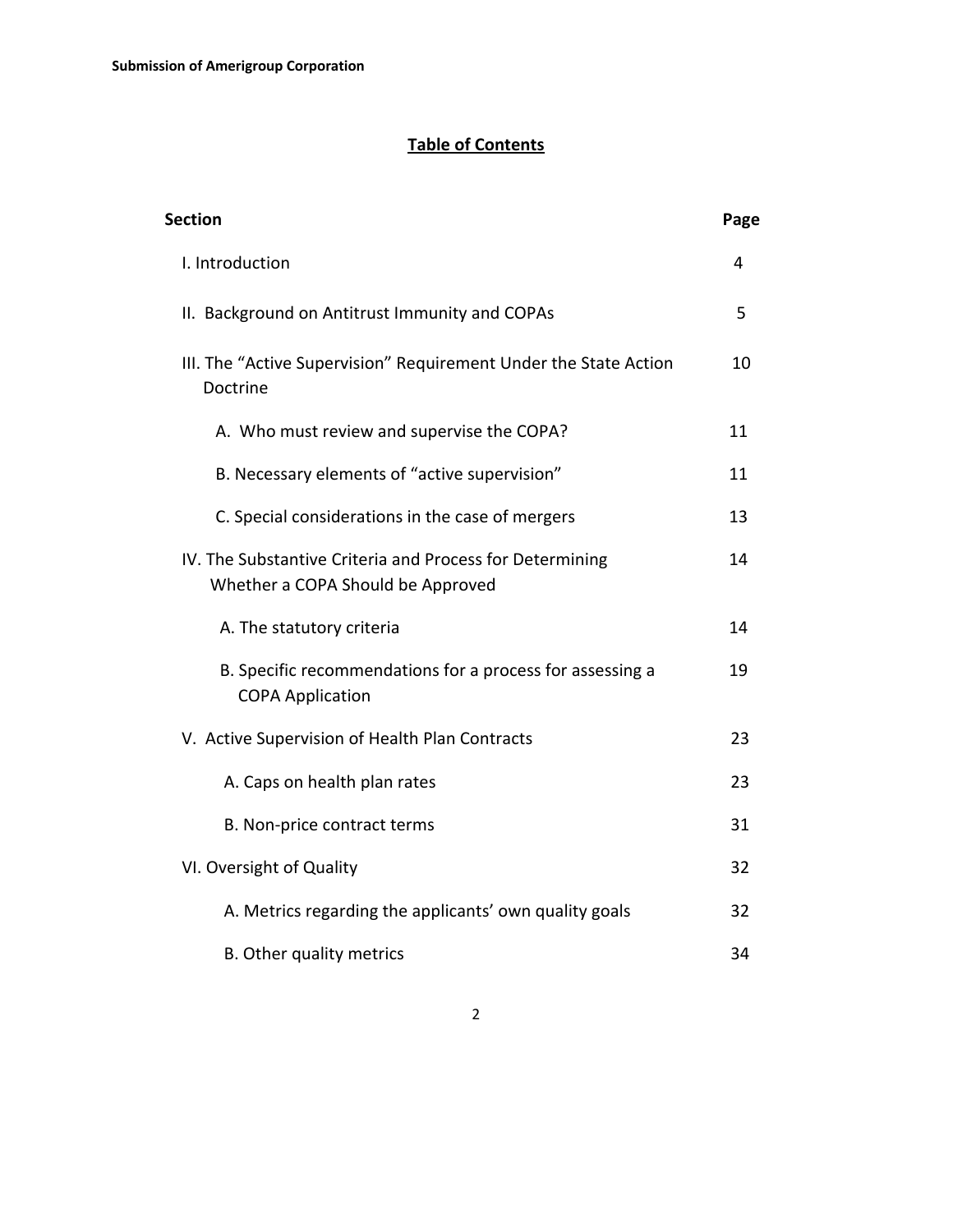| C. Reporting results                                                      | 34 |
|---------------------------------------------------------------------------|----|
| D. Tying results to payment                                               | 35 |
| E. The Advisory Group                                                     | 35 |
| VII. Amerigroup's Specific Comments to the Proposed<br><b>Regulations</b> | 36 |
| VIII. Conclusion                                                          | 39 |
| Attechnicat A Decembrication for Chancerta the Tenne                      |    |

Attachment A – Recommendations for Changes to the Tennessee Proposed Regulations in Redline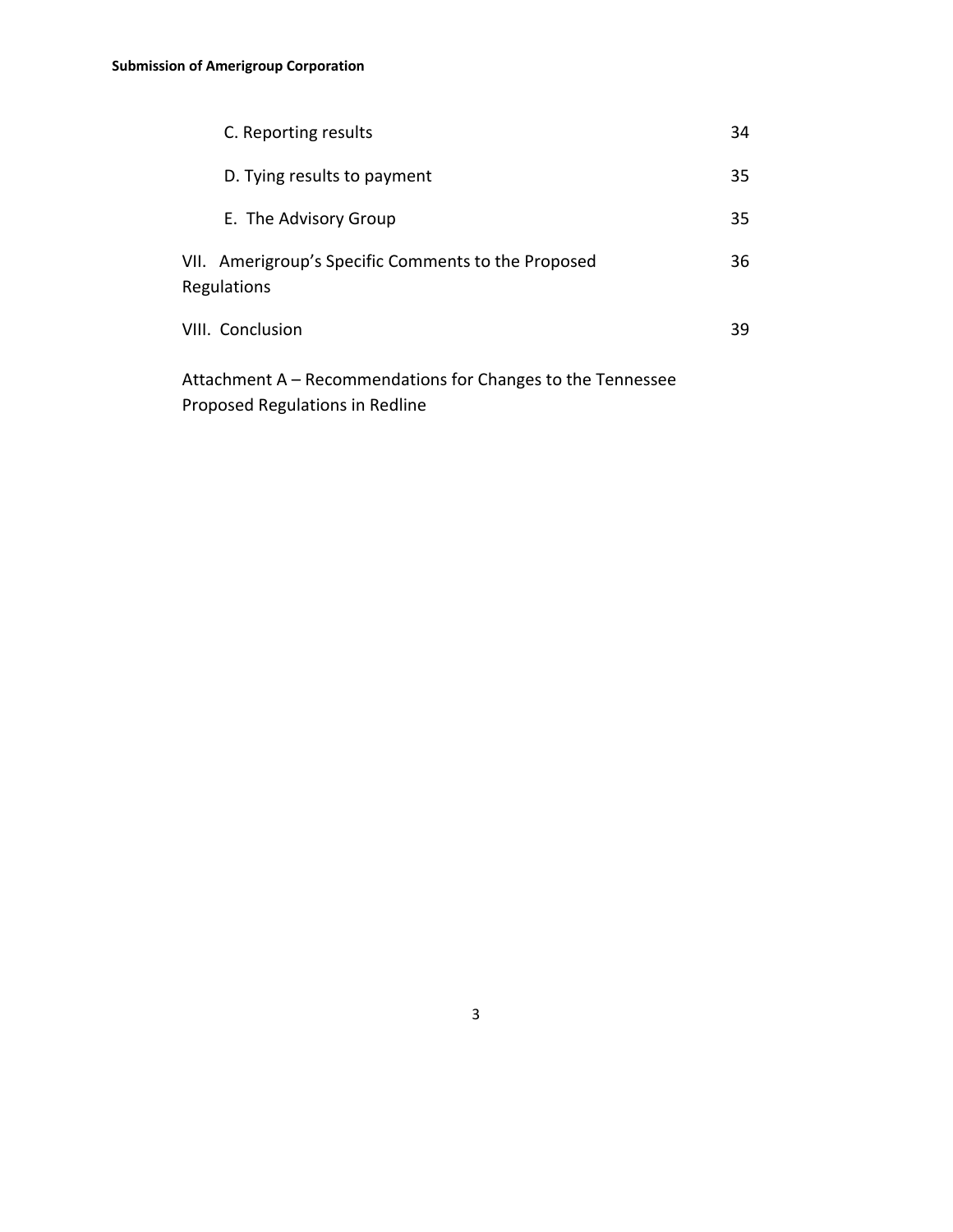#### **I. Introduction**

Amerigroup Corporation<sup>1</sup> submits the following comments to the Tennessee Department of Health (the "Department") on the proposed regulations implementing the recently amended Hospital Cooperation Act of 1993, Tenn. Code Ann. § 68‐11‐1301 — § 68‐11‐ 1309. $^2$  Amerigroup is a provider of health insurance for individuals and groups eligible for coverage under Medicare Advantage (HMO) and Medicaid in Tennessee, also known as TennCare. Amerigroup contracts with hospitals and other health care providers to furnish services to Amerigroup enrollees—which total more than 408,000 members statewide. Amerigroup relies on competition among hospitals and other health care providers to ensure that it obtains the highest quality, lowest cost care for its enrollees. In the absence of competition among health care providers, there would be nothing to prevent prices from rising or quality from declining, which would have an immediate and direct impact on residents of Tennessee and Amerigroup enrollees.

The Hospital Cooperation Act of 1993 was intended to enable health care providers that are granted a "Certificate of Public Advantage" or "COPA" to obtain an exemption for certain conduct from state and federal antitrust laws under the so-called "state action doctrine," provided their conduct is subject to adequate supervision by state authorities. Earlier this year, the Tennessee legislature expanded the reach of the COPA statute to immunize certain mergers from antitrust scrutiny. Amerigroup strongly opposes any kind of antitrust exemption under a COPA statute because, as described in greater detail below, regardless of the obligations and restrictions placed on recipients of a COPA, regulations are never an effective substitute for competition. Nevertheless, given that the Tennessee legislature has enacted COPA legislation, it is important that the COPA statute be implemented in a way that assures, to the extent possible, that Tennessee residents will be protected against anti-competitive practices that might otherwise violate the antitrust laws.

The Department has made considerable progress toward achieving this goal in the Proposed Regulations—and Amerigroup commends the Department on the hard work that

 $\overline{a}$ 

 $1$  Amerigroup is a wholly owned subsidiary of Anthem, Inc.

<sup>&</sup>lt;sup>2</sup> We understand that the Emergency Rules and Regulations that went into effect on July 14, 2015 are the proposed permanent regulations that will be considered at the Department of Health hearing scheduled for September 24, 2015.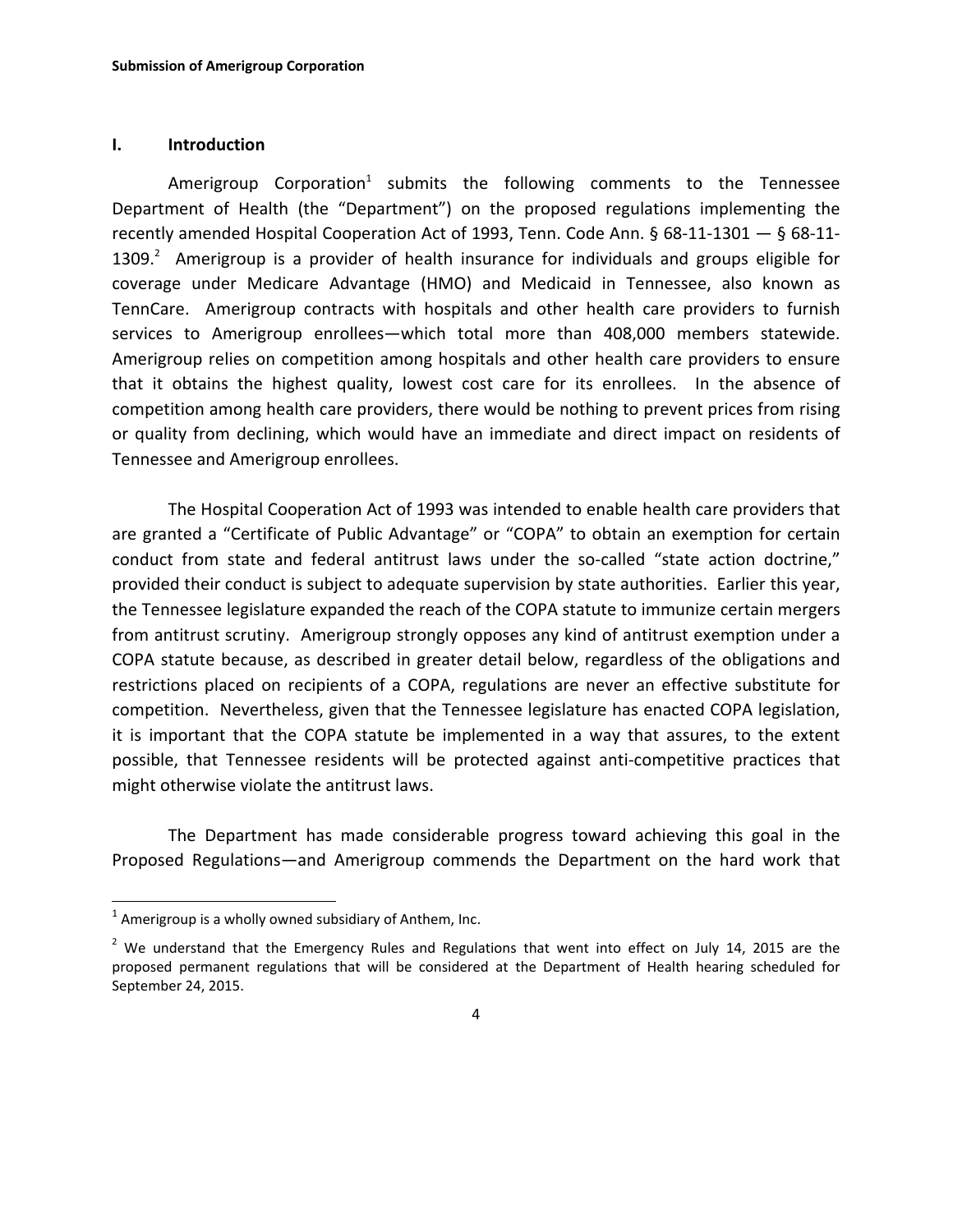went into drafting them—but there is still more that can and should be done. Even further, after the regulations are finalized and implemented, it is crucial that the Department ensure that COPAs are critically evaluated within the strict confines of the statute and regulations and, if a COPA is granted, that the Department's oversight meets the requirements of the state action doctrine. The level of oversight imposed by the COPA agreement itself—for example through rate caps or quality metrics—will be critical to ensure that the parties' conduct ultimately qualifies for an antitrust exemption and that Tennessee residents are protected from any disadvantages or anticompetitive harm.

To address these concerns, this submission provides an overview of Amerigroup's recommendation for how the Department should approach its obligations in assessing COPA applications and overseeing conduct subject to a COPA, and concludes with specific comments to the Proposed Regulations. Section II provides background on antitrust immunity under the state action doctrine, including references to the few states that have previously passed COPA laws and the more limited circumstances where this type of immunity has been granted. Section III describes the legal test under which grants of state action immunity have been challenged and reviewed by courts; these illustrate the rigorous test for "active supervision" that is required for antitrust immunity. Sections IV through VI provide recommendations regarding the state's role in actively supervising a COPA, including the process for evaluating a COPA application (Section IV), obligations for applicants related to rate‐setting in health plan contracts (Section V), and obligations for applicants related to quality measures (Section VI). The submission concludes in Section VII with Amerigroup's specific comments to the Proposed Regulations.

#### **II. Background on Antitrust Immunity and COPAs**

The recently amended Hospital Cooperation Act of 1993, Tenn. Code Ann. § 68‐11‐1301  $-$  § 68-11-1309 provides that health care providers who are parties to a Cooperative Agreement can apply for a COPA which, if approved and actively supervised by the Tennessee Department of Health, would allow providers to enter into mergers and other arrangements that are anticompetitive and would otherwise violate federal and state antitrust laws. This antitrust immunity would derive from the so-called "state action" doctrine.

Such antitrust immunity for health care mergers is exceedingly rare. While a number of states have enacted legislation similar to the Hospital Cooperation Act, very few health care mergers have been approved under such legislation, and the results of these arrangements so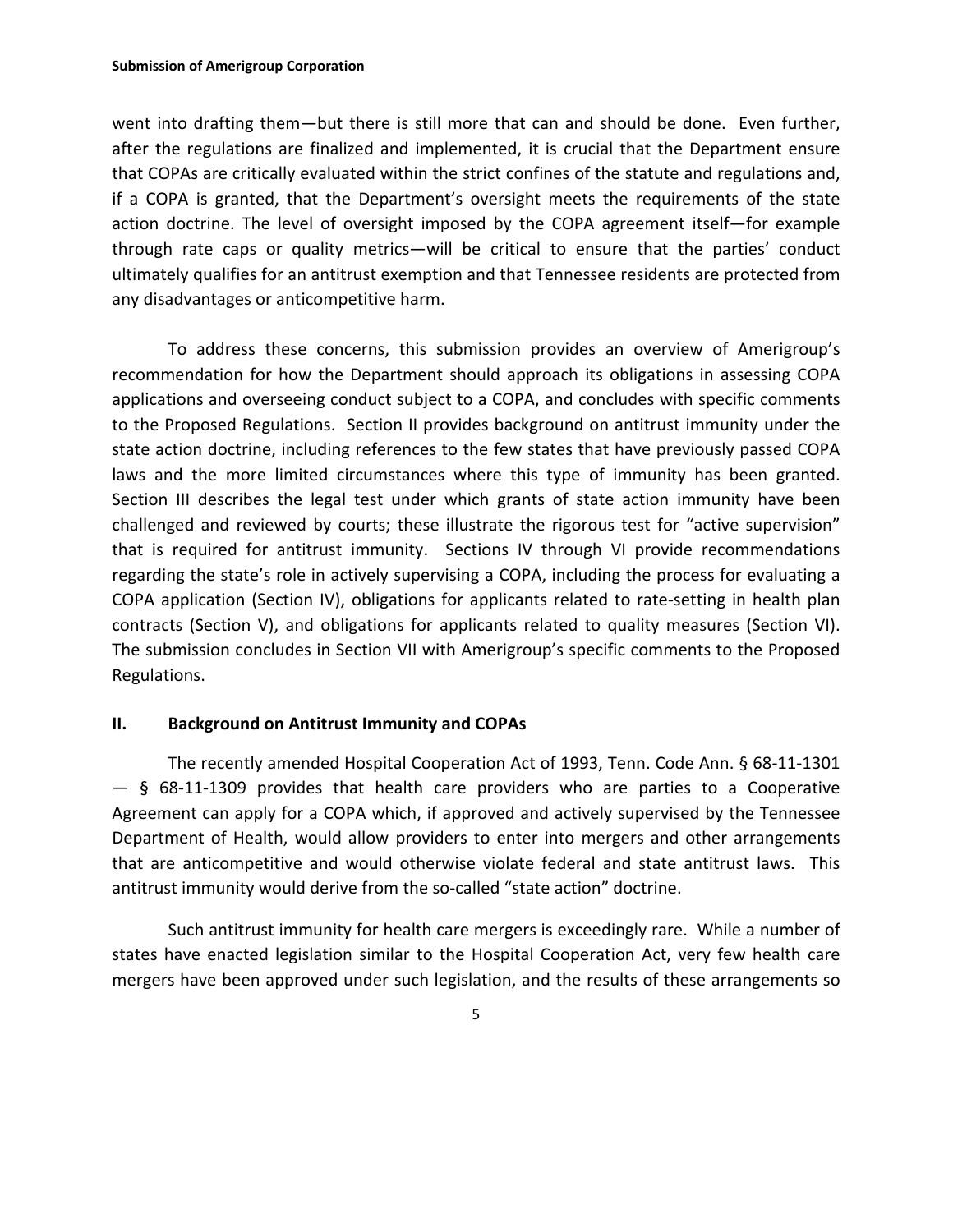far have been mixed at best. We are aware of only four states—North Carolina<sup>3</sup>, South Carolina<sup>4</sup>, Montana<sup>5</sup> and Texas<sup>6</sup>—that have approved hospital mergers under state action immunity legislation and only two of those (South Carolina and North Carolina) currently have a COPA governing a hospital merger in effect ‐‐ and one of those is now considering revoking the COPA legislation.<sup>7</sup>

<sup>3</sup> N.C. Gen. Stat. § 131E-192.1 et seq. (2015) was enacted in 1993 to allow cooperative agreements among hospitals without being subject to damages, liability, or scrutiny under federal or state antitrust law. Only one hospital system, Mission Health, has been granted a COPA pursuant to the statute and since its existence it has been subject to vigorous debate and analysis by outside experts and economists regarding the nature of the restrictions it imposes. *See* Randall R. Bovbjerg and Robert A. Berenson, *Certificates of Public Advantage, Can They Address Provider Market Power*, RESEARCH REPORT FOR THE URBAN INSTITUTE, February 2015, at 8; 13‐17 (discussing reports prepared by three economists to analyze the COPA and the overall contentious debate that occurred while reviewing the COPA's effectiveness).

<sup>4</sup> South Carolina has approved one hospital merger in 1998 pursuant to a COPA agreement. *See* SC Code Ann. § 44‐ 7‐505 (2015). The Palmetto Health COPA agreement has been modified at least once and continues to regulate Palmetto Health to date. *See* Palmetto Health COPA Annual Report, *available at* http://www.palmettohealth.org/documents/Community%20Health%20Initiatives/PH%20Report%20of%20the%20 Tithe%202014\_web.pdf.

<sup>5</sup> *See* Mont. Code Ann. § 50‐4‐601‐622 (2015). There has only been one hospital merger in Montana pursuant to its COPA statute that led to the creation of Benefis Health System. Montana engaged in a robust analysis of whether to grant the COPA agreement and then imposed strict regulation on Benefis Health System for at ten years. See In the matter of the application for a certificate of public advantage by the Columbus Hospital and *Montana Deaconess Medical Center*, Great Falls Montana, Amended Findings of Fact, Conclusions of Law and Certificate of Public Advantage (1996), *available at* https://dojmt.gov/wp‐ content/uploads/2011/05/decisionamended19961.pdf.

<sup>6</sup> *See* Tex. Health and Safety Code Ann. Sec. 265.037(d). Texas passed state action immunity legislation in 1997 to allow the merger of two hospital systems to form United Regional Health Care System. *Id.* United Regional does not appear to have been subject to any active supervision by the state or otherwise regulated, perhaps because the two hospitals entered into a lease arrangement with the county board (an actual state entity). New York also recently passed state action immunity legislation that would apply to hospital collaborations, over objections by the New York State Attorney General. *See* N.Y. Public Health Law Article 29‐F, *available at* http://www.health.ny.gov/health care/medicaid/redesign/copa/. The legislation was designed to apply to a specific collaboration between Nassau Health Care Corporation (NuHealth) and North Shore‐LIJ though it is unclear whether the health systems actually entered into such a collaboration. *See generally NY Law Gives Antitrust Immunity to State Health Care System*, Law360, October 25, 2013, *available at* http://www.law360.com/articles/483429/ny-law-gives-antitrust-immunity-to-state-health-care-system.

 $<sup>7</sup>$  Montana later introduced legislation to limit the length of any COPA agreement to ten years and thereby</sup> retroactively ended the Benefis Health System COPA agreement. *See* Montana Department of Justice Overview of Montana's Hospitals, https://dojmt.gov/consumer/for‐consumers/montana‐hospitals/, last visited July 14, 2015. North Carolina appears to be moving in a similar direction. In June 2015, the North Carolina Senate approved a Committee substitute of the budget bill that includes language intended to repeal the COPA law effective January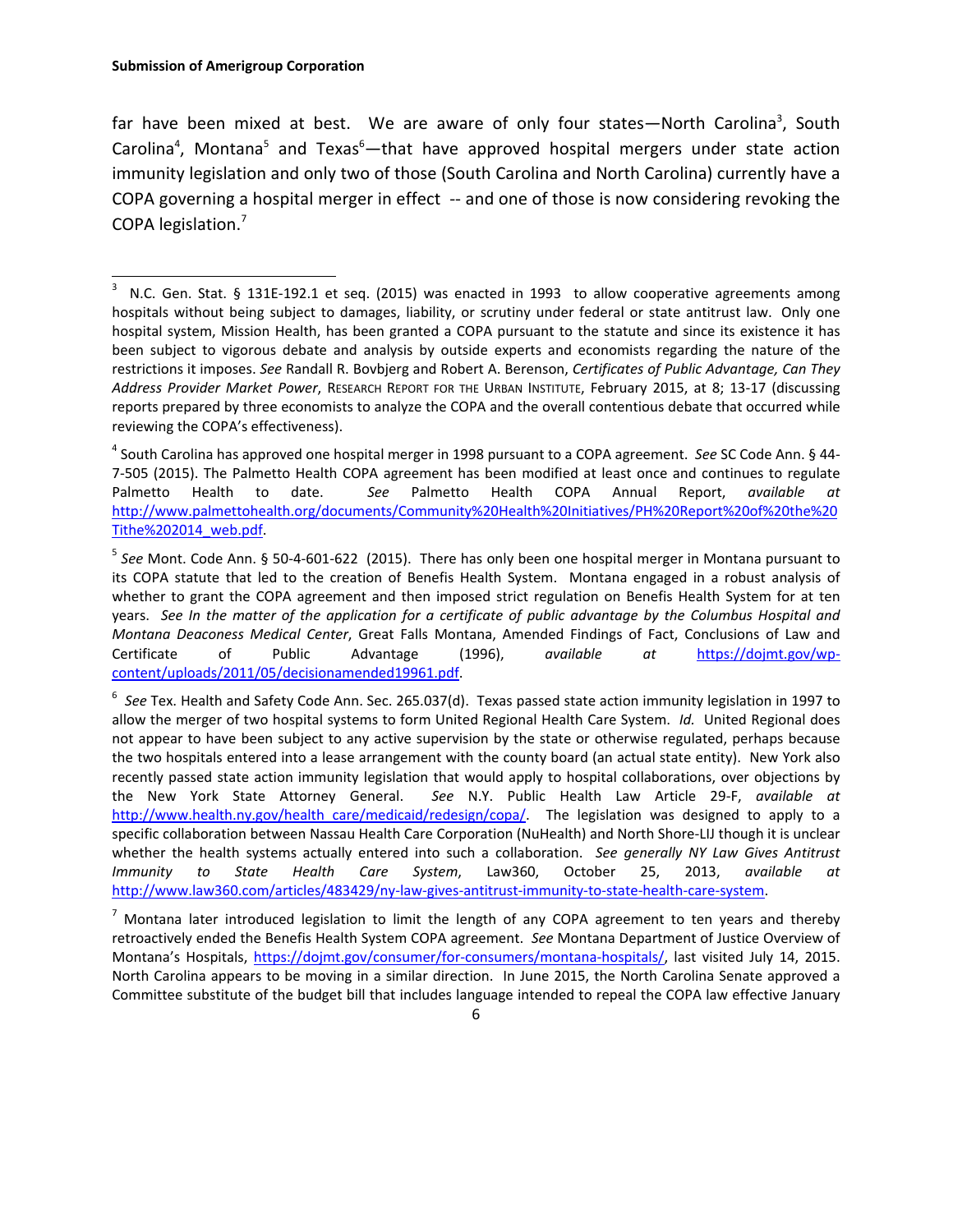When statutes are repealed or revised to effectively end a COPA, regulation over the merged hospital system ends. This can result in considerable harm, as reflected in the case of United Regional Health Center ("United Regional"), which was formed under the Texas COPA legislation in 1997.<sup>8</sup> It appears that in the face of little continuing state oversight of United Regional, the hospital leveraged its dominant position to obtain terms in its contracts with health plans that prevented rival hospitals from competing. This conduct was the subject of a subsequent investigation by the U.S. Department of Justice Antitrust Division (DOJ), resulting in a consent decree that, among other things, required United Regional to discontinue such exclusionary conduct.<sup>9</sup>

There are several reasons why so few health care mergers have received state action immunity:

 State legislation purporting to grant antitrust immunity must clearly articulate an intent to displace competition. The courts, including the Supreme Court in a recent case involving hospitals in Georgia, $10$  have concluded that often such intent is lacking in the state legislation.

<sup>8</sup> *Supra* n. 4.

 $\overline{a}$ 

<sup>1,</sup> 2016. *See* NC House Bill 97 §12G.6.(b) (February 24, 2015), *available at* http://www.ncga.state.nc.us/Applications/BillLookUp/LoadBillDocument.aspx?SessionCode=2015&DocNum=5338 &SeqNum=0 (proposing to repeal all existing certificates of public advantage on January 1, 2016). North Carolina's proposed decision to repeal the COPA law is significant because it would eliminate all regulatory oversight over Mission Health, a dominant provider in its service area that has for the last 20 years been subject to state supervision.

<sup>&</sup>lt;sup>9</sup> Shortly after the merger that formed United Regional, another hospital opened about six miles from United Regional. In 2011 DOJ charged United Regional with unlawfully using its contracts with health plans to exclude this new rival and maintain its monopoly for hospital services in violation of Section 2 of the of Sherman Act, thereby causing consumers to pay higher prices for health care services. DOJ alleged that United Regional "systematically enter[ed] into exclusionary contracts with commercial health insurers. . . all [with] the same anticompetitive feature: a significant pricing penalty if an insurer contracts with competing facilities within the region that is no larger than Wichita County." United Regional opted to enter into a settlement with DOJ that prohibited United Regional from entering into contracts that improperly inhibited commercial health insurers from contracting with United Regional's competitors. *See U.S. et. al. v. United Regional Health Care System*, Complaint, No. 7:11‐cv‐ 00030, (Feb. 25, 2011), *available at* http://www.justice.gov/file/514171/download.

<sup>10</sup> *FTC v. Phoebe Putney Health System, Inc*., 133 S.Ct. 1003, 1015 (2013) (stating that "We have no doubt that Georgia's hospital authorities differ materially from private corporations that offer hospital services. But nothing in the law or any other provision of Georgia law clearly articulates a state policy to allow authorities to exercise their general corporate powers, including their acquisition power, without regard to negative effects on competition. The state legislature's objective of improving access to affordable health care does not logically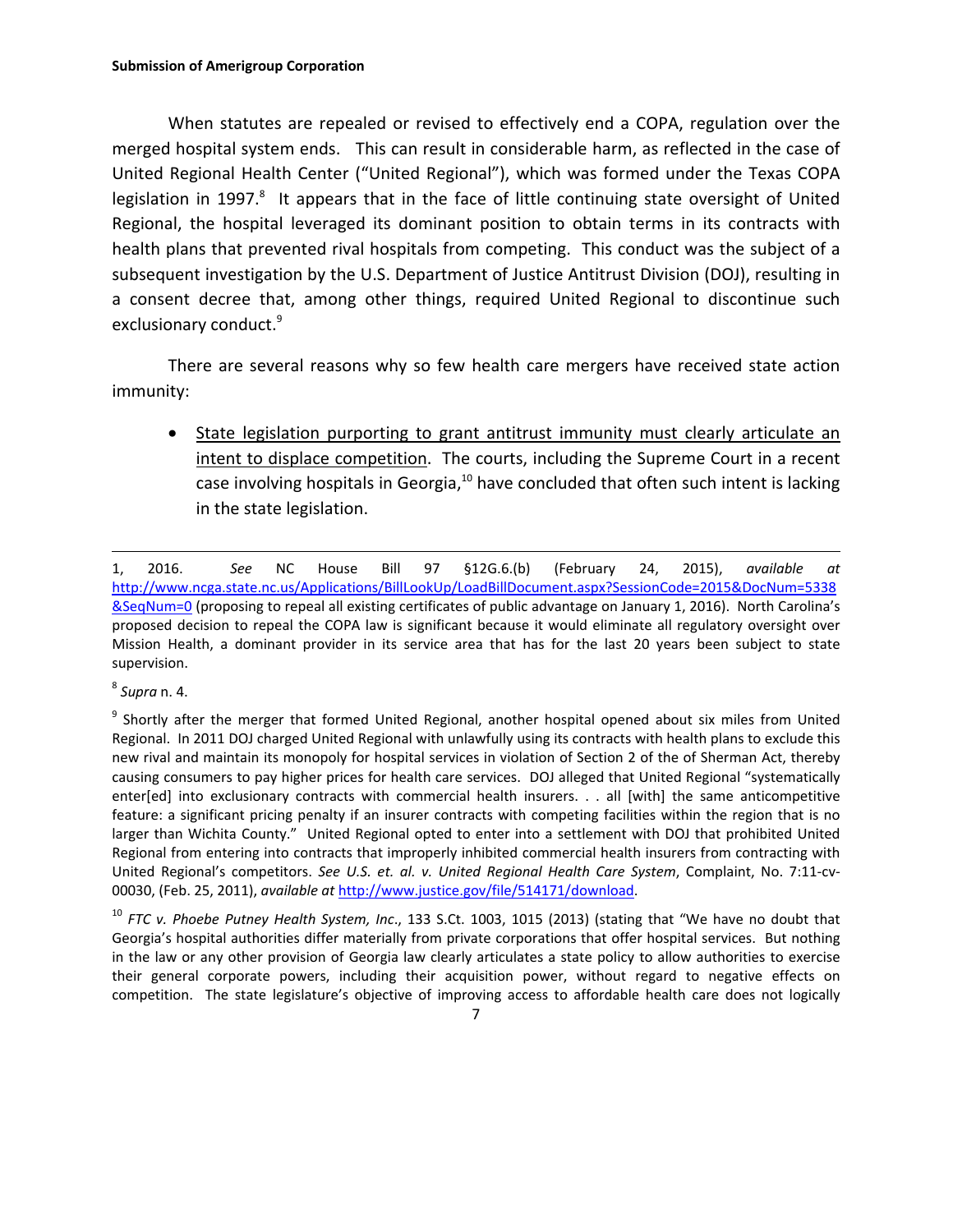- The state must provide active and ongoing supervision of the conduct in question. This requirement, which we discuss further below, is rigorously applied. Many health care providers that have considered seeking state action immunity have determined that they do not wish to subject themselves to the kind of regulatory oversight that would be needed to obtain the state action exemption.
- It is impossible to provide the type of regulatory oversight that can fully substitute for competition. Health care providers compete along a myriad of dimensions, including price, quality, access, the type of services offered, amenities, patient satisfaction and innovation. Regulation—no matter how extensive – can never fully address all of these issues. Measuring these qualities requires voluminous data and extensive expertise. And even with such resources, regulation often can be gamed, or can fail to address dynamic changes in the market. Thus, for example, a Massachusetts judge recently rejected a proposed settlement with the Massachusetts Attorney General that would have allowed Partners Healthcare to make several hospital acquisitions in the Boston area. The proposed consent decree ran 90 pages and included provisions imposing price restrictions, limitations on joint contracting with commercial payors, restrictions on the health systems' future growth, physician caps, and a variety of other remedies intended to regulate the system. The settlement required the parties to pay over \$1 million dollars in investigative costs and fund a Compliance Trust Account to cover the costs of the Compliance Monitor, including depositing \$2 million in the trust upfront and maintaining a \$250,000 balance.<sup>11</sup> Judge Janet L. Sanders reached this unusual decision to reject a proposed consent that had been negotiated at length and agreed to by the Attorney General and Partners Healthcare because she concluded that she lacked the resources and expertise to oversee the merged entity, especially at a time when the health care field is undergoing enormous change.<sup>12</sup> She also doubted that

suggest that the State intended that hospital authorities pursue that end through mergers that create monopolies").

<sup>11</sup> *See Commonwealth vs. Partners Healthcare System, Inc. & Others*, Joint Motion for Entry of Final Judgment by Consent, No. SUCV2014‐02033‐BLS2, ¶127‐130, *available at* http://www.mass.gov/ago/docs/press/2014/partners‐ settlement‐062414.pdf.

<sup>12</sup> *See Commonwealth vs. Partners Healthcare System, Inc. & Others*, Memorandum of Decision and Order on Joint Motion for Entry of Amended Final Judgment by Consent, No. SUCV2014‐02033‐BLS2, 2‐3, *available at* http://www.mass.gov/ago/docs/press/2015/partners-memo-of-decision-and-order.pdf ("this Court has serious concerns as to the enforceability of the Proposed Consent Judgment. Where a consent decree contemplates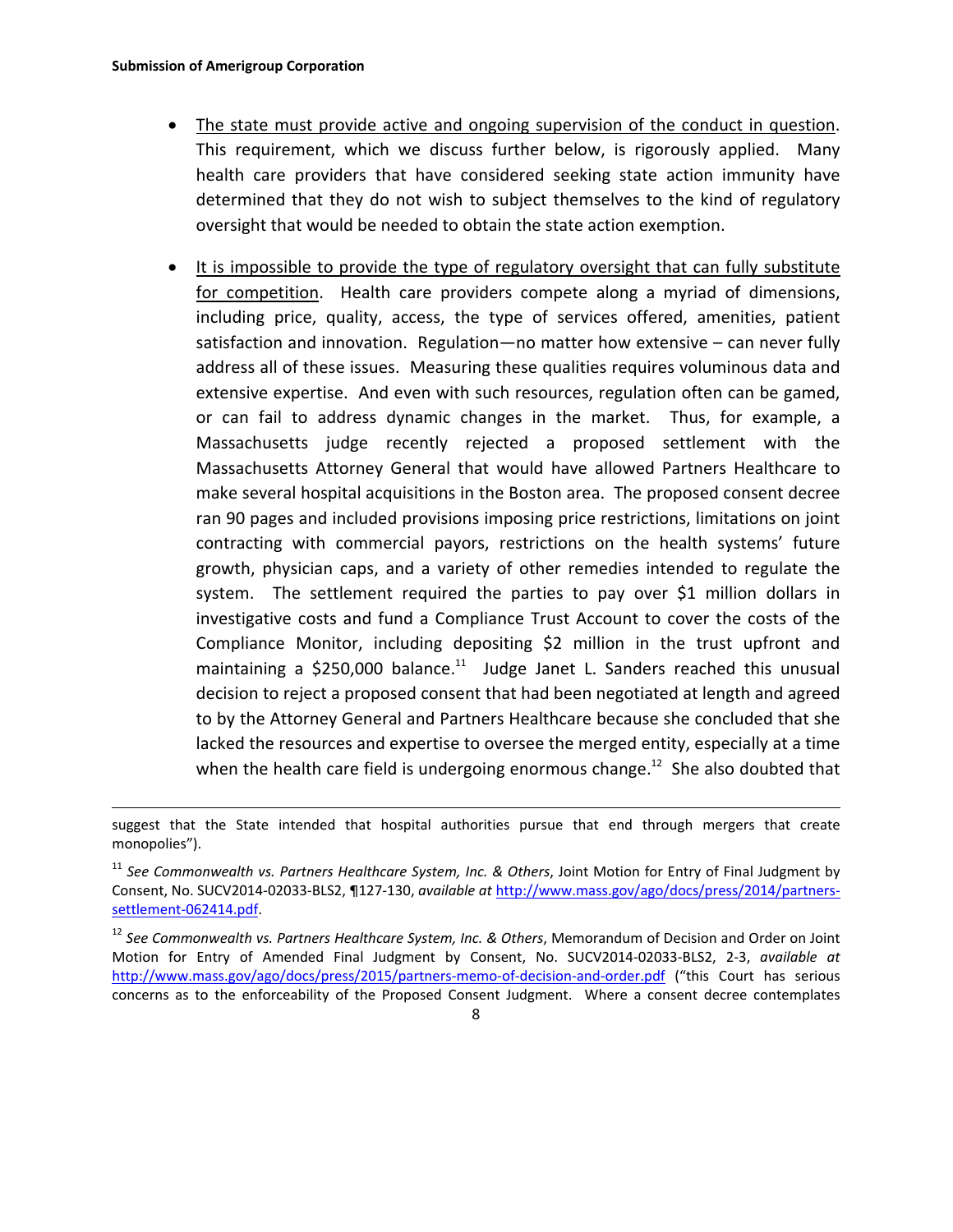the oversight, even if it could be exercised, would be effective because the "Proposed Consent Judgment, which contains temporary price caps and other so‐ called 'conduct‐based' remedies, does not reasonably or adequately address the harm that is almost certain to occur as a consequence of the anticompetitive conduct by Partners."<sup>13</sup>

- Once a merger has been granted under a state action immunity, it is difficult to undo. Occasionally a state establishes antitrust immunity for arrangements that provide for joint rate-setting by competitors; if the state (or a court) decides that such immunity is no longer appropriate, it is relatively easy to order the entities to no longer coordinate on rates and resume competing. This is much more difficult where competitors have merged their operations.
- Health care providers do not need to merge to achieve efficiencies, quality improvements and expanded access. The Federal Trade Commission (FTC) has repeatedly noted this, including as recently as June 2015 in a letter expressing serious concerns about proposed New York legislation that would grant broad immunity from federal and state antitrust laws to health care collaborations. The letter stated that "antitrust is not a barrier to New York health care providers who seek to form procompetitive collaborative arrangements that are likely to reduce costs and benefit health care consumers through increased efficiency and improved coordination of care."<sup>14</sup>

ongoing judicial involvement, as it does here, and there are substantial questions regarding enforcement, this alone is sufficient to reject it. The Proposed Consent Judgment envisions a ten‐year period during which this Court could be called upon to resolve disagreements among the parties in at least ten different areas, including on complicated issues related to health care prices . . .This Court is ill‐equipped to keep abreast of those changes [in the health care field] as they unfold over the next decade or to predict at this point how such changes might affect the meaning and application of the Proposed Consent Judgment going forward").

<sup>&</sup>lt;sup>13</sup> See id. Under the proposed settlement, the Court potentially would have had to exercise oversight in a myriad of ways including: overseeing disagreements between the parties (the Proposed Consent Judgment expressly contemplated at least ten different areas that allowed for judicial recourse); overseeing the proposed remedies, which the Court felt was "not easy, since it will be called upon to answer questions that are either highly complex or that are governed with reference to vague and sometimes ambiguous criteria and standards"; and ultimately overseeing the Compliance Monitor (the Court expressed "great[ ] concern" over the monitor's ability to complete the "complex task" asked of it). *Id.* at 7‐19.

<sup>&</sup>lt;sup>14</sup> See Letter from Marina Lao, Director Office of Policy Planning, Francine Lafontaine, Director Bureau of Economics, Deborah Feinstein, Director Bureau of Competition, Federal Trade Commission and William H. Efron,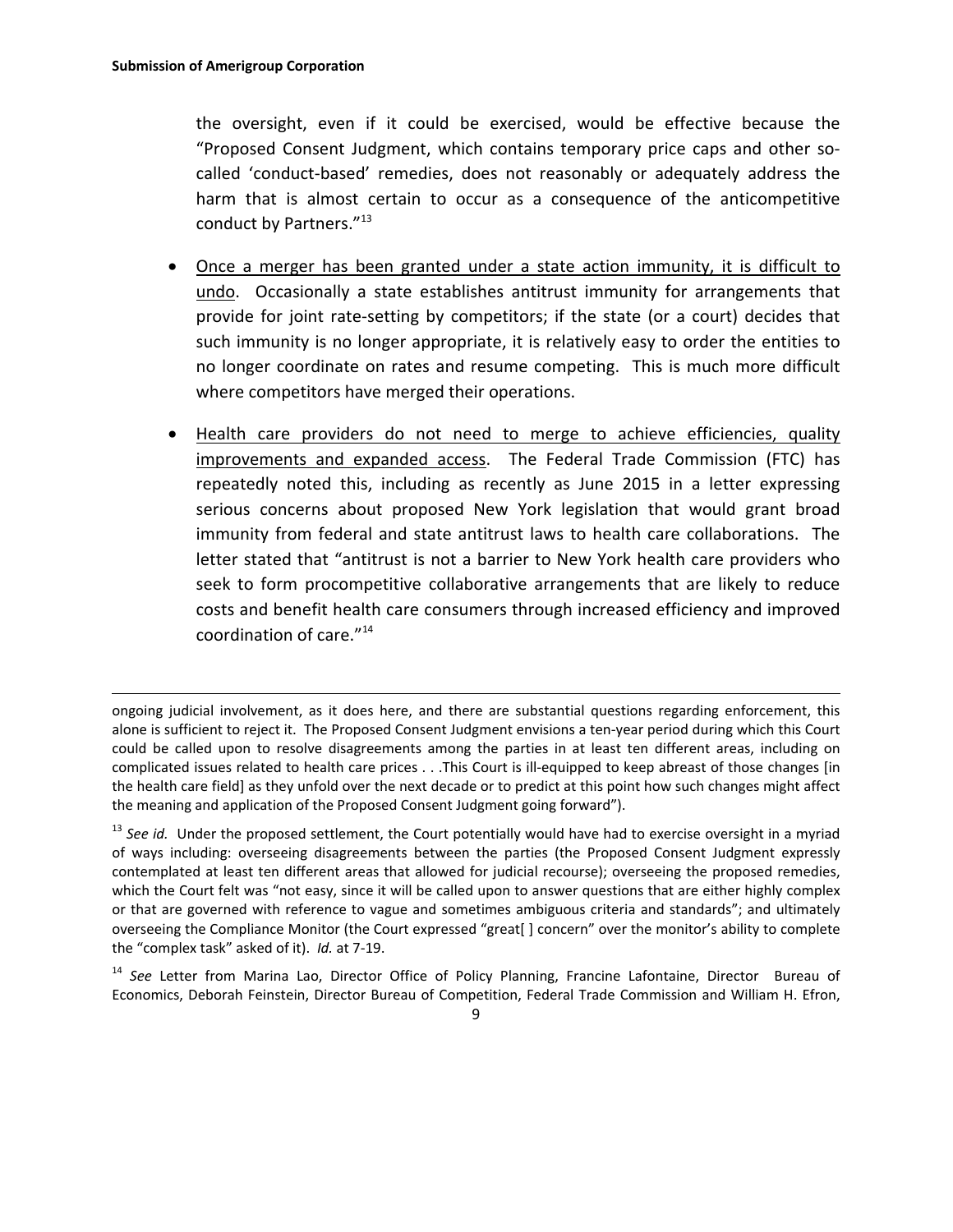While many of these considerations likely were taken into account as the Department drafted the Proposed Regulations, it is important to keep these considerations at the forefront of discussions as the Proposed Regulations are finalized and as part of the review of an actual COPA application. A rigorous and transparent approval process, as well as strict and ongoing active supervision, is essential to assure that an antitrust exemption will be granted only in situations where the applicants have established that displacing competition will benefit Tennessee residents. Moreover, unless this is done, even if a COPA is granted, the applicants will have no assurance that the grant of immunity will be sustained if subject to a legal challenge.

## **III. The "Active Supervision" Requirement Under the State Action Doctrine**

The state action doctrine creates antitrust immunity for private parties if the conduct meets a two‐prong test: first, the conduct must be pursuant to a clearly articulated policy of the state to displace competition; and second, there must be active and ongoing supervision by the state of the exempted conduct.<sup>15</sup> This submission focuses only on the active supervision prong of the state action doctrine.

There is a substantial body of law related to the immunity, including two recent decisions by the U.S. Supreme Court in which the Court ruled in favor of the FTC in challenges to health care providers who claimed immunity under the state action doctrine. In both of those cases — *FTC v. North Carolina Board of Dental Examiners* and *FTC v. Phoebe Putney Health Sys., Inc.* — the court upheld the FTC's position that state action immunity is disfavored and therefore available to private parties in only very narrow circumstances.<sup>16</sup>

<sup>15</sup> California Retail Liquor Dealers Assn. v. Midcal Aluminum, Inc., 445 U.S. 97 (1980).

Director Northeast Regional Office, Federal Trade Commission, to Senator Ranzenhofer and Assemblyman Abinanti, (June 5, 2015), at 5 *available at* https://www.ftc.gov/system/files/documents/advocacy\_documents/ftc‐ staff-comment-new-york-state-senator-tanzenhofer-new-york-state-assemblyman-abinanti-

concerning/150605nypublichealthletter.pdf; *see also* Blog Post by Marina Lao, Director of the Office of Policy Planning, Francine Lafontaine, Director of the Bureau of Economics, and Debbie Feinstein, Director of the Bureau of Competition, Federal Trade Commission, *Not just an opinion: competition really is the key to healthy health care markets*, July 8, 2015, *available at* https://www.ftc.gov/news‐events/blogs/competition‐matters/2015/07/not‐ just-opinion-competition-really-key-healthy-health?utm\_source=govdelivery ("current evidence does not support special antitrust rules for health care collaborations, including those formed via Certificates of Public Advantage").

<sup>&</sup>lt;sup>16</sup> North Carolina State Board of Dental Examiners v. Federal Trade Commission, 135 S.Ct. 1101, 1114-17 (2015); FTC v. Phoebe Putney Health System, Inc., 133 S.Ct. 1003, 1010 (2013) (citing FTC v. Ticor Title Ins. Co., 504 U.S.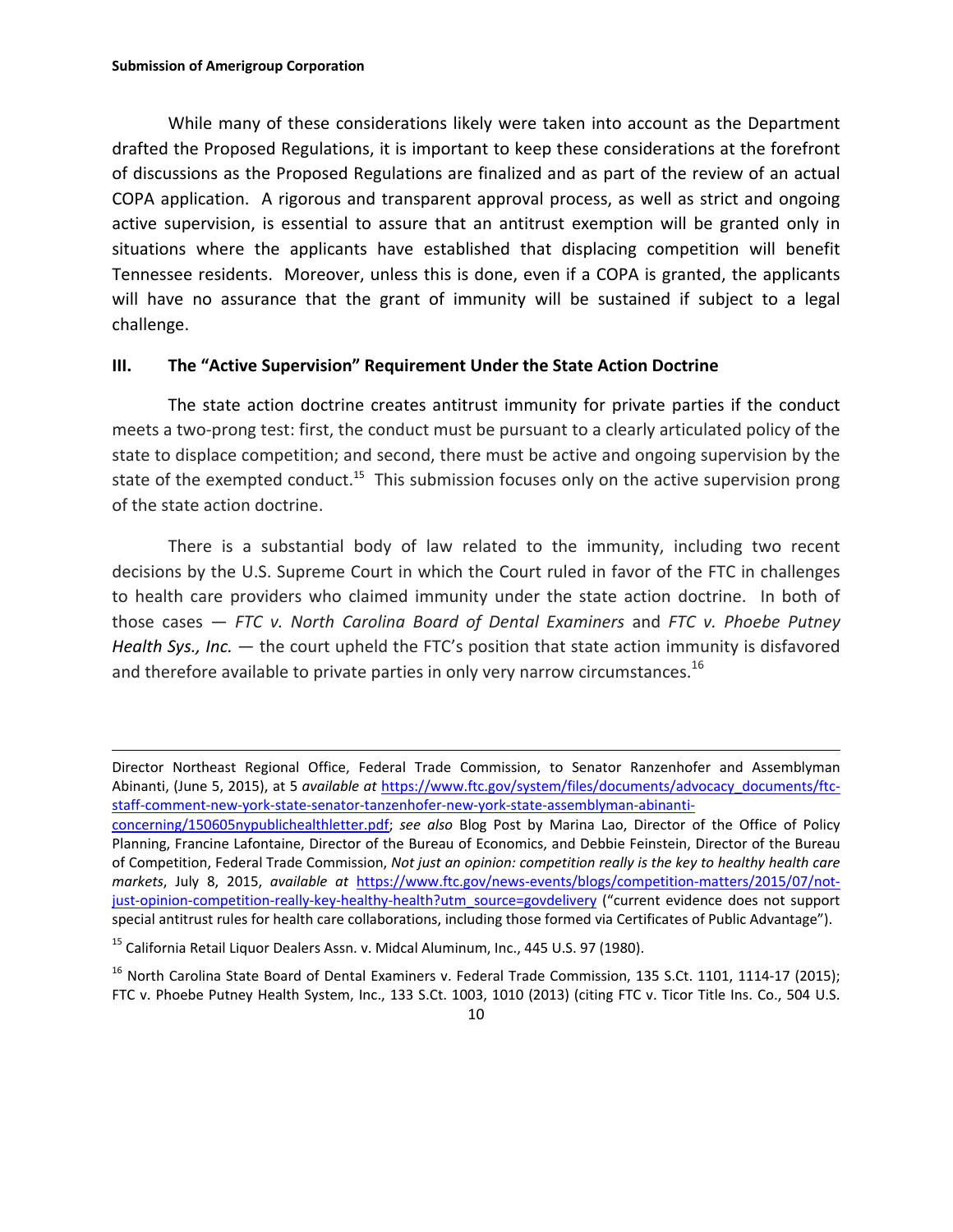#### **A. Who must review and supervise the COPA?**

Under T.C.A. § 68‐11‐1303(e) and § 68‐11‐1 (and proposed Regulations § 1200‐38‐01‐ .05 ‐‐ .06), the Department of Health must make the decision whether to approve an application for a COPA and is also responsible for continuously monitoring the COPA once granted. The Department must consult with the Tennessee Attorney General prior to issuing a COPA. The Proposed Regulations also require the Department to consult with an Advisory Group for assistance in developing measures to assess the parties subject to a COPA. Ultimately, however, it is the Department's responsibility to issue a COPA and continuously monitor it. The Department's role in overseeing any COPA is consistent with recent Supreme Court authority holding that active supervision oversight should be by a state entity and not any group that consists of a majority of active market participants.<sup>17</sup>

## **B. Necessary elements of "active supervision"**

Where a state has established a policy to displace competition, the state action immunity from antitrust laws is "conferred out of respect for ongoing regulation by the State."<sup>18</sup> Notably, the Supreme Court has made clear that active supervision by the state is not merely satisfied by the language or process set out in the statute that confers the immunity, but is determined based on the activities employed by the state entity as part of the oversight.<sup>19</sup> And the courts have denied the immunity to parties where the state supervision, as implemented, was insufficient.<sup>20</sup>

 $\overline{a}$ 

<sup>621, 636 (&</sup>quot;But given the antitrust laws' values of free enterprise and economic competition, 'state-action immunity is disfavored'").

<sup>17</sup> North Carolina State Board of Dental Examiners, 135 S.Ct. 1114‐17.

<sup>18</sup> *FTC v. Ticor Title Ins. Co*., 504 U.S. 621, 633 (1992) ("[W]hile a State may not confer antitrust immunity on private persons by fiat, it may displace competition with active state supervision if the displacement is both intended by the State and implemented in its specific details. Actual state involvement, not deference to private [anticompetitive] arrangements under the general auspices of state law, is the precondition for immunity from federal law.")

<sup>19</sup> See *Patrick v. Burgett*, 486 U.S. 94, 100‐101 (1988), "The active supervision requirement mandates that the State exercise ultimate control over the challenged anticompetitive conduct. . . . The mere presence of some state involvement or monitoring does not suffice. . . . The active supervision prong of the *Midcal* test requires that state officials have and exercise power to review particular anticompetitive acts of private parties and disapprove those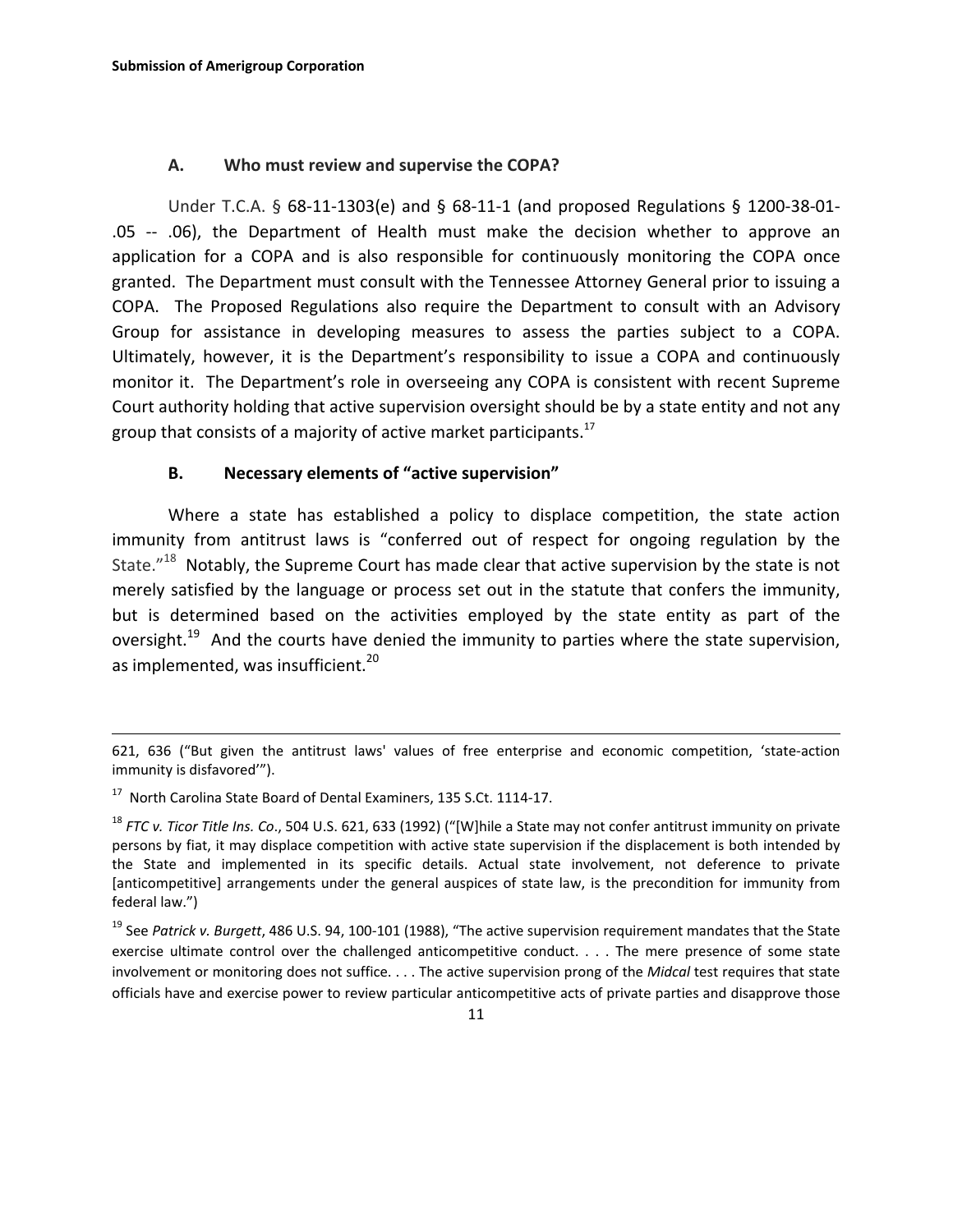The FTC's decision in *In the Matter of Kentucky Household Goods Carriers Association, Inc.*, Docket No. 9309 (FTC 2005), which was upheld by the Sixth Circuit, is perhaps the best articulation of factors for determining the adequacy of state supervision.<sup>21</sup> In that matter, the conduct at issue related to a private body composed of competitors that set rates for residential moving services within the state, and which was purportedly actively supervised by the state. The FTC challenged the collective rate-setting activity and found that state action immunity did not exist because there was inadequate state supervision, and the state had failed to assure, as it was obligated under the state statute, that the collective rates set by the movers were "just and reasonable." The Commission cited to various cases across several jurisdictions in setting out the following factors as important considerations in whether a state has actively supervised conduct where it has supplanted competition with a rate-regulating scheme:

- Has the state collected business data (including revenues and expenses);
- Has the state conducted economic studies;
- Has the state reviewed profit levels and developed standards or measures such as operating ratios;
- Has the state disapproved rates that fail to meet the state's standards;
- Has the state conducted hearings; and

 $\overline{a}$ 

 $\bullet$  Has the state issued a written decision.<sup>22</sup>

The FTC observed that: "While there are a range of ways a state may undertake [a review of rates], the normal starting point for such a program of regulatory oversight is for the state to establish some methodology for evaluating the appropriateness of proposed rates. Usually, such an evaluation involves some analysis of the relevant firms' costs and revenues,

that fail to accord with state policy. Absent such a program of supervision, there is no realistic assurance that a private party's anticompetitive conduct promotes state policy, rather than merely the party's individual interests."

<sup>20</sup> *Ticor Title*, 504 US at 636. ("For States which do choose to displace the free market with regulation, our insistence on real compliance with both parts of the *Midcal* test will serve to make clear that the State is responsible for the price fixing it has sanctioned and undertaken to control.")

<sup>21</sup> *Ky. Household Goods Carriers Ass'n v. FTC*, 199 Fed. Appx. 410 (6th Cir. 2006).

<sup>22</sup> *In the Matter of Kentucky Household Goods Carriers Association, Inc.*, 2005‐1 Trade Cases ¶ 74,833 (June 21, 2005) (*citing Yeager's Fuel, Inc. v. Pennsylvania Power & Light Co*., 22 F.3d 1260, 1270‐72 (3rd Cir. 1994); *Lease Lights, Inc. v. Public Service Co. of Oklahoma,* 849 F.2d 1330, 1334 (10th Cir. 1988); *DFW Metro Line Services v. Southwestern Bell Tel. Corp*., 988 F.2d 601, 606‐07 (5th Cir. 1993); *TEC Cogeneration Inc. v. Florida Power & Light Co*., 76 F.3d 1560 (11th Cir. 1996), *modified on reh'g*, 86 F.3d 1028, 1029 (11th Cir. 1998)).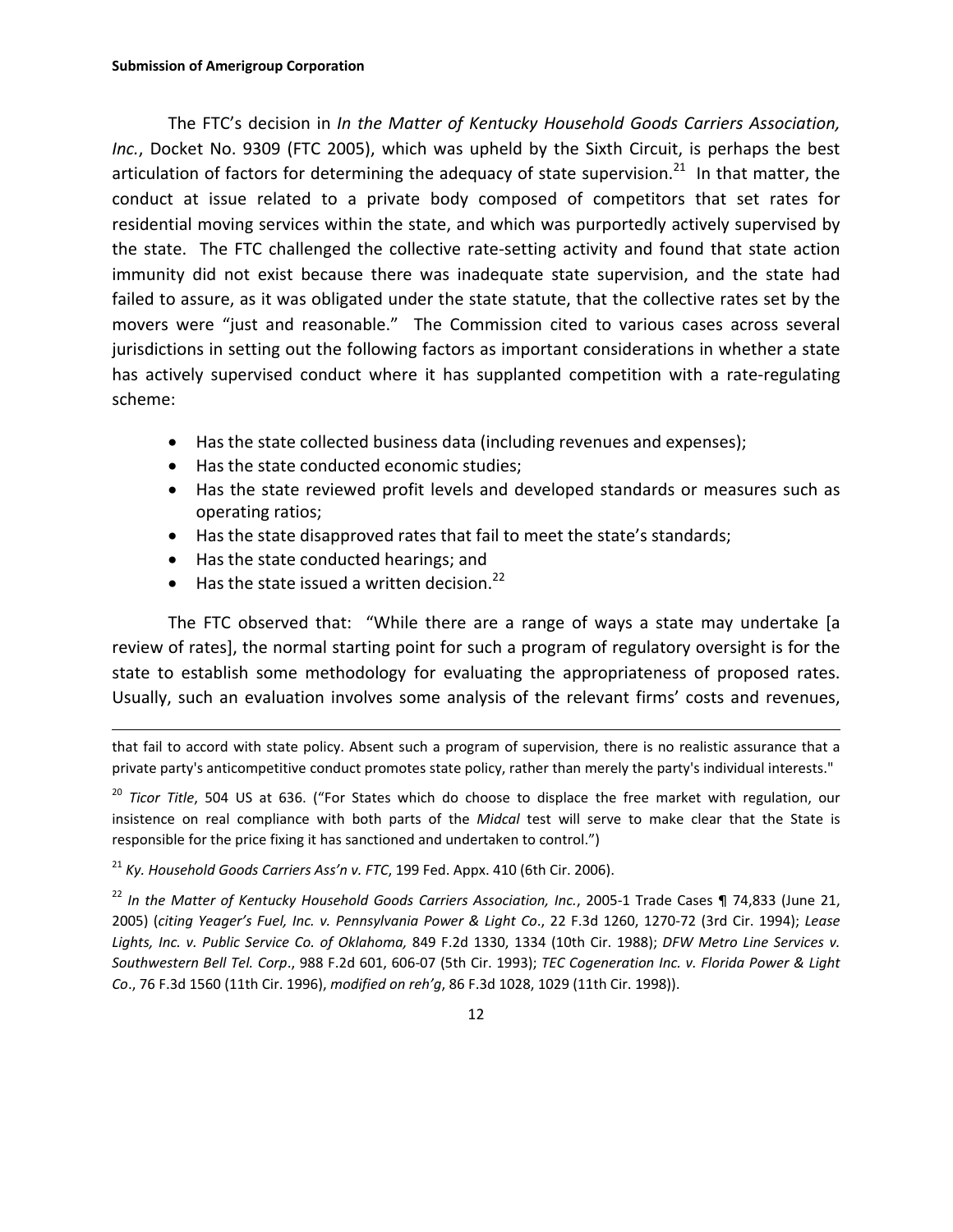profit margins, operating ratios, or other such measures." $^{23}$  The Commission goes on to note that Kentucky had only one employee overseeing the rate‐setting process, the state did not regularly collect data and information from the association that was seeking rate increases; and the regulatory procedures in the state for monitoring the rates did not involve procedural elements including public input, hearing and written decisions.

The above discussion applies to collective rate-setting involving a large number of firms. It is intended to illustrate how the courts have applied a high bar for the active supervision prong of the state action doctrine. But as noted in the next section, the nature and extent of the active supervision in the context of a COPA involving a merger, especially one eliminating virtually all competition, would need to be substantially more sophisticated and comprehensive. The oversight over rates would need to be more extensive, and as described in Section V below, reflect that rates involving health care providers and health plans are typically set through independent negotiations between the parties and therefore any type of rate regulation must be dynamic to reflect changes that might occur in a competitive market. Moreover, the supervision also would need to extend well beyond rate regulation, into the many other critical aspects of competition that would be lost if an otherwise anticompetitive merger were allowed to proceed.

## **C. Special considerations in the case of mergers**

Active supervision requires the state to review the anticompetitive conduct both at the outset and for as long as the conduct remains anticompetitive.<sup>24</sup> The active supervision elements of state action immunity should be particularly stringent in the case of an anticompetitive merger, and especially one that is essentially a merger to monopoly of two or more private parties (rather than state actors) that leaves no or very few other competitors in the market. This is because the opportunity and incentive for private entities that are merging to act in their own self‐interest and not in support of the state's policy is greatest.

 $\overline{a}$ <sup>23</sup> *Id.* at 15.

<sup>24</sup> *A.D. Dedell Wholesale Co., Inc. v. Philip Morris Inc*., 263 F.3d 239 (3d Cir. 2001) (citing courts' findings that state action immunity did not apply to state sanctioned monopolies because the state entity did not actively supervise the monopoly); *New York ex rel. Spitzer v. Saint Francis Hosp*., 94 F. Supp. 2d 399 (S.D. N.Y. 2000) ("continuing state involvement" is necessary for exemption to apply where challenged conduct is ongoing); *State of N.C. ex. Rel. Edmisten v. P.I.A. Asheville, Inc.*, 740 F.2d 274, 277‐79 (4th Cir. 1984) (holding that the owner of a private psychiatric hospital could not claim state action immunity in an antitrust action brought against it even though the certificate of need which it acquired from the state might represent a clearly articulated state policy because there was no ongoing supervision of the facility under the program).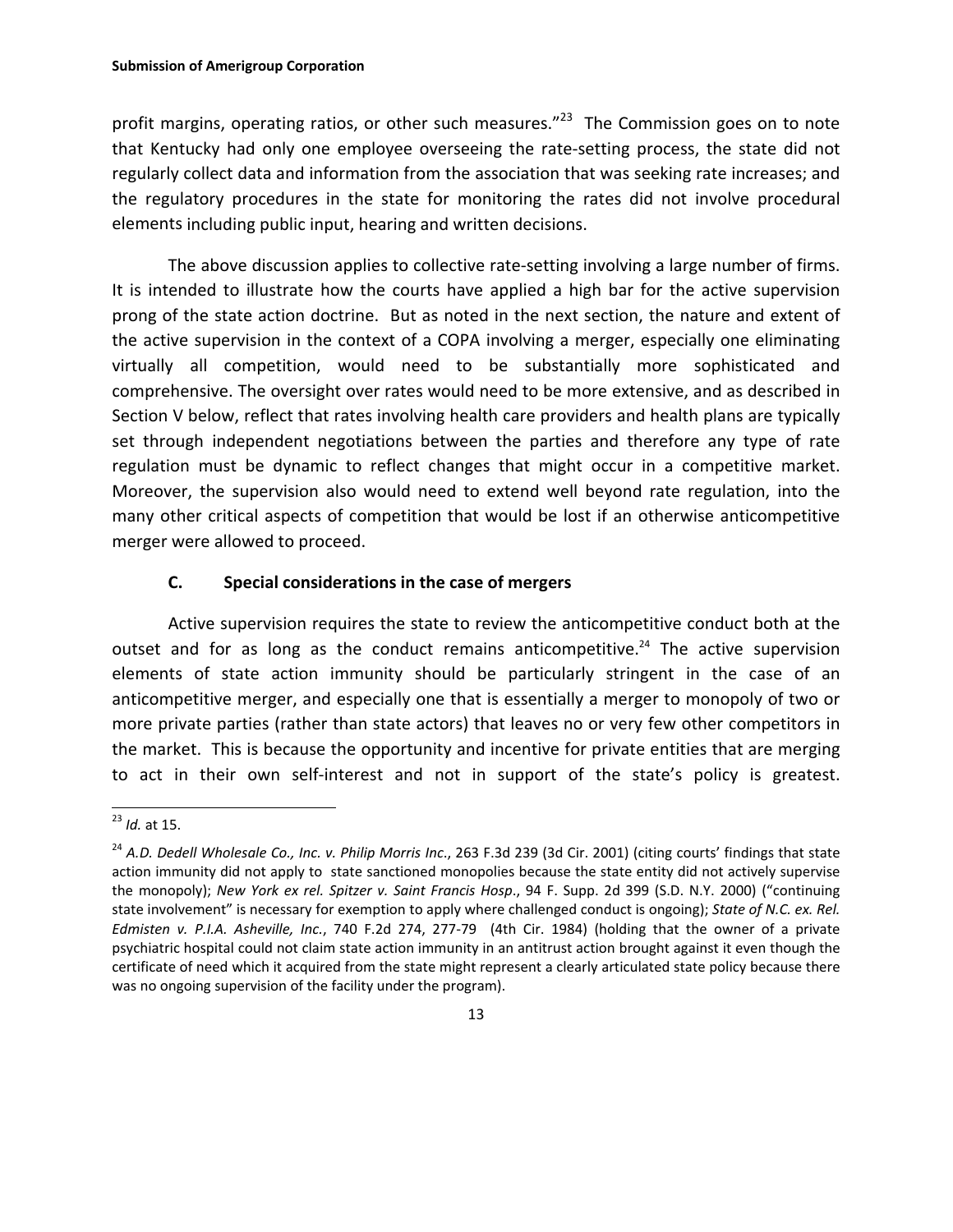Furthermore, in a merger context (unlike in other situations in which state action immunity is granted to private parties), the ability to restore competition to its pre-merger state if state action immunity is withdrawn by the state at some future date may not be possible.

Therefore, for state action immunity to apply to a COPA that facilitates a merger, state supervision of the initial grant of immunity must be particularly rigorous and the state's ongoing supervision of the merged entity must continue in perpetuity. Although granting state action immunity to private parties for a merger is extremely unusual and there is very little precedent to support such action, in other contexts Courts have said that if a state creates or sanctions the creation of a monopoly, then the state must regulate the resulting prices from that monopoly. And while the state can and should regulate and impose restrictions on a merged entity (as discussed further below in Sections V and VI), it should recognize that it may be difficult or impossible to simply revert to conditions that existed prior to the merger if the merged entity fails to abide by these restrictions or otherwise fails to meet the requirements that justify the immunity under the statute that authorizes the COPA.

Because state action immunity by private parties in a merger context is extremely unusual, it should not be granted unless the state is capable of and has the resources to actively supervise whether the initial grant of the immunity will meet the intended state policy, and whether the ongoing conduct of the parties comports with the state's policy. And arguably, it should not be granted unless the applicants for immunity can demonstrate how they might restore competition if the immunity is subsequently withdrawn by the state.

## **IV. The Substantive Criteria and Process for Determining Whether a COPA Should Be Granted**

## **A. The statutory and proposed regulations criteria**

The statute and regulations, T.C.A.  $\S$  68-11-1303(e)(2)-(3) and 1200-38-01-.03(2)-(3), provide that that the Department in making its determination, shall weigh a number of benefits and disadvantages when conducting a review of an application, including for example, enhancement of quality, gains in cost containment, and any potential reduction in competition, to name a few.

After consultation with and agreement from the Attorney General (who may consult with the FTC/DOJ), the Department shall issue a Certificate of Public Advantage if it determines the Applicants have demonstrated by clear and convincing evidence that the likely benefits resulting from the Cooperative Agreement outweigh any disadvantages attributable to a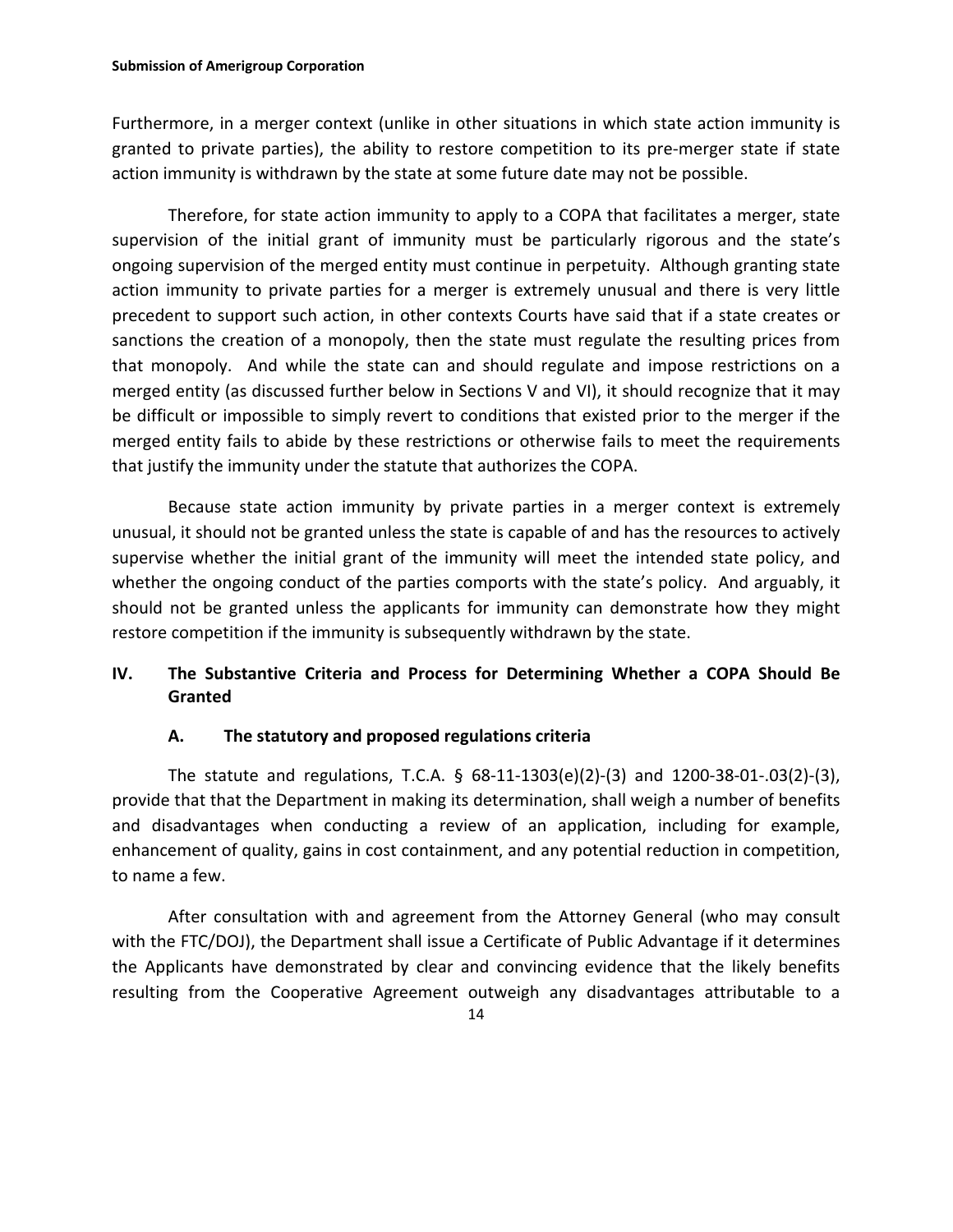reduction in competition that may result from the Cooperative Agreement. T.C.A. § 68‐11‐ 1303(e)(1); 1200‐38‐01‐.05(1). In Virginia, by statute, the Commissioner can condition approval of an application for a Cooperative Agreement upon the parties' commitment to achieving the improvements in population health, access to health care services, quality, and cost efficiencies identified by the parties in their application. While the Tennessee statute and Proposed Regulations do not explicitly provide for this, in Section VII and Attachment A, we recommended that the Regulations explicitly recognize that the Department has the ability to impose certain conditions on the Parties in order to approve a COPA application.

## **1) A framework for weighing the statutory criteria**

The statute requires the Department to balance the proposed benefits and likely disadvantages of a proposed Cooperative Agreement. While this requires a difficult comparison, it is similar to the type of assessment that the antitrust agencies and the courts are frequently called on to make when they weigh the potential adverse impact on competition from a merger against the potential "efficiencies" that the parties claim will result. This experience, as reflected in the 2010 *Horizontal Merger Guidelines* issued by the DOJ and FTC (the "HMG"), provides a very helpful analytical framework for how the Department and Attorney General should undertake their review.<sup>25</sup>

**Assessing the potential benefits.** The HMG recognize that mergers often can generate significant efficiencies, thus resulting in lower prices, improved quality, enhanced service or new products.<sup>26</sup> But the antitrust agencies, and the courts, have recognized that efficiencies are difficult to verify and quantify, and that the information to do so is often uniquely in possession of the merging parties.<sup>27</sup> Also, the agencies note that "efficiencies projected

 $25$ <sup>25</sup> 2010 Horizontal Merger Guidelines §10, *available at* https://www.ftc.gov/sites/default/files/attachments/merger‐review/100819hmg.pdf.

<sup>26</sup> *Id.*

 $^{27}$  See e.g., St. Alphonsus Med. Ct. – Nampa Inc. v. St. Luke's Health System, Ltd., 778 F.3d 775, 790 (9th Cir. 2015); F.T.C. v. H.J. Heinz Co., 246 F.3d 708, 720‐22 (C.A.D.C. 2001); FTC v. Arch Coal, Inc., 327F.Supp.2d 109 (D.D.C 2004) (not crediting certain efficiency claims because defendants were not able to "quantify with precision" potential savings and because other claimed efficiencies were undercut or reduced on the basis of evidence); FTC v. OSF Healthcare System, 852 F.Supp.2d 1069, 1088 (N.D. IL 2012) (quoting US v. H&R Block, 833 F.Supp.2d 36, 89 (D.D.C. 2011) (courts only consider efficiencies that are verifiable and merger‐specific, and it is incumbent upon the court to "undertake a rigorous analysis of the kinds of efficiencies being urged by the parties in order to ensure that those efficiencies represent more than mere speculation and promises about post-merger behavior"); FTC v. Promedica Health System Inc., No. 3:11 CV 47, 2011 WL 1219281, \*56 (March 29, 2011) ("No court in a 13(b) proceeding, or otherwise, has found efficiencies sufficient to rescue an otherwise illegal merger").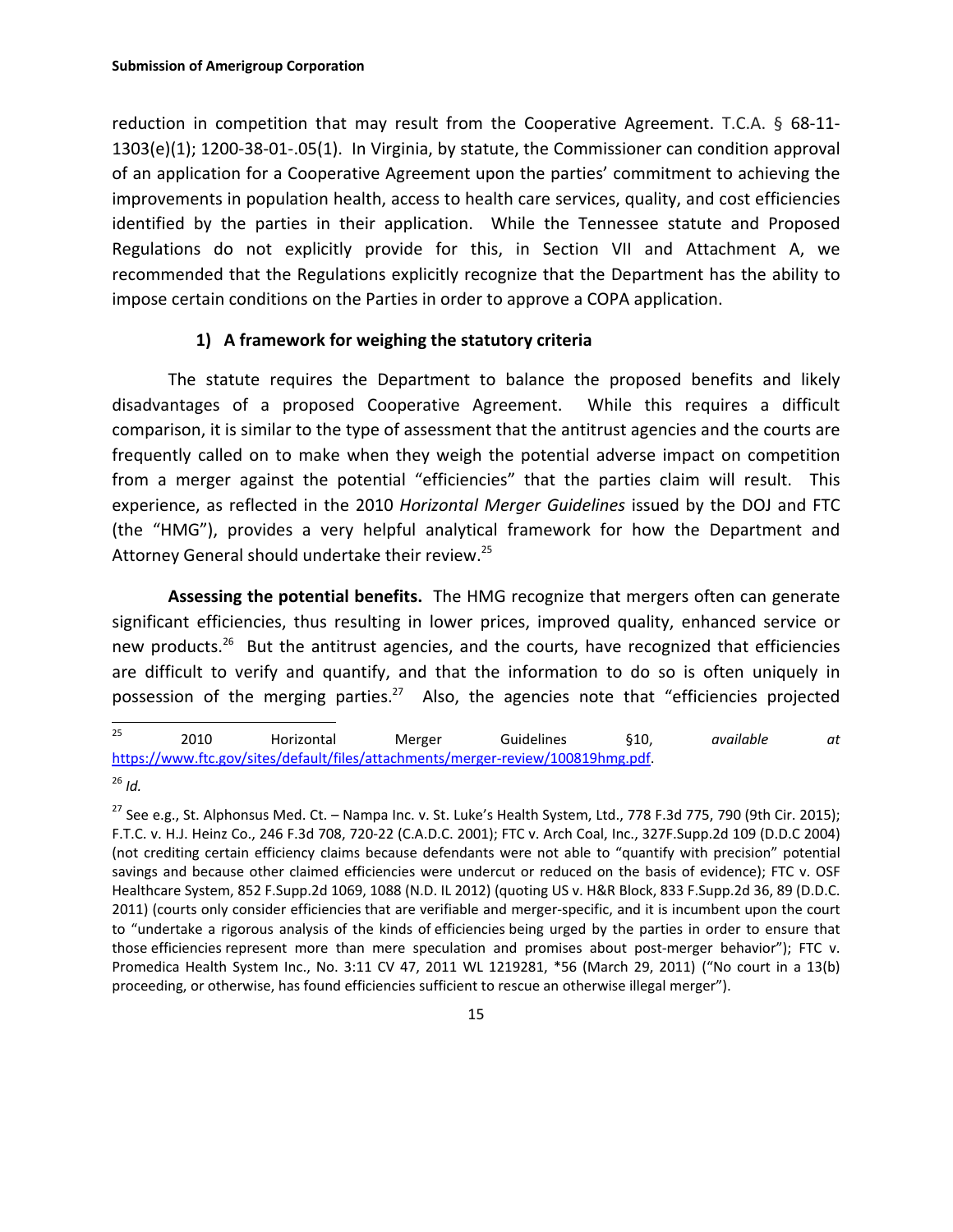#### **Submission of Amerigroup Corporation**

reasonably and in good faith by the merging parties may not be realized." Thus "[e]fficiency claims will not be considered if they are vague, speculative or otherwise cannot be verified reasonable means."<sup>28</sup>

The Agencies also only recognize what they call "merger‐specific" efficiencies, which are efficiencies that are "likely to be accomplished with the proposed merger and unlikely to be accomplished in the absence of either the proposed merger or another means having comparable anticompetitive effects." This concept is essentially the same as that described in T.C.A. § 68‐11‐1303(e)(3)(D) and 1200‐38‐01‐.03(2)(b) as a possible adverse factor to be considered in assessing an application for a COPA, i.e. "the availability of arrangements that are less restrictive to competition and achieve the same benefits or a more favorable balance of benefits over disadvantages attributable to any reduction in competition."<sup>29</sup>

The HMG also only recognize efficiencies that do not arise from anticompetitive reductions in output and service. This guidance is important in light of the fact that several of the possible benefits mentioned in the COPA statute can work at cross-purposes to each other. For example, proposals that claim they will avoid the duplication of hospital resources, preserve hospital facilities in geographical proximity to traditionally served communities, and reduce cost of care should be scrutinized closely – especially if made in conjunction with claims that the proposal will not result in layoffs or reduce employment.

**Assessing the potential disadvantages**. The HMG also provide useful guidance for considering possible adverse effects of a Cooperative Agreement; all of the disadvantages identified in the statute relate to reductions in competition, which is at the heart of the merger assessment described in the HMG. As the HMG describe, the likelihood of adverse competitive effects increase to the extent the merging parties have a high market share in a concentrated, relevant market or markets. Such concerns increase to the extent the merging parties are each other's close competitors. Also crucial is the timeliness, likelihood and sufficiency of entry of new competitors. Where entry is unlikely in a concentrated market, there will be few constraints to deter the merging parties from raising prices and causing other anticompetitive effects.

 $\overline{a}$ <sup>28</sup> *Id.*

<sup>&</sup>lt;sup>29</sup> HMG §10.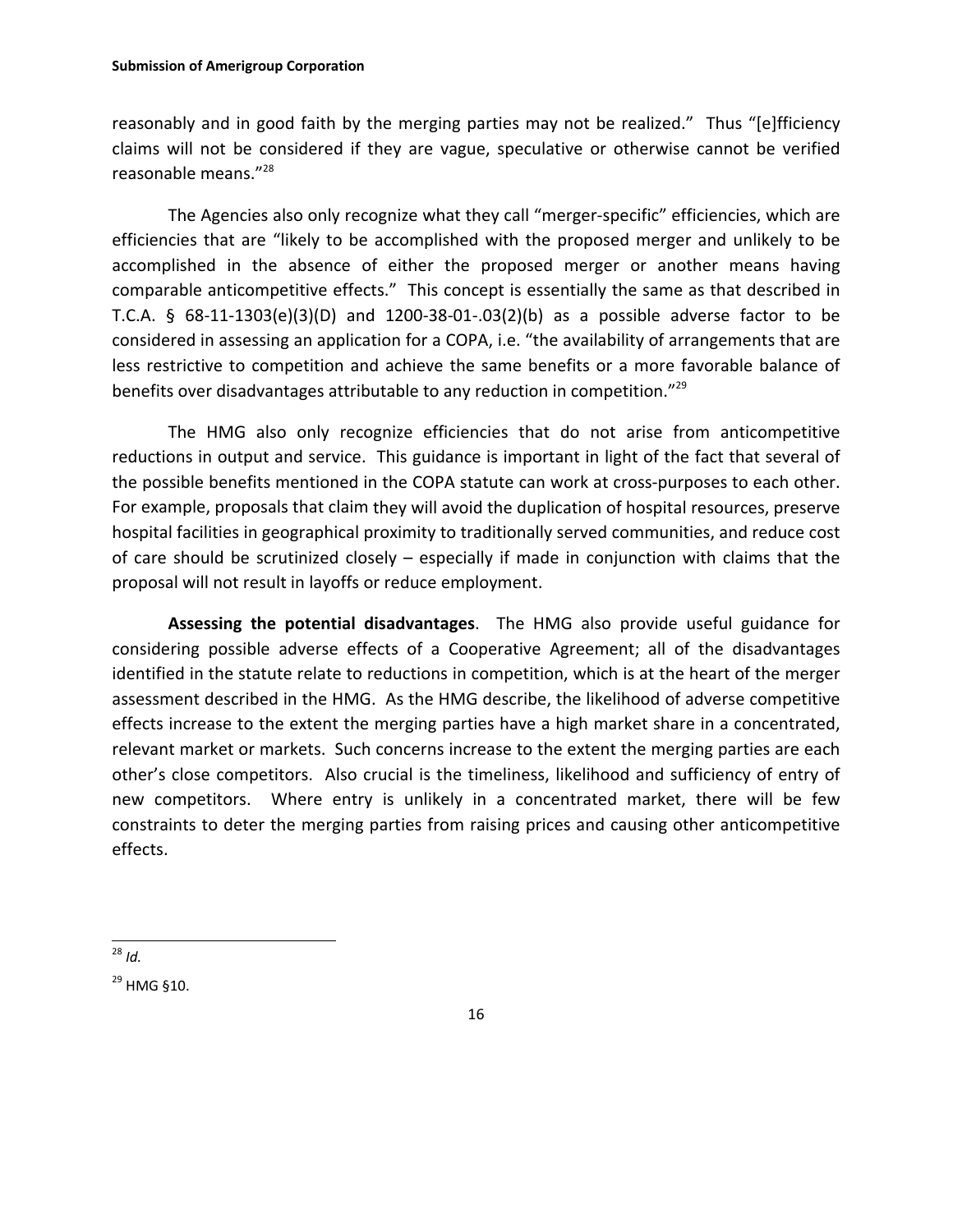It is important to note that adverse competitive effects can take many forms. Hospitals and other health care providers compete along many dimensions, all of which can be adversely affected by a reduction in competition. These include the following:

- Prices and contracted rates. This concern is perhaps the most obvious one, and is reflected several times in the statute.
- Innovative payment approaches. Government and private payors are looking to innovative "value‐based" payment approaches to replace the fee‐for‐service system that has been ineffective in controlling costs and assuring quality. The willingness of providers to enter into such innovative approaches, however, often depends on whether competing providers in their market are planning to do so. $30$
- Quality. Hospitals and other health care providers compete with each other to provide better clinical care, as reflected in lower mortality and morbidity, complications, better outcomes, and a host of other measures as discussed in greater detail in Section VI below.
- Amenities and patient satisfaction. Food, cleanliness, responsiveness to patients and visitors, and similar attributes are all dimensions which can suffer where a monopolist hospital knows that its patients have few or no other alternatives.
- New technologies and services. As with any industry that seeks to attract customers, hospitals compete by providing the latest medical technology, which is particularly important in light of the fast pace of advances in the health field.

 $\overline{a}$ <sup>30</sup> *See generally* Richard M. Sheffler, *Accountable Care Organizations: Integrated Care Meets Market Power*, JOURNAL OF HEALTH POLITICS, POLICY AND LAW, Vo. 40 No. 4 August 2015, *available at* http://jhppl.dukejournals.org/content/early/2015/06/09/03616878‐3149964.full.pdf+html (finding that in California ACO growth can be attributed to two market characteristics: (1) "the degree of [market] penetration of HMOs is positively associated with ACO entry and the growth of covered lives. This suggests that ACOs might be a competitive response to HMOs" and (2) "the market power of hospitals is associated with lower ACO entry and growth"). *See also* Presentation by David Muhlestin, Senior Director of Research & Development Leavitt Partners, *Overview of the ACO Landscape at the Examining Health Care Competition Workshop* (February 24‐25, 2015), *presentation available at* https://www.ftc.gov/news‐events/events‐calendar/2015/02/examining‐health‐care‐ competition (discussing how the growth in ACOs is partly attributable to providers reacting to competitors creating ACOs and similar innovative delivery systems).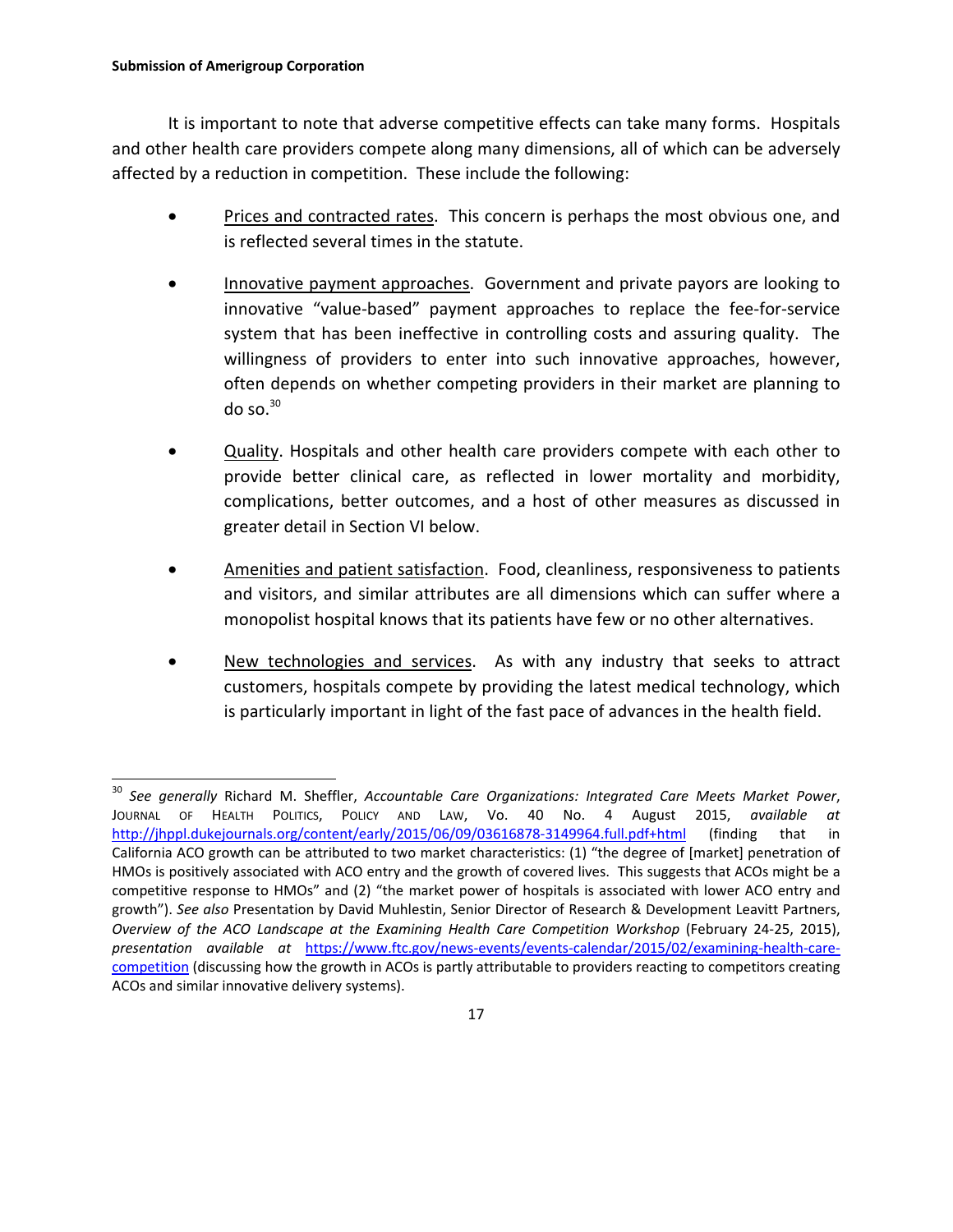- **•** Access and locations. Health care providers, when faced with competition, will open new sites, make them available for longer hours and offer for shorter wait times for appointments or emergency department visits.
- Competition to attract and retain employees. Hospitals compete with each other with respect to the wages, benefits and working environments they offer their employees. If all or most of the hospitals merge in a given market and then reduce wages below competitive levels, employees seeking alternative work situations in health care will need to leave the area thereby resulting in a loss of some of the most talented and skilled workers.
- Competition involving non‐physician providers, allied health professionals and others who seek to contract with health care providers. If the only significant health care systems merge, entities that need to enter into contracts or otherwise form relationships with those systems will have no other place to turn.

The above is not intended to be a complete list, but these and other dimensions of competition, all need to be considered when assessing the potential disadvantages of a Cooperative Agreement. Moreover, these dimensions must be considered with respect to all of the products and services in which the Parties compete. For example, in large health care systems the array of affected services likely will include acute inpatient care, outpatient care, physician services, imaging, laboratory, home health care, behavioral health, durable medical equipment, rehabilitative care, physical, occupational and speech therapy, and skilled nursing care, as well as possibly others.

**Balancing potential benefits and potential disadvantages**. The HMG observes that in the experience of the DOJ and the FTC, "efficiencies are most likely to make a difference in a merger when the likely adverse competitive effects, absent the efficiencies, are not great. Efficiencies almost never justify a merger to monopoly or near monopoly. $"31$  The courts have expressed the same conclusion in the context of mergers to monopoly or mergers in highly concentrated markets and require "proof of 'extraordinary efficiencies'" and "rigorous analysis"

 $\overline{a}$ 

 $31$  HMG §10, at 30.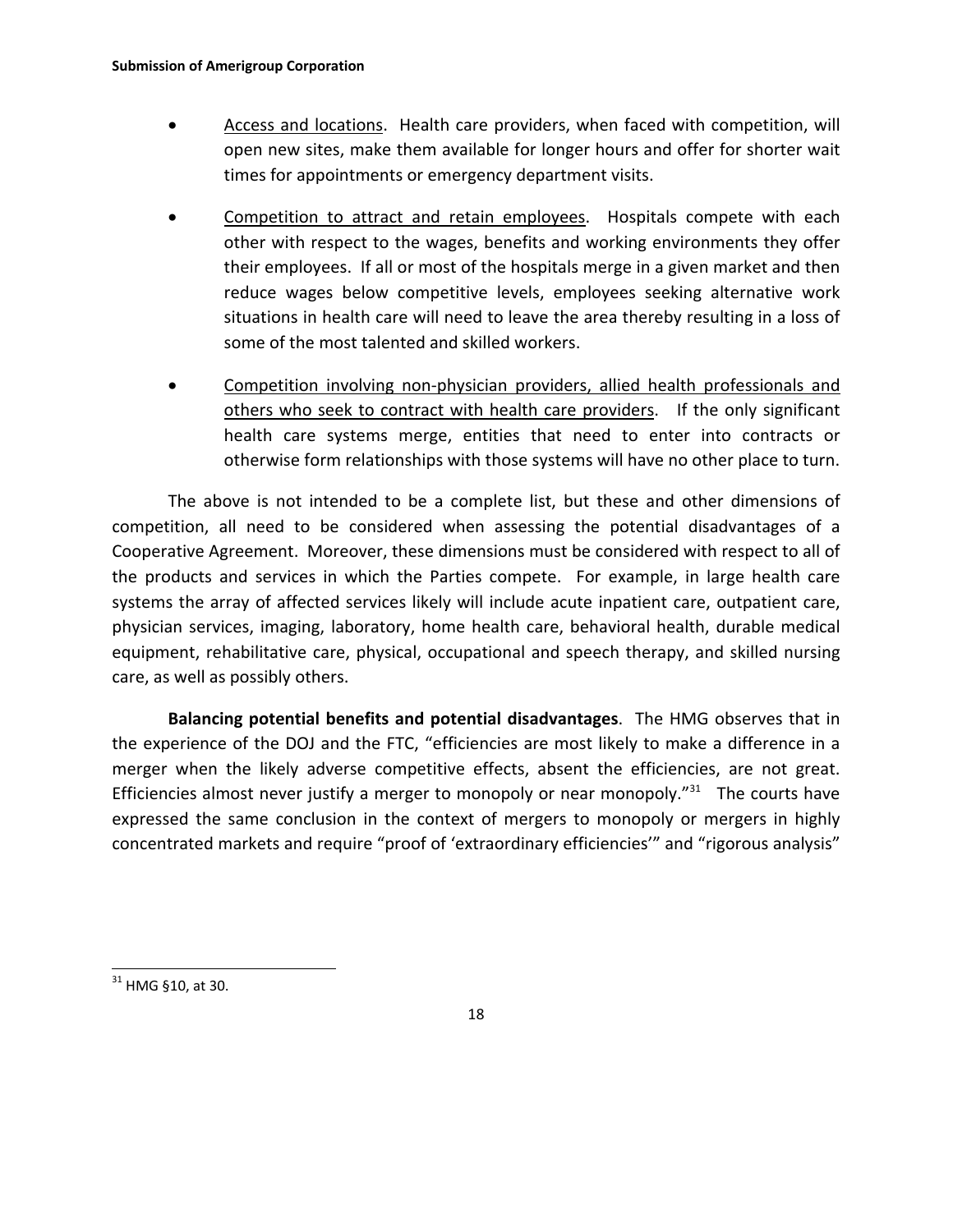of any claimed efficiencies to ensure that those efficiencies "represent more than mere speculation and promises about post-merger behavior."<sup>32</sup>

As a practical matter, few parties will find it worthwhile to seek a COPA unless their proposed conduct likely raises very serious antitrust concerns and they therefore believe that, absent an antitrust exemption, it will be challenged. Accordingly, consistent with the HMG and the relevant case law, there is good reason to believe that – unless there is meaningful and extensive oversight and restrictions – the likely disadvantages of the merger will outweigh the potential benefits. The task of the Department, therefore, is to (1) first assess how much the likely disadvantages outweigh the proposed benefits, recognizing the likely disadvantages increase to the extent that competition is harmed across a variety of dimensions and that promises of proposed benefits need to be scrutinized very closely and critically; and then (2) consider whether and how restrictions can be placed and oversight exercised to address the competition concerns.

## **B. Specific recommendations for a process for assessing an Application for a COPA**

In light of the above, we recommend at least the following steps be taken to assure appropriate consideration of an application for a COPA. Some of these are already included in the Proposed Regulations and we note that where applicable. To the extent these provisions are not currently included we have suggested them in Section VII and Attachment A.

> **1) The Applicants should put forth detailed evidence in support of their proposed Cooperative Agreement for evaluation by the Department.**  As the Proposed Regulations indicate, the Applicants should be required to supply certain information as part their application for a COPA. The Proposed Regulations outline a number of important categories of information that should be included in the application. Below we highlight those categories that we think are essential and those that we suggest expanding on in the regulations. Please refer to our comments in Section VII and Attachment A for more specific recommendations.

<sup>32</sup> *St. Alphonsus Med. Ct. – Nampa Inc. v. St. Luke's Health System, Ltd.*, 778 F.3d 775, 790 (9th Cir. 2015) (*quoting F.T.C. v. H.J. Heinz Co.,* 246 F.3d 708, 720‐22 (C.A.D.C. 2001) and the 2010 Merger Guidelines §10. *See also supra* note 26.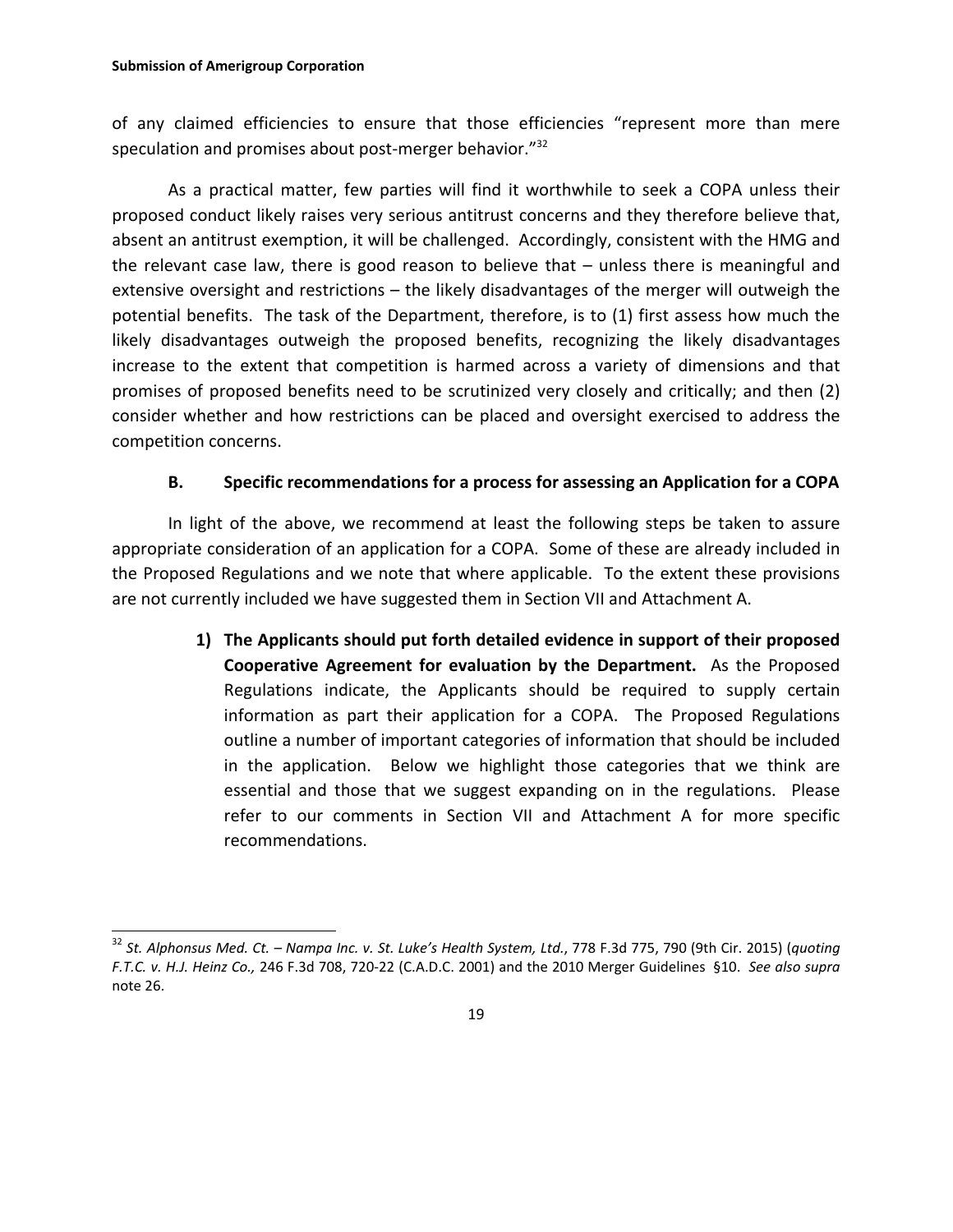- A detailed description of each of the benefits that the applicants propose they will achieve through the Cooperative Agreement *(currently not required in the Proposed Regulations)*;
- For each such benefit:
	- o a description specifically describing how the applicants intend to achieve the benefit;
	- o a description of what the applicants have done in the past with respect to achieving or attempting to achieve the benefits independently or through other types of collaborations;
	- o an explanation of why the benefit can only be achieved through a Cooperative Agreement and not through other less anticompetitive arrangements;
	- o a description of how the applicants propose that the Department monitor the extent to which the applicants have been able to achieve the proposed benefit *(currently not required in the Proposed Regulations)*;
- A description of the market and the competitive dynamics for health care services in the applicants' respective services areas (*note that we have proposed new language for this section in Attachment A*), including at a minimum:
	- o The zip codes that constitute the primary service area (PSA) and secondary service areas (SSA) for each of the applicant hospitals, and for each such PSA and SSA:
		- The identity of any other hospital located in the service area;
		- **Estimates of the share of hospital services furnished by each** of the applicants and any other hospitals;
		- A listing of the physicians employed by or under contract with the hospital, including their specialty and office location(s);
		- **The identity of physicians in each service area that are not** employed by or under contract with either applicant, including their specialty and office location(s);
	- o The identity of any potential entrants in the applicants' service areas and the basis for any belief that such entry is likely in the near term;
	- o A list of each applicant's top 10 commercial insurance payors by revenue;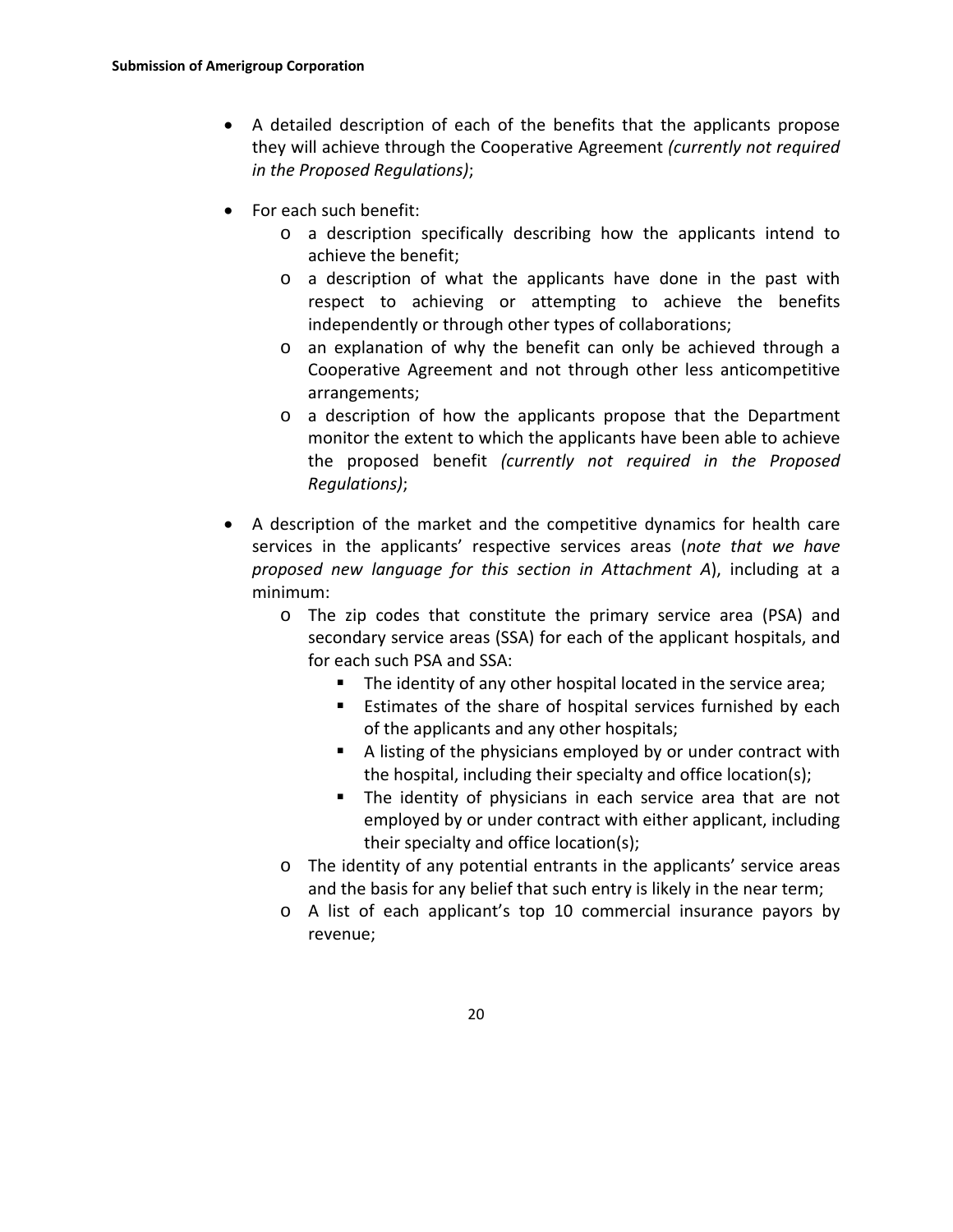- A description of any potential adverse impact of the proposed Cooperative Agreement on quality, availability and price of health care services (*currently not required in the Proposed Regulations)*;
- A description of any commitments the applicant is willing to make to address any potential adverse impacts resulting from the Cooperative Agreement, and for each such commitment (*currently included at 1200‐38‐01‐ .02(2)(a)(13)(x))*:
	- o the applicant's proposed benchmarks and metrics to measure achievement of the proposed commitments;
	- o how the applicant proposes that data be obtained and analyzed to evaluate the extent to which the commitments have been met;
	- o the consequences the applicant proposes will follow if its proposed commitment is not met;
- A description of how the applicants would propose that they return to a pre‐ consolidation state in the event that the Cooperative Agreement is terminated (*currently included at 1200‐38‐01‐.02(2)(a)(17))*; and
- Data and documentation sufficient to support the above responses.
- **2) Further information.**  Responses to the above specifications will give the Department and the Attorney General a useful set of baseline information to begin an evaluation of the application. But this likely will only be a starting point and the Department and/or the Attorney General should seek additional information to follow‐up on specific issues raised by the Application—indeed the Proposed Regulations provide for this and for tolling of the review time until all requested information is submitted. § 1200‐38‐01‐.02(3)(a).
- **3) Transparency.** To provide for meaningful public input, the application and all supporting submissions should be made available to the public, except for information that would be exempt from disclosure pursuant to state or federal law. This is currently provided for in § 1200-38-01-.02(3)(d) of the Proposed Regulations. In addition to the extent the application and supporting materials contain any protected health information, compliance with state and federal health privacy laws should be required. Such transparency should continue through the duration of the COPA, if approved. Thus, for example, the results of the State monitoring and supervision of the parties, including data on the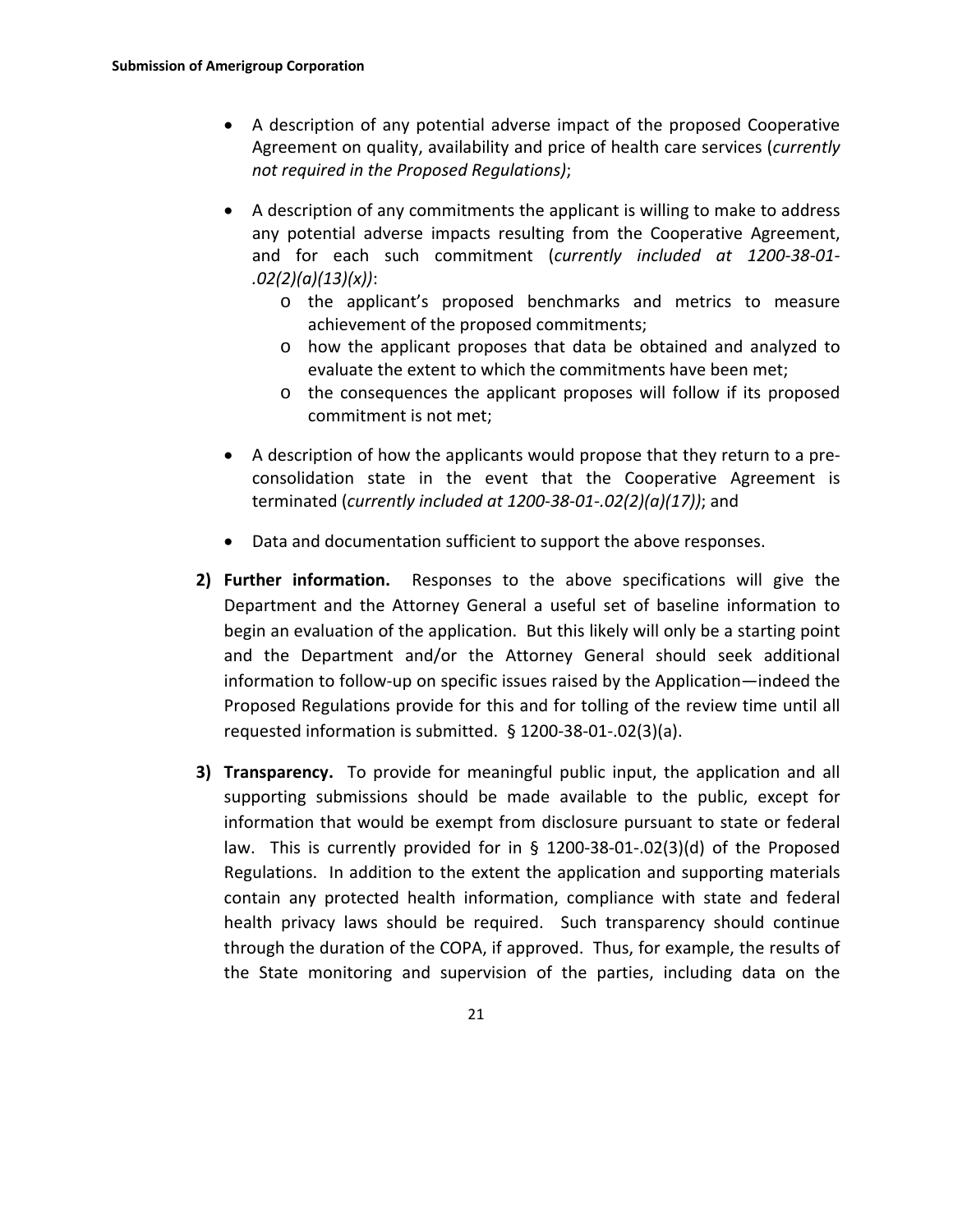parties' performance in meeting any commitments, should be made public and easily accessible, for example, through the internet. We have proposed this addition in our redline comments to the Proposed Regulations in § 1200‐30‐01‐ .06.

- **4) Tennessee Attorney General input.**  The Tennessee statute and regulations require the Department to consult with the Tennessee Attorney General before issuing a COPA. This is an important provision because the Tennessee Attorney General is better able to investigate any reduction in competition and the corresponding disadvantages; and potential benefits similar to an analysis under the HMG. The fact that the parties may file an application for a COPA does not eliminate the need for such an investigation; indeed it increases the need for two reasons. First, the Attorney General must be in a position to seek to block the merger, if warranted, in the event a COPA application is not approved.<sup>33</sup> Second, the Attorney General, through the course of an investigation, can obtain access to crucial evidence regarding the potential benefits and adverse effects of the proposed merger. The Attorney General should provide such information to the Department to assist in their deliberations.
- **5) Consult with the FTC or DOJ.** Similarly, the statute provides that the Tennessee Attorney General may consult with the FTC or the DOJ in the course of its review of the proposed Cooperative Agreement. T.C.A. § 68‐11‐1303(f). The Tennessee Attorney General should coordinate with the federal antitrust enforcers to the extent possible, and the federal enforcers should be encouraged to independently investigate the proposed merger and provide input to the Attorney General and the Department.
- **6) Coordination with other jurisdictions.**  The Department should confer and consult with other affected jurisdictions in order to ensure that the COPA, if granted, is consistent with other affected jurisdictions. In addition, consulting with other states is critical to assure that there are no adverse, spillover effects in Tennessee from conduct in other states that might not be protected under the state action exemption granted by the Tennessee statute.

<sup>&</sup>lt;sup>33</sup> We note that the Attorney General can also seek to block a Cooperative Agreement before it is approved or up until 30 days after the Cooperative Agreement is granted. T.C.A. § 68‐11‐1305.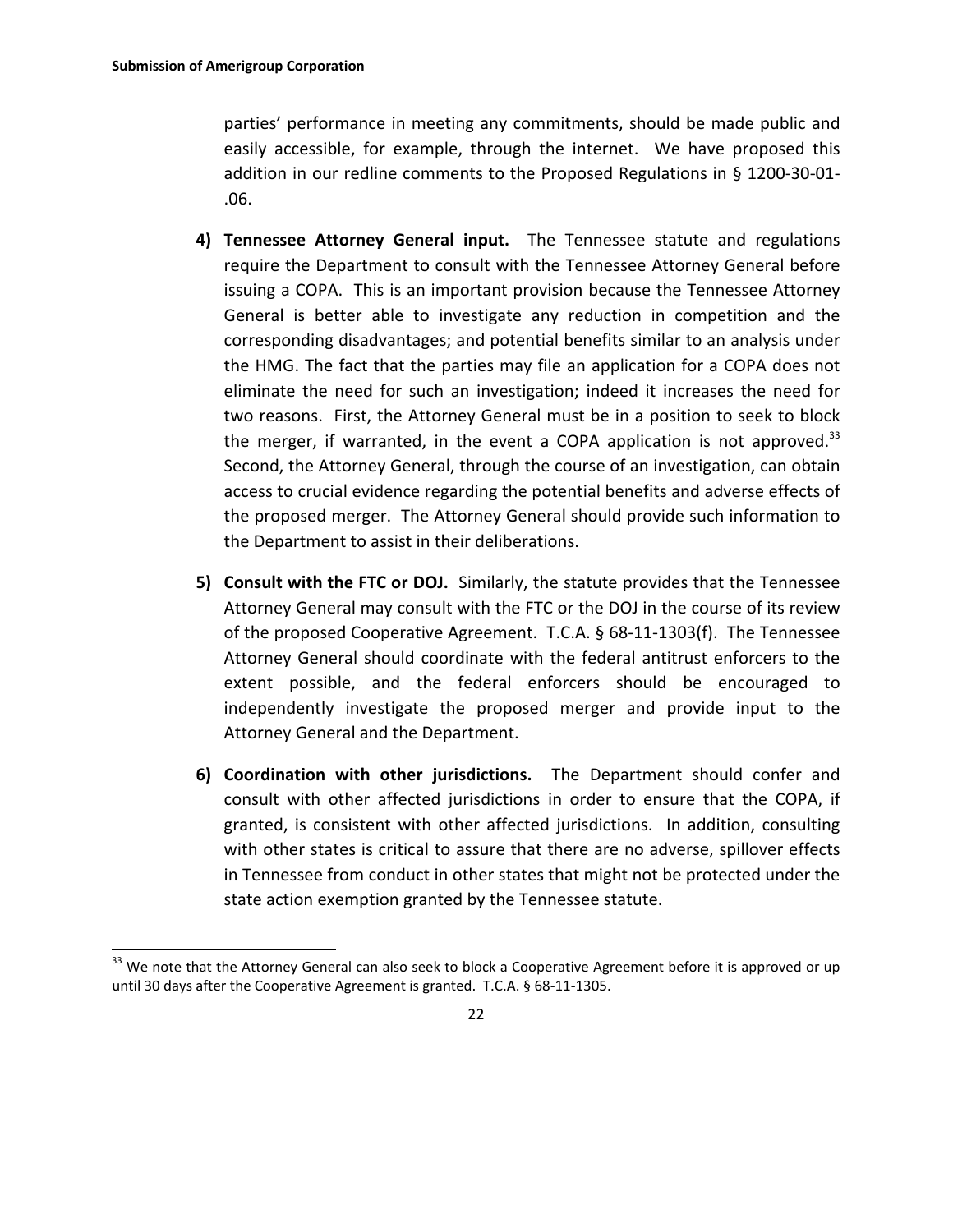**7) Remedy.**  The applicants should be asked what they expect should happen if, after a COPA is granted, it is later determined that the Agreement should be revoked. They should explain whether and how they would unwind their arrangement. The Proposed Regulations provide for this by requiring the parties to outline, and update annually, a Plan of Separation, in the event COPA ends. § 1200‐38‐01‐.02(2)(a)(18); § 1200‐38‐01‐.06(3). In addition, the applicants should have to waive statute of limitations objections to future challenges to the merger under antitrust laws for private actions. We have proposed this in our comments to the draft regulations.

## **V. Active Supervision of Health Plan Contracts**

To the extent that a COPA significantly reduces competition, it raises serious concerns that the merged entity will have the ability to insist on terms in its contracts with health plans that could have significant adverse effects on the cost, quality and accessibility of health care. These could affect not only privately‐insured individuals including those who obtain coverage through exchanges, but also individuals who obtain health care coverage through Medicaid and Medicare managed care plans. For this reason, T.C.A. § 68-11-1303(e)(3)(A) explicitly includes as a potential disadvantage that must be assessed any likely adverse impact "on the ability of health maintenance organizations, preferred provider organizations, managed health care organizations, or other health care payors to negotiate reasonable payment and service arrangements with hospitals, physicians, allied health care professionals, or other health care providers." Similarly, T.C.A. § 68-11-1303(e)(3)(C) identifies another concern as the "likely adverse impact on patients in the quality, availability, and price of health care services."

While there is no complete substitute for competition, the Department can seek to address these issues by actively supervising the contracts entered into by the merged entity. Section V.A below proposes an approach for overseeing contract rates to try to assure that the merged entity's rates are reasonable and reflect, to the extent possible, what would result in a competitive market. Section V.B below proposes oversight regarding non-price terms and other contracting practices. These are designed to help ensure that the merged entity does not create barriers to entry or otherwise abuse its dominant market position.

## **A. Caps on health plan rates**

**1) Overview**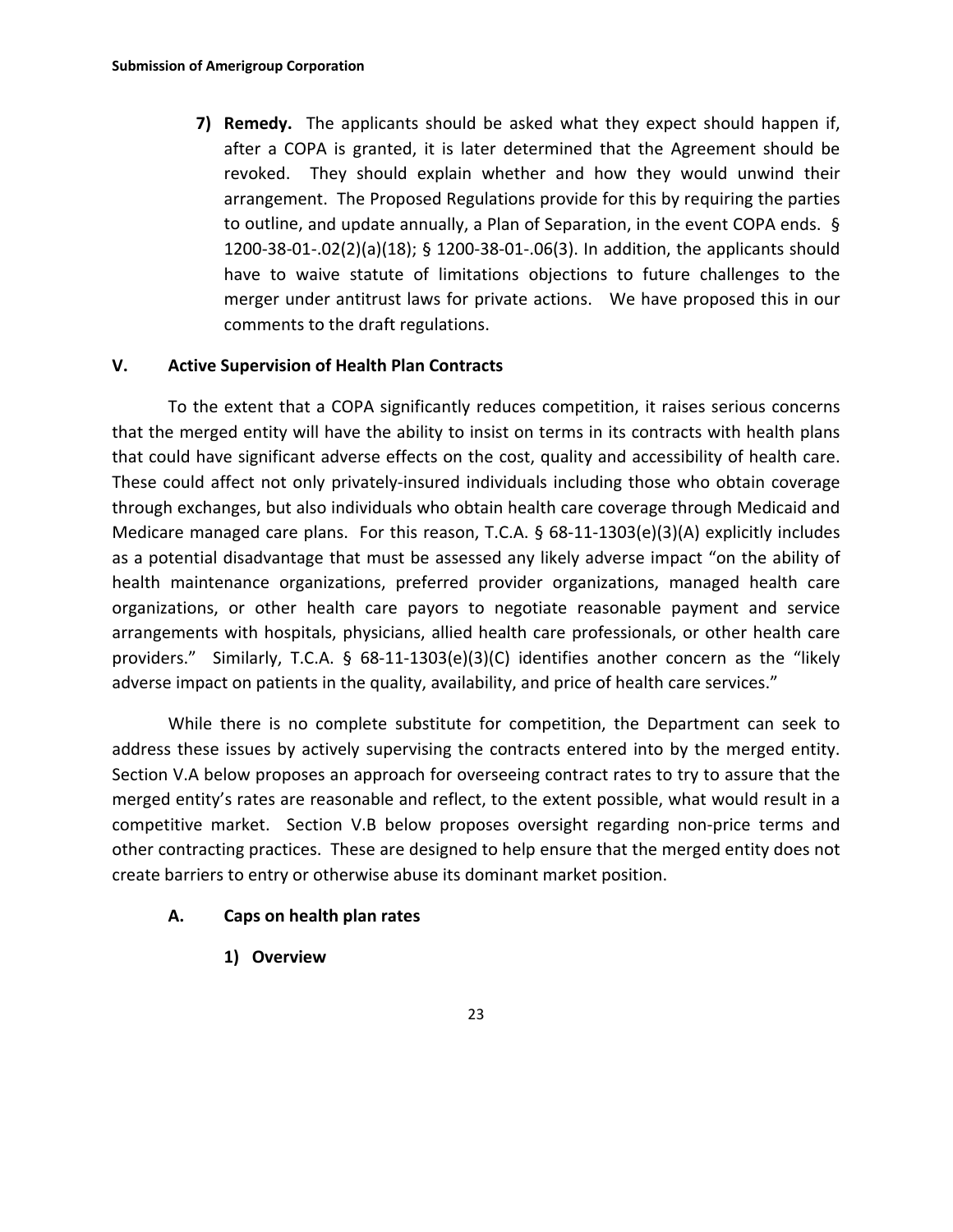#### **Submission of Amerigroup Corporation**

One key goal of active supervision by the Department should be to allow for outcomes, to the extent possible, that would otherwise be obtained under competitive conditions. In effect, supervision is intended to act as a substitute for the disciplining effects of competition, given that behavior of market participants under competitive conditions is thought to be efficiency improving. A competitive market generates many signals on prices, margins, quality, and costs, which create appropriate incentives for market participants. This is done automatically and replacing the signals with regulatory constraints and incentives is a significant challenge.

In addition, since a competitive market changes over time, a well‐designed COPA (and the associated regulatory supervision) ought to be dynamic, i.e., the regulation should be designed in a flexible manner that can adapt to changes in the competitive environment, such as the introduction of innovative forms of production or organization that might impact market structure or new contracting methods. While these organizing principles are clear and straightforward, the design and implementation of effective oversight that achieves these objectives can be a daunting task, given the trade‐offs that need to be evaluated with respect to designing rules that cannot be gamed by market participants but which, at the same time, do not impose an undue burden in terms of measurement and monitoring.

As noted above, there are only a few examples of hospital mergers being granted an exemption from antitrust scrutiny under the state action doctrine. In these examples, the oversight typically has taken the form of caps on variables such as the overall amount of profit margins the relevant providers may earn, and/or on the amount of costs they might incur from providing inpatient and outpatient services, in comparison to relevant competitors. $34$ Sometimes the regulatory focus has been on an overall revenue cap or an average price cap for inpatient and outpatient services. $35$  While these metrics are not overly burdensome for regulators to implement and periodically review, their broad nature can lead to distortions in the market and provide incentives and opportunities for the merging parties to game the

 $\overline{a}$ 

<sup>34</sup> *See e.g.,* Original Mission Health COPA § 4.8 (margin cap) and 4.5 (cost cap) *available at* http://www.wncchoice.com/files/copa\_docs/1995%20COPA.pdf; Mission Health Second Amended COPA § 4, *available at* http://www.wncchoice.com/files/copa\_docs/2005%20COPA.pdf. These caps are often supplemented by other provisions regarding reporting requirements (*See* Montana COPA § 14, *available at* https://dojmt.gov/wp‐ content/uploads/2011/05/decisionamended19961.pdf; Original Mission Health COPA § 11); fair dealing with insurers (*See* Original Mission Health COPA § 7); and physician employment restrictions (*See* Montana COPA § 7; Original Mission Health COPA § 8).

<sup>35</sup> *See e.g.,* Montana COPA § 1 (imposing a cost and revenue cap).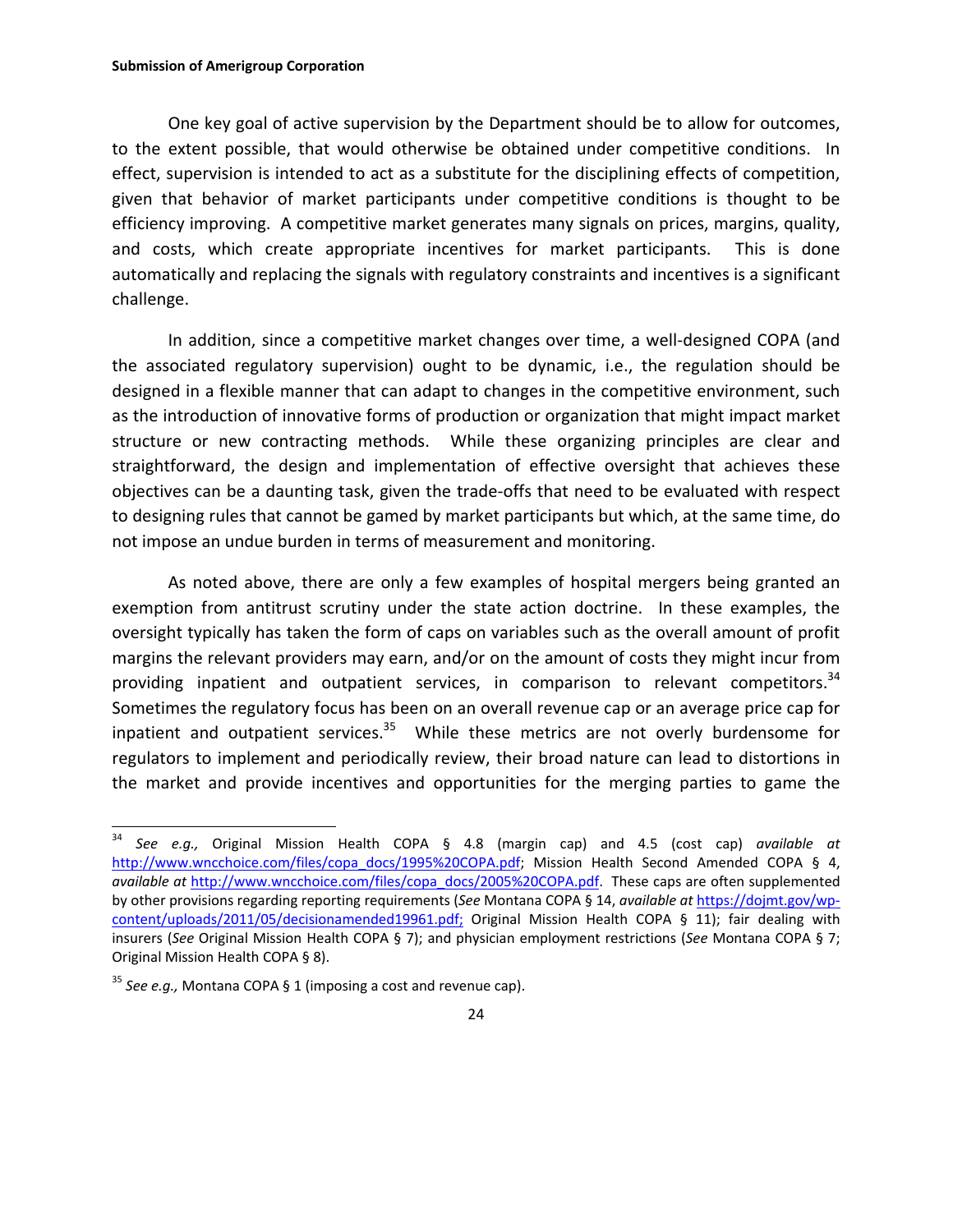regulation through various means. For this reason, a mechanism that directly imposes restrictions on the rates charged by the merging entity is likely to be more effective.

Instead, we propose that the restriction imposed by the Department be in the form of a cap on the negotiated *case‐mix adjusted revenue per discharge,* and that such a potential restriction be specifically provided for in the regulations.<sup>36</sup> Both payors and hospitals are accustomed to calculating this figure as they typically do so in the course of analyzing rate proposals. It has the advantage of taking into account case-mix and volume changes. It also allows plans and providers to decide on what basis they wish to structure their payment methodology (e.g. discounted charges, DRGs, fee schedules, or bundled pricing) and gives them the flexibility to change such approaches over time.

The rate cap should build in the applicants' commitments to cost‐saving efficiencies and quality improvements. This is to ensure that to the extent the parties have urged that a COPA is needed for them to achieve certain cost-savings or quality improvements, such commitments have consequences and are reflected in caps on their contracted rates. The merged entity would be free to offer rates that are below the caps. Each year its revenues by payor would be calculated to determine if they exceeded the cap; if they do, future rates would be adjusted downward to offset the excess.

The proposal also allows for different rates across payors, which is also intended to reflect a competitive market. In a world without the merger agreement, the rates negotiated between each payor and the relevant providers reflect the current competitive dynamics in the marketplace. These rates often reflect the amount of patient volume that the provider stands to receive from each payor. Because the provision of health care services involves a high degree of fixed costs, high-volume payors are key to helping health care providers meet their fixed-cost commitments, thereby enabling providers to earn higher incremental margins on their patients. In addition to patient volume, the variation in negotiated rates across payors also reflects differences in other dimensions of competition, such as the payor's cost‐saving infrastructure for processing claims, its speed in paying provider claims, rewards for quality or utilization control, or the frequency of claim denials. In effect, in a competitive market, those payors that are able to channel a large volume of patients to providers and who offer other valuable services to the provider are rewarded with lower rates.

 $\overline{a}$ 

 $36$  A comparable cap can be set for outpatient services.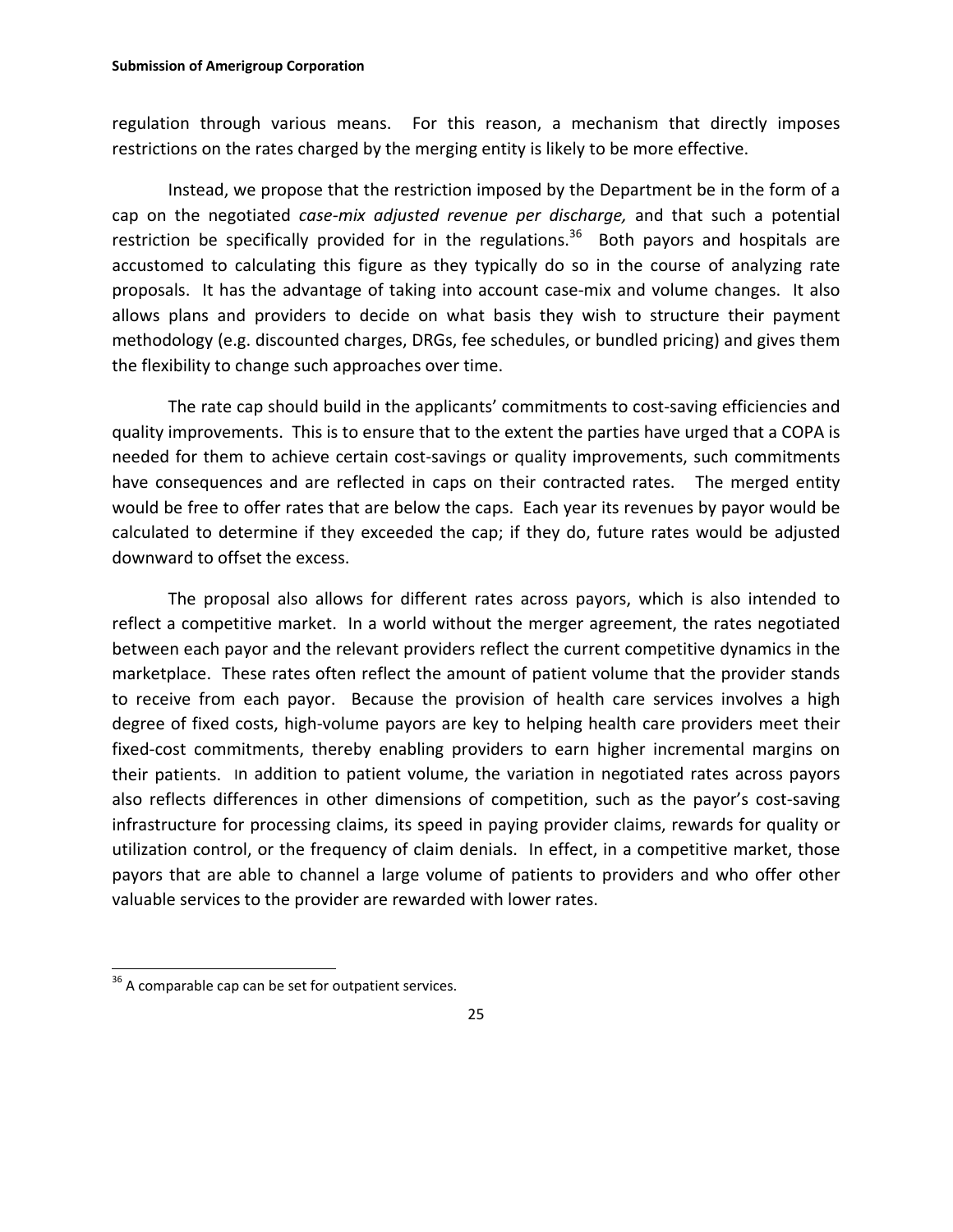#### **Submission of Amerigroup Corporation**

This suggests that any proposed rate regulation that imposes a uniform rate cap across all insurers necessarily penalizes some insurers and benefits others in a manner that is not reflective of a competitive process. Because the uniform rate is typically calculated by averaging the rates paid by all insurers, the payors that had negotiated lower rates by way of leveraging high enrollments, superior service, prompt payment policies or other attractive attributes would face an increase in their rates, and thereby, an erosion of their competitive advantage. This might well lead to higher premiums for their enrollees if all or part of the rate increase is passed on by these payors. Therefore, a rate cap should acknowledge existing differences across payors in terms of their current competitive standing if it is to reasonably approximate a competitive outcome.

One alternative is to start with the current competitive situation, i.e., the current set of rates paid by insurers, and add in a rate cap escalator that captures added costs due to inflation. While this approach would capture the current competitive environment in the insurer market, it would fall short of the goal that the regulation needs to be dynamic. Specifically, it might lock in the current differentials in rates in the market, thereby limiting incentives for the merged entity to reward increased volume from a given payor with lower rates. This also might dampen incentives by insurers to compete for volume or to provide other valuable services to the provider that might yield lower rates.

To address this limitation, we propose a form of rate caps that would start with the current set of market conditions and factor in annual rate increases that are specific to each payor with a five percent share or more of the merged entity's commercial business, with the amount of increase related to the increases the payor is obtaining in contracts in other parts of the state.

## **2) Specific elements of the proposal**

The main elements of the rate cap proposal presented here include the following:

 **Payor‐specific initial rate caps.**  In setting the rate caps in the initial year of the COPA, the Department should use as a starting point the case‐mix adjusted revenue per discharge that the merging hospitals have under each of the parties' current contracts (i.e. prior to the COPA) with each payor; the analysis should be done separately for each type of product (Par, PPO, HMO, Exchange, Medicare and Medicaid). These reflect the current competitive situation in the market. If both parties have a current contract with a particular payor, the initial cap is based on the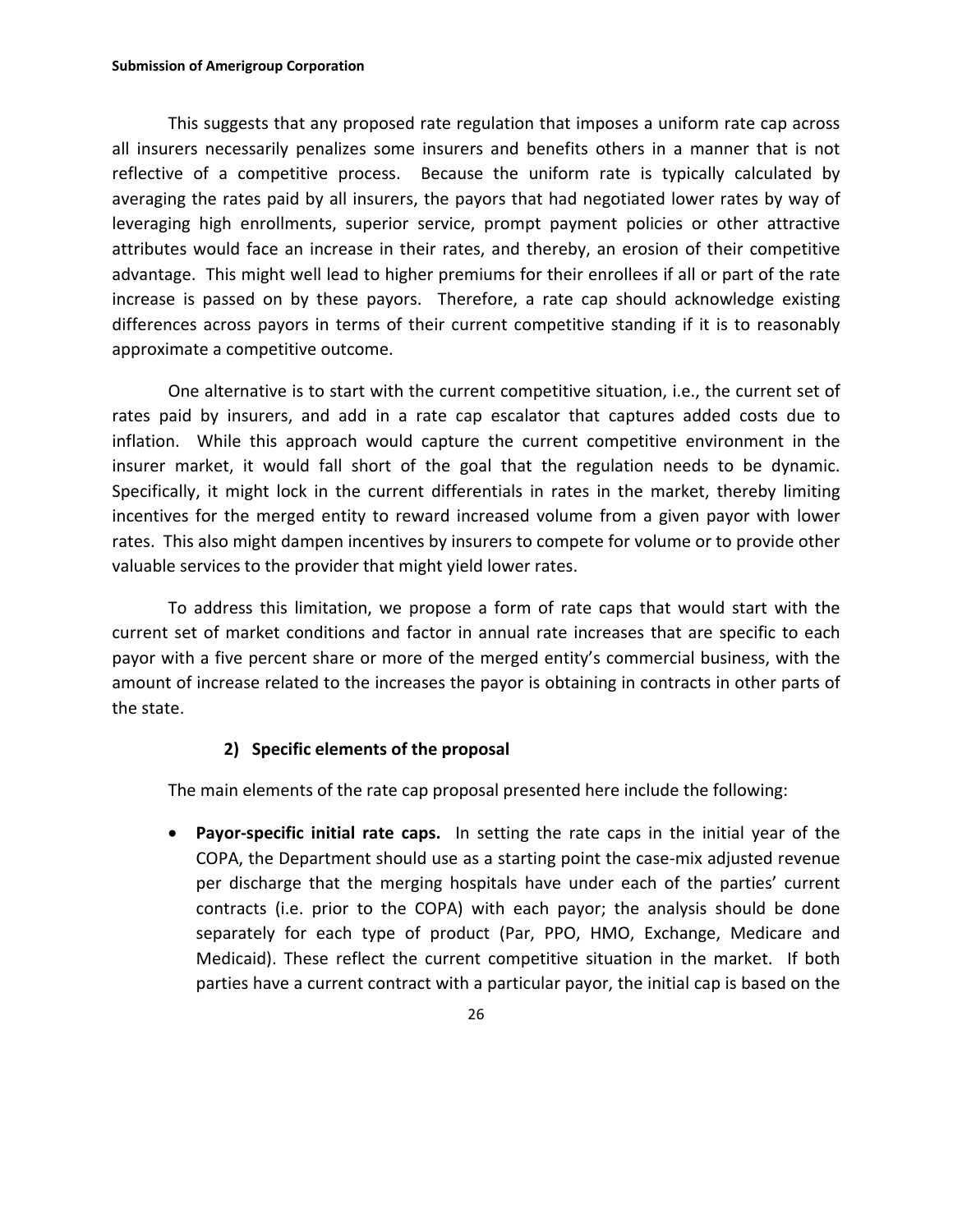average over both systems. Each payor that accounts for 5% or more of the commercial revenues of the merged system will receive its own rate cap that reflects its own current contracts. An "all other" payor rate cap would be established, which would be set at the weighted average rate for the remaining smaller payors that do not have a specific rate set for them.

- **Adjustment for proposed cost‐savings.** The initial rate caps for the merged system should be adjusted to reflect its proposed cost‐savings in its application for a COPA. As part of the application review process, the applicants should be required to produce a combined pro forma analysis of the revenues and costs of the combined facility over the first five years in comparison to a similar pro forma showing the consolidated financials of the applicants if they remained separate. Similar types of investment analyses are likely to be performed in the normal course of the parties' consideration of the benefits of merging, so the creation of such pro formas should not be burdensome. Both pro forma analyses would include an assumed net operating margin to be set by the Department and chosen to reflect a statewide median for similar hospitals or some other reasonable benchmark. The difference in the two pro formas would reflect a financial measure of the commitments the applicants are making to generate efficiencies and cost‐savings from higher quality, if allowed to merge under the COPA. The five‐year plan would also include the financial impact of any capital improvements needed to achieve these better results and reflect accurately the timing of the expected improvements. This pro forma difference becomes a clear statement of the proposed net benefits of the combination and it can be used by the Department in its consideration of whether the advantages of the proposed Cooperative Agreement exceed the disadvantages from reduced competition. In short, if a COPA is granted, in part based on such proposed cost‐savings, the merged entity should be held accountable for achieving them, and failing to do so should result in lower rate caps.
- **At‐risk amounts subject to achieving quality goals.**  Similarly, the applicants may assert in their COPA application that their merger will enable them to achieve certain quality improvements that they would be unable to accomplish absent a consolidation, and such assertions may weigh in the decision as to whether a COPA should be granted. If an Agreement is granted, the parties should be held accountable for delivering on their proposal. They also should be held accountable for meeting certain quality standards that other providers are able to achieve,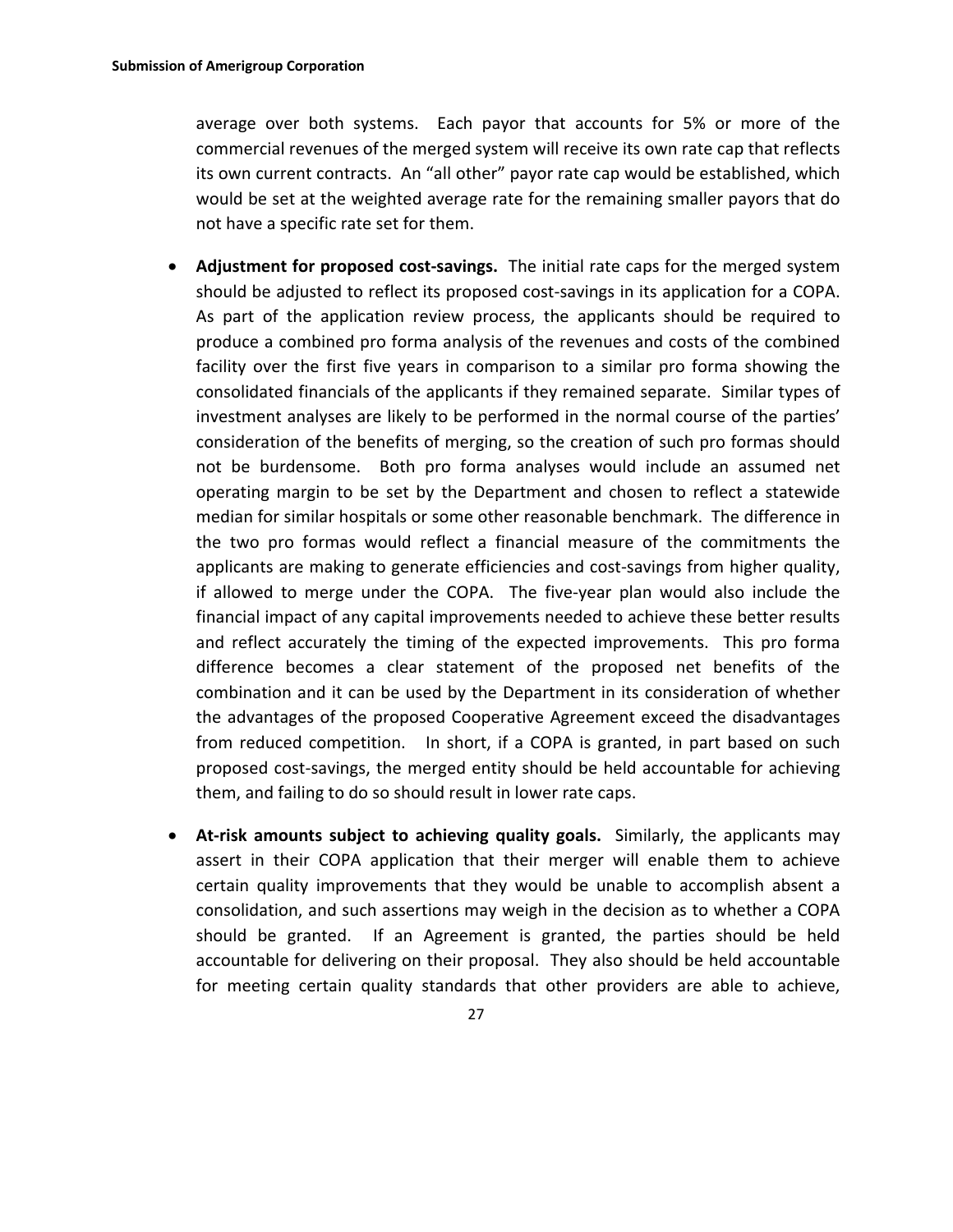whether or not they reference these standards in their application. This approach to "value‐based reimbursement" is being widely adopted by both the Medicare and Medicaid program, and commercial health plans. <sup>37</sup>

As described in Section VI.C, we also are proposing that a defined percentage, e.g. 10% of total revenues, be at risk depending on how well the merged entity scores on a variety of quality metrics. The Department, with input from the Advisory Group described further in Section VI below, would set forth the relevant metrics, benchmarks and mechanism for computing any deductions for poor quality performance. This is already contemplated in the Proposed Regulations and we have proposed some additional refinements in our proposed redline in Attachment A. Note that the proposal here is that there is only downside risk with respect to these measures. That is because the parties are justifying their merger based on achieving such improvement and there should be consequences if they fail to live up to their commitments. If they fail to do so, or if quality otherwise declines, it is equivalent to an increase in the "quality-adjusted price" of their services, and thus should result in a commensurate reduction in the payment cap.

 **Rate cap increases after the initial year.** In reviewing contract rate increases after the initial year, the regulatory approach should be dynamic – i.e., it ought to reflect changes happening market‐wide in other reasonably competitive markets. We propose establishing payor‐specific rate increases, by product and service, based on the average rate increases experienced by the payor in other relevant markets in the state while dealing with comparable providers (e.g. other non‐academic medical centers). This adjustment is not perfect – payors may experience differential rate increases in other markets for reasons that are not present in the market subject to the COPA. Nevertheless, it is an attempt to reflect some of the dynamic changes that are occurring in Tennessee markets. Thus if a health plan elsewhere in Tennessee is able over time to negotiate rates that are lower than its competitors, it should gain that benefit in the area covered by the COPA, and likewise a plan that

<sup>37</sup> CMS already uses a value‐based payment methods for physicians and hospitals. *See* Section VII; *see e.g.,* https://www.cms.gov/Newsroom/MediaReleaseDatabase/Fact-sheets/2013-Fact-sheets-items/2013-11-27.html; Health and Human Services recently announced that by the end of 2018 it has a goal of tying 85% of traditional fee‐for‐service Medicare payments to quality or value‐based payments. *See* HHS *Better, Smarter, Healthier: In historic announcement, HHS sets clear goals and timeline for shifting Medicare reimbursements from volume to value,* January 26, 2015, *available at* http://www.hhs.gov/news/press/2015pres/01/20150126a.html.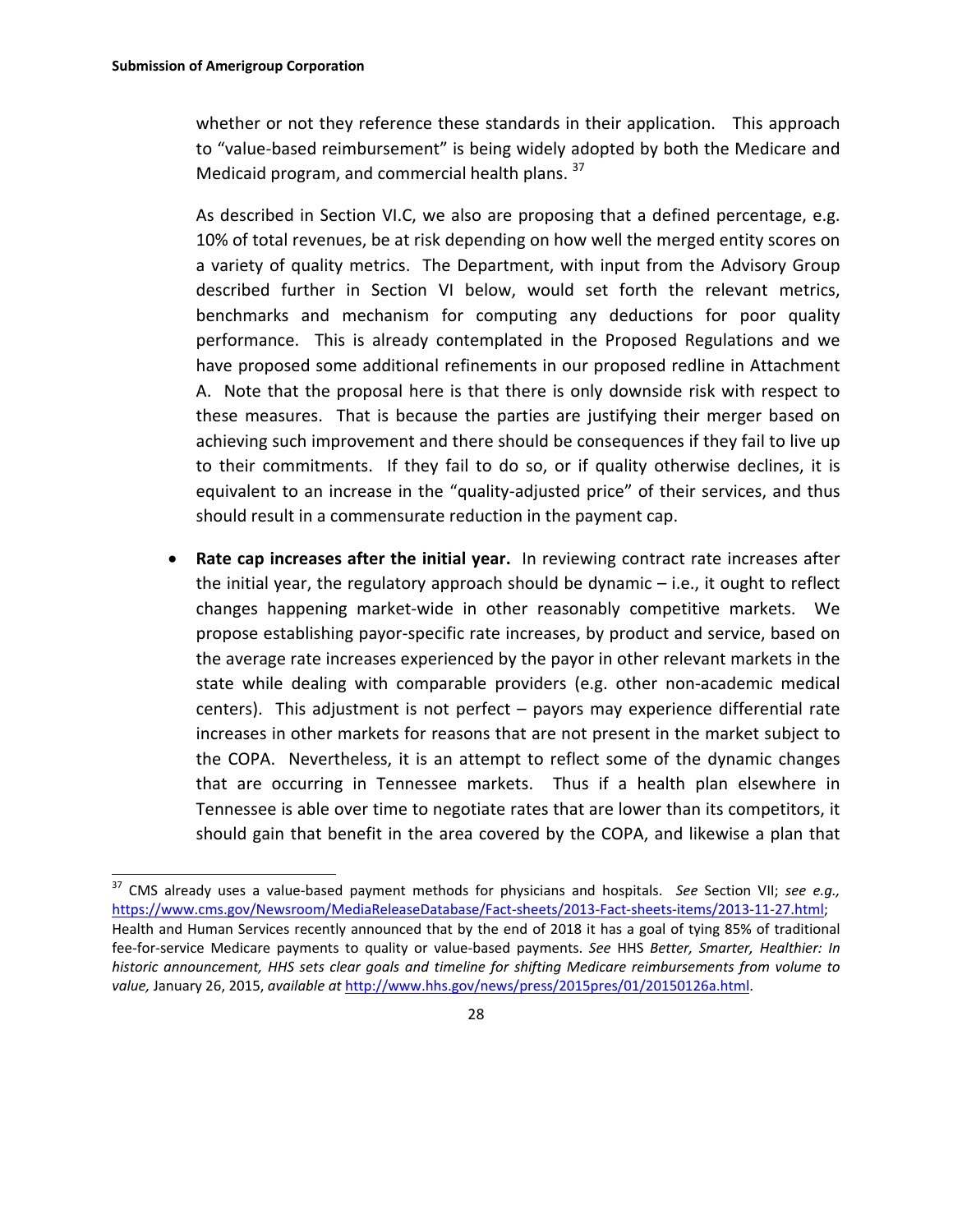over time is paying higher rates relative to its competitors will similarly have that reflected in the rate of increase in the cap that applies to it.

- **Rate review must address other changes that could cause unjustified higher costs.**  The rate cap review proposed here should address most concerns about the merged entity using its enhanced market power to increase health care costs. But there are ways that such cost increases could result even if there is a cap on case‐mix adjusted revenue per discharge, if the merged entity insists on contract changes that have the effect of increasing the volume of covered services. This could occur, for example, by changing contract provisions that provide for utilization management, medical record review, audits regarding claim submissions, or other mechanisms that can have a significant impact on overall health care costs. Accordingly, the Department should review any contract changes that may have the effect of inappropriately increasing total health care expenditures, and the COPA should allow for a reduction in the rate caps to offset any such increases.
- **Accommodating new types of contracts.** If the merged hospital and a given payor believe that an alternative contracting approach (e.g., one that may involve risksharing for the merged hospital) might save money and that each side of the negotiation will benefit by the new contract, then the contract can be written with penalties or rewards set relative to the revenue cap. That is, the negotiating parties can develop innovative approaches to contracting for shared savings so long as the overall cost to the payor is lower. Further, the merged hospital will not want to sign such a contract unless it too is likely to enjoy a reward for those savings.
- **Allowances for new payors/products.** An "any willing payor" concept should apply to hospital systems that are merged through the Cooperative Agreement process. This is necessary because plans covering Medicaid and Medicare beneficiaries are likely to be required to contract with the merged entity to obtain regulatory approval. Commercial health plans also will require a contract for them to be commercially viable in the relevant market. The need for such a provision is particularly acute if the merged entity has its own health plan – without such protection, the merged entity could use its dominant position as a provider to reduce health plan competition. Under this approach, the merged entity would be required to contract with any payor that desires to contract with it as long as the terms are reasonable and consistent with the COPA framework.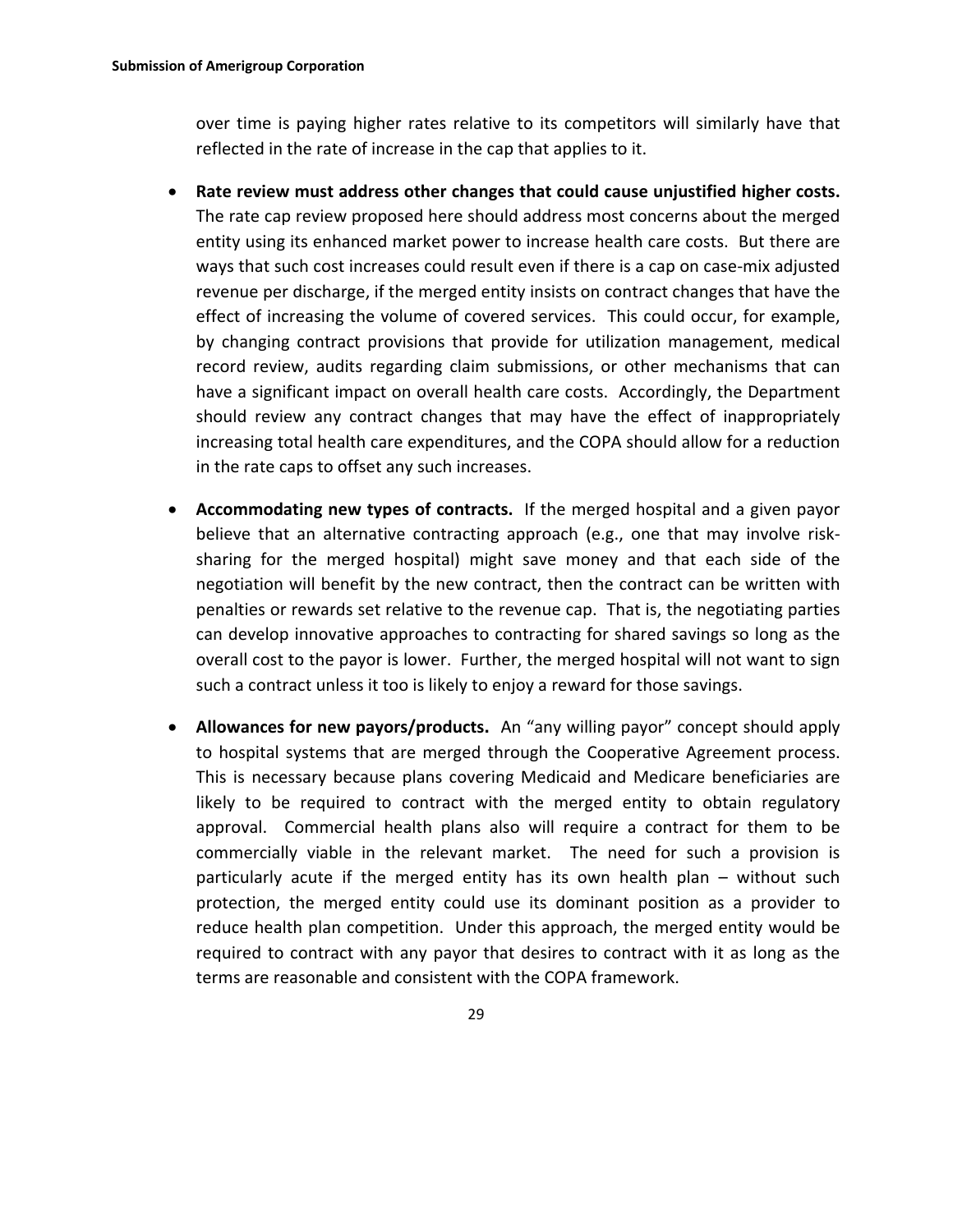In instances where the payor introduces a new product (rate structure) that did not exist at the time the COPA was entered into, the Department would need to first establish a reasonable statewide comparative benchmark and then utilize that as a basis for establishing rate caps. For any payors that are new to the market or that did not have an existing agreement with the merged entity at the time the COPA was established, the payor would freely negotiate a contract, but the regulated entity would be required to "cap" the maximum rates it could extract from this payor at the lesser of the highest rates it receives from an existing payor or the "all other" payor rate, which is the weighted average rate calculated for the remaining payors that do not have a specific rate set for them. Consideration should be given to the relative size of the new entrant; that is, where appropriate, the set of payors being considered as the benchmark would include those that are at least as large as the new entrant.

- **Third‐party reviewer/auditor.** Given the large amount of confidential data required from a number of parties and the complexity of developing and monitoring the rate caps, this proposal will require the appointment of a third‐party reviewer/auditor who will be responsible for obtaining the required information, processing it and helping the Department to resolve any disputes that might arise over rates. Also, the Department (with whatever expert assistance is needed—such as from the Advisory Group) should periodically review and update the methodology as appropriate to ensure that any changes in the competitive environment are accurately reflected. These reviews should be scheduled every three years, or sooner as needed.
- **Physician and other provider rates.**  The above discussion relates to caps for hospital services (both inpatient and outpatient). The same concept should be applied to caps on the rates of the merged entity for other types of providers, such as physicians and ambulatory services, for which the merged entity will have market power as a result of the merger.
- **Independent hospital‐based physicians.**  Many hospitals contract on an exclusive basis with independent physician groups to provide certain hospital‐based services, such as anesthesiology, radiology, pathology and emergency room services. Often payors, as part of their negotiations with hospitals, obtain assurance from the hospital that the hospital‐based physicians will participate in the payors' plan at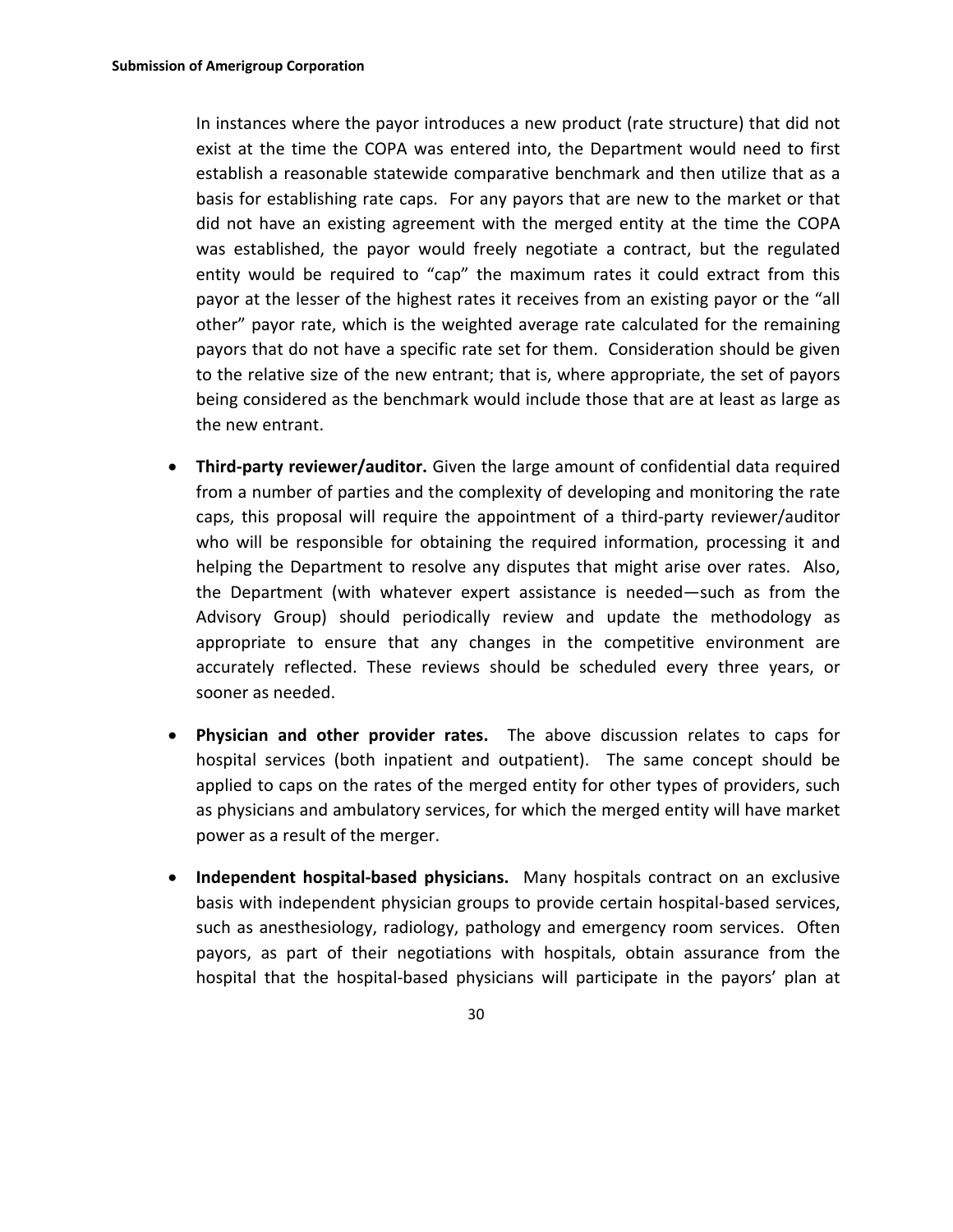reasonable rates. Absent such contracts, the payors can normally threaten to steer patients to alternative hospitals who have hospital‐based physicians who are willing to contract at reasonable rates. This alternative may no longer exist where hospitals have merged pursuant to a COPA. In such a situation, the hospital should be at risk for hospital‐based physician rates that exceed a competitive benchmark.

**• Other considerations.** This proposal depends heavily on the regulation of payorspecific and product‐specific rates and, possibly, separately by service line (inpatient vs. outpatient) as well as for physicians and perhaps other provider types. This requires a good deal of detailed proprietary data from various sources, detailed regulatory calculations, extensive monitoring, and a strong belief that the initial rates are well-set. Many of these calculations and data-gathering exercises will have to be conducted annually. In sum, the success of the COPA will hinge as much on a thoughtful design as it would on effective implementation, and the administrative burden imposed by the regulation should not be underestimated.

## **B. Non‐price contract terms**

In addition to rate caps, it is important the Department ensure that the merged system does not impose contract terms that enable it to create entry barriers or otherwise abuse its dominant position. The FTC and DOJ, in the context of their guidelines for Accountable Care Organizations, have identified several such contracting practices that can be anticompetitive when imposed by a dominant hospital system.  $38$  They include the following:

- Preventing or discouraging health plans from directing or incentivizing patients to choose certain providers through "anti‐steering," "anti‐tiering," "guaranteed inclusion," "most‐ favored‐nation," or similar contractual clauses or provisions.
- Tying sales (either explicitly or implicitly through pricing policies) of some of the health system's services to the health plan's purchase of other services from the health system.

 $\overline{a}$ <sup>38</sup> Federal Trade Commission and Department of Justice Antitrust Division, "Statement of Antitrust Enforcement Policy Regarding Accountable Care Organizations Participating in the Medicare Shared Savings Program," 76 Fed. Reg. 67026 (Oct. 28, 2011), *available at* http://www.justice.gov/sites/default/files/atr/legacy/2011/10/20/276458.pdf.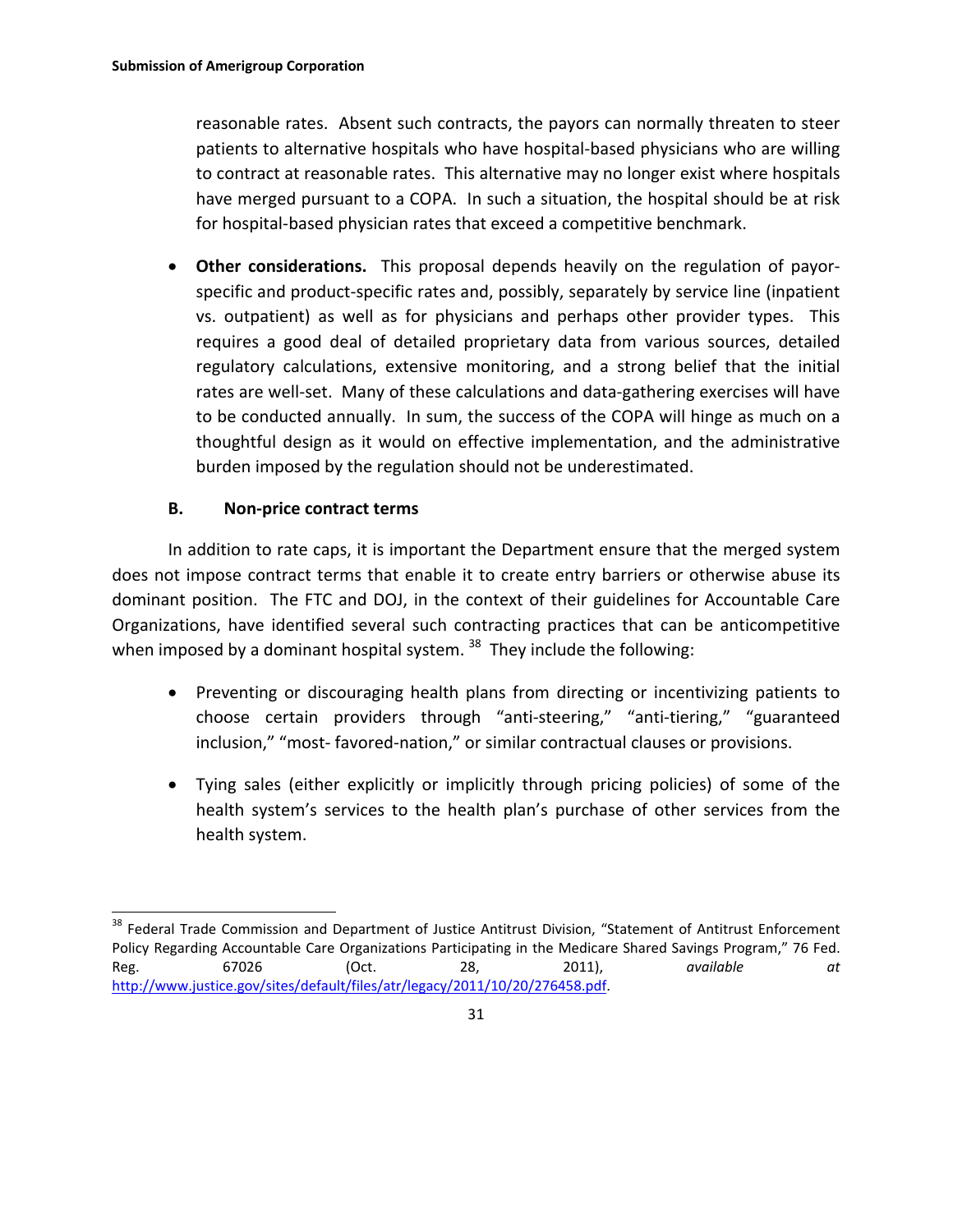Restricting a health plan's ability to make available to its health plan enrollees cost, quality, efficiency, and performance information to aid enrollees in evaluating and selecting providers in the health plan.

#### **VI. Oversight of Quality**

In the health care sector, as in other sectors of the economy, market forces play a crucial role in driving quality and performance improvement. Providers compete with respect to their ability to deliver the highest quality, best value care to patients, and those who pay for the care. Where a COPA has been issued and competition has been displaced, it is critical that there be adequate supervision to ensure the delivery of safe, appropriate and high value health care. Such supervision must be ongoing and dynamic to reflect changes in health care delivery, as well as advances in how to measure quality.

Below, we discuss sources of quality metrics that can be incorporated in the oversight of a COPA based on (a) what the applicants have proposed they will accomplish through their merger; and (b) other measures that are currently widely used. We then address the need for transparency in reporting on quality, as well as how quality performance should affect the payment rates of the merged entity. The section concludes by recommending certain changes to provisions in the Proposed Regulations that relate to the Advisory Group so that the Advisory Group can also provide on‐going input to the Department in selecting quality measures and benchmarks, communicating quality results, and developing the specific mechanisms for linking quality and payment.

## **A. Metrics regarding the applicants' own quality goals**

Among the potential advantages of a Cooperative Agreement listed in Section 68‐11‐ 1303(e)(2) and the corresponding regulation are "enhancement of the quality of hospital and hospital-related care provided to Tennessee citizen" and "demonstration of population health improvement of the region served according to criteria set forth in the agreement and approved by the department." To the extent approval of a COPA will rest on these proposed advantages, the parties should be held accountable for their performance in these areas. As part of the COPA Application, therefore, the applicants should provide the following information, much of which is already required to be submitted under the Proposed Regulations: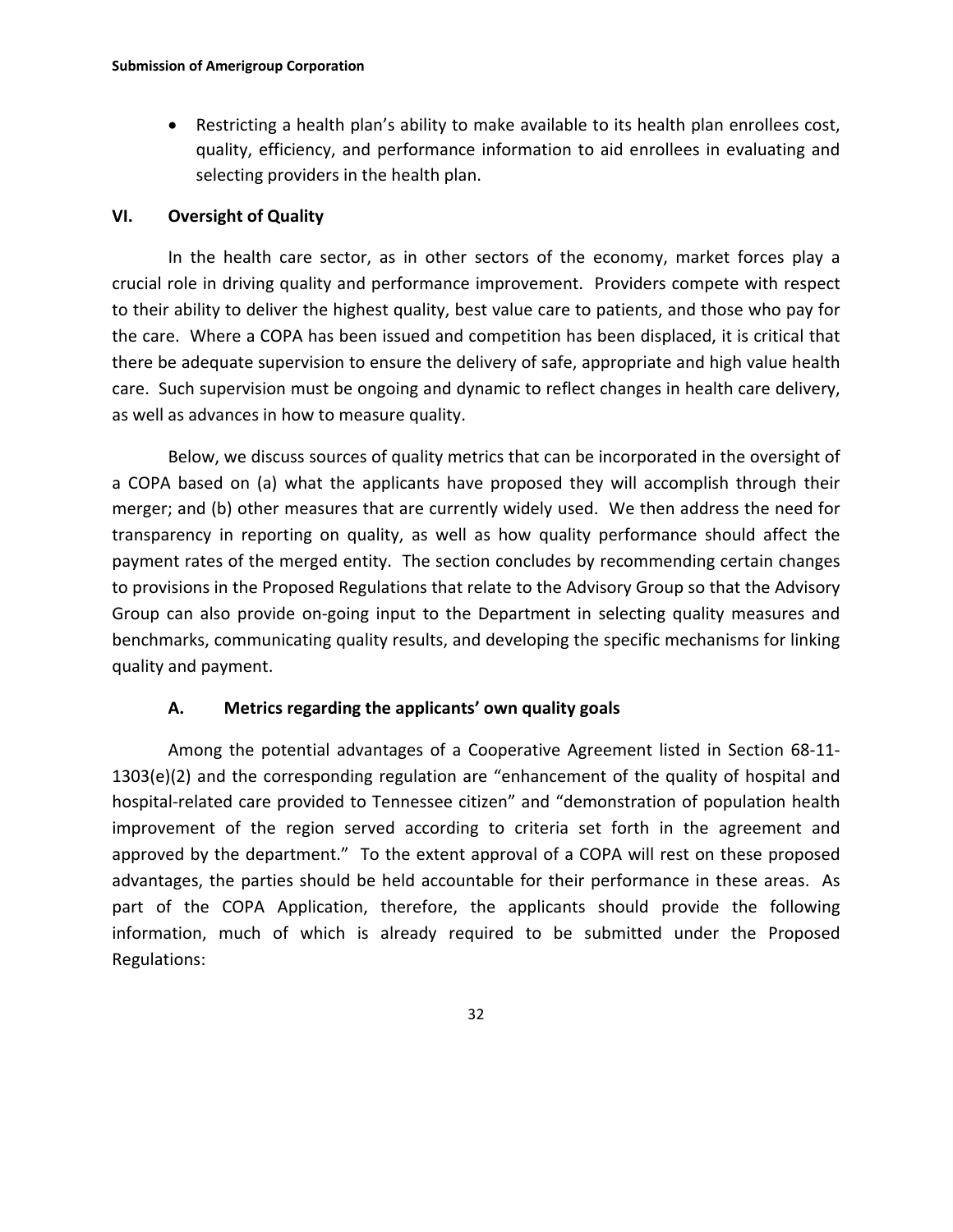- The specific quality improvements that the parties believe should be considered as potential advantages;
- A proposal regarding how each such quality improvement will be measured, including metrics that establish;
	- o The current level of quality;
	- o The estimated level of quality in the absence of the Cooperative Agreement. This is important because the only quality improvements that deserve weight are those that are not likely to be achieved absent the merger; otherwise there is no justification for the merger;
	- o The estimated level of quality the applicant believes would be achieved under the Cooperative Agreement.
- The basis for the metrics (e.g. whether the metrics are widely used or endorsed by authoritative entities, such as CMS, the National Quality Forum (NQF), NCQA, specialty societies, or others);
- Benchmarks for the metrics, and their basis; and
- A plan for how the requisite data for assessing quality will be obtained.

Vague promises of improved quality should be given no weight—if the parties cannot articulate specifically how they will improve quality, and how such improvements will be measured, there is no reason to believe that there will be any meaningful quality improvements and, moreover, no way to hold the merged entity accountable. Similarly, in reviewing submitted information about the proposed quality improvements, weight should be given commensurate with the level of their scope and scale, their detail and specificity, and the extent to which assumptions underlying the proposal are well-documented and supported.

Note that while the above discussion refers to proposed benefits that involve quality, the same approach should be followed with respect to other proposed benefits, such as improved access, better utilization of services, avoidance of duplication of hospital resources, and participation in the state Medicaid program. In short, for whatever dimensions the applicants propose there will be improvement as a result of the Cooperative Agreement, the applicants should be required to provide the type of information described here so that the extent of proposed improvement can be assessed in considering a proposed Cooperative Agreement, and adequately measured if an agreement is granted.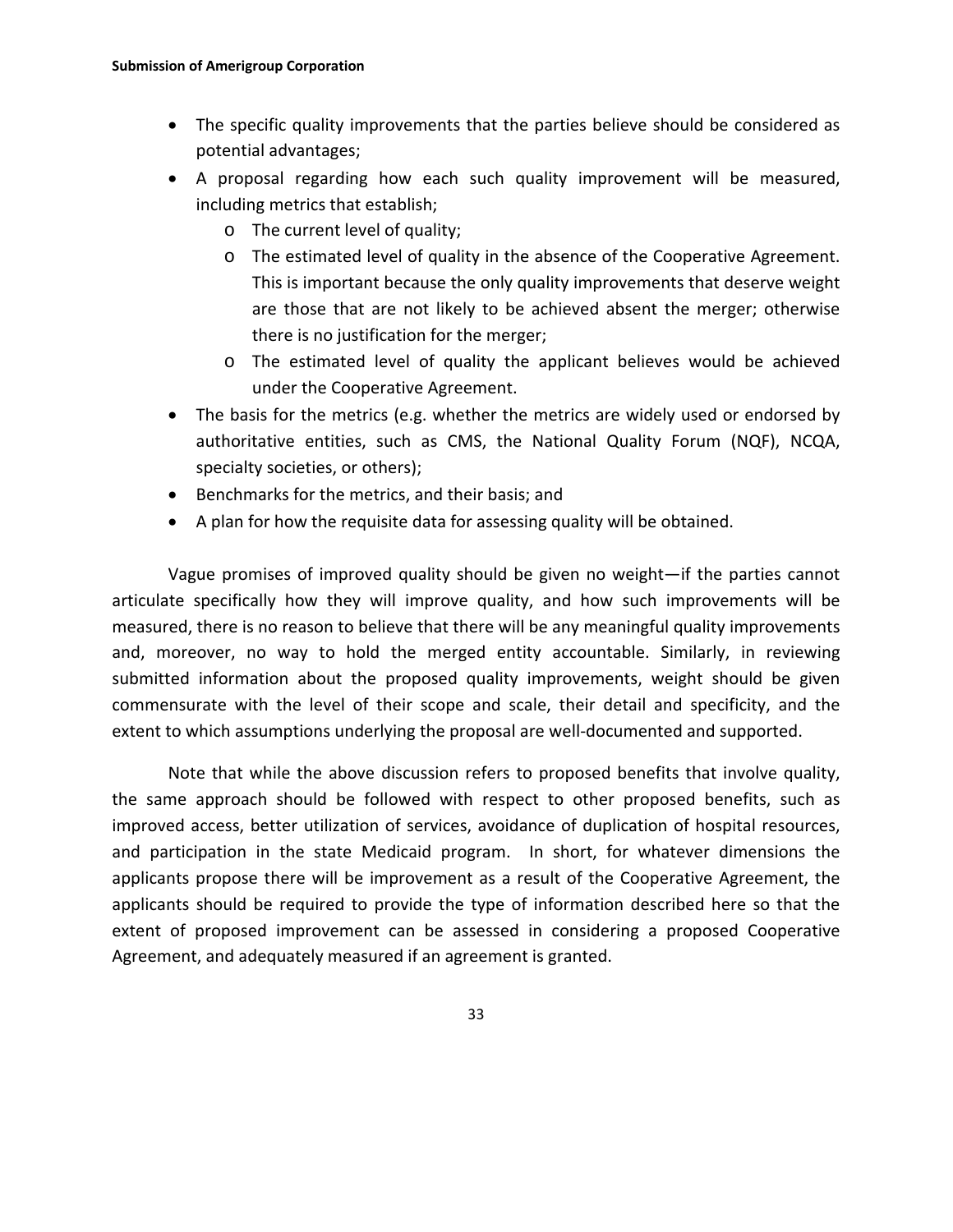#### **B. Other quality metrics**

Quality assessment must go far beyond the specific quality‐related proposed advantages that the parties identify in their Cooperative Agreement. It should seek to encompass all areas of quality that will be potentially affected by the reduction in competition between the parties; of course, this covers many dimensions and attributes. It is impossible for all these to be adequately assessed, so at best the Department can focus on what are likely to be most important to patients, employers, health plans and others who will be affected.

Assessing health care quality is a complex and difficult endeavor, and one which is still in its early phases. But there are a number of references to which the Department, in conjunction with the Advisory Group, can now turn because in recent years there has been growing interest on the part of Medicare, private payers, employers, consumers, academics and others in assessing health care quality, and using such assessments in determining payment amounts through so-called "value-based" payment approaches.<sup>39</sup> Metrics from these sources are useful because many of them have been closely vetted and are widely accepted, and are considered "state of the art." In addition, the merging parties are likely to be familiar with many of these measures, and already may be collecting data and participating in payment arrangements that depend on their use. Commercial plans also are developing and employing a large number of quality performance measures.<sup>40</sup> Some of these overlap with the Medicare measures, but others complement them or address specific populations or conditions.

## **C. Reporting results**

 $\overline{a}$ 

As with all the other aspects of the COPA process, there should be complete transparency with respect to the development of the quality measures, as well as with implementation of the measures and reporting the results. The Proposed Regulations currently contemplate this through the formation of the Advisory Group to develop the appropriate

<sup>39</sup> *See e.g., Pay‐for‐Performance Health Policy Brief*, HEALTH AFFAIRS, October 11, 2012, *available at* http://www.healthaffairs.org/healthpolicybriefs/brief.php?brief\_id=78.

<sup>&</sup>lt;sup>40</sup> See Aparna Higgins, German Veselovskiy and Lauren McKown, Provider Performance Measures in Private and Public Programs: Achieving Meaningful Alignment with Flexibility to Innovate, HEALTH AFFAIRS, 32, no. 8 (2013): 1453‐14621, available at http://content.healthaffairs.org/content/32/8/1453.full.html (finding in a survey of health plans in 2011‐ 2012 the use of 546 distinct performance measures). Some of the most notable commercial sources of quality metrics are: The Joint Commission; The National Quality Forum; the NQCA Healthcare Effectiveness Data and Information Set; and Leapfrog.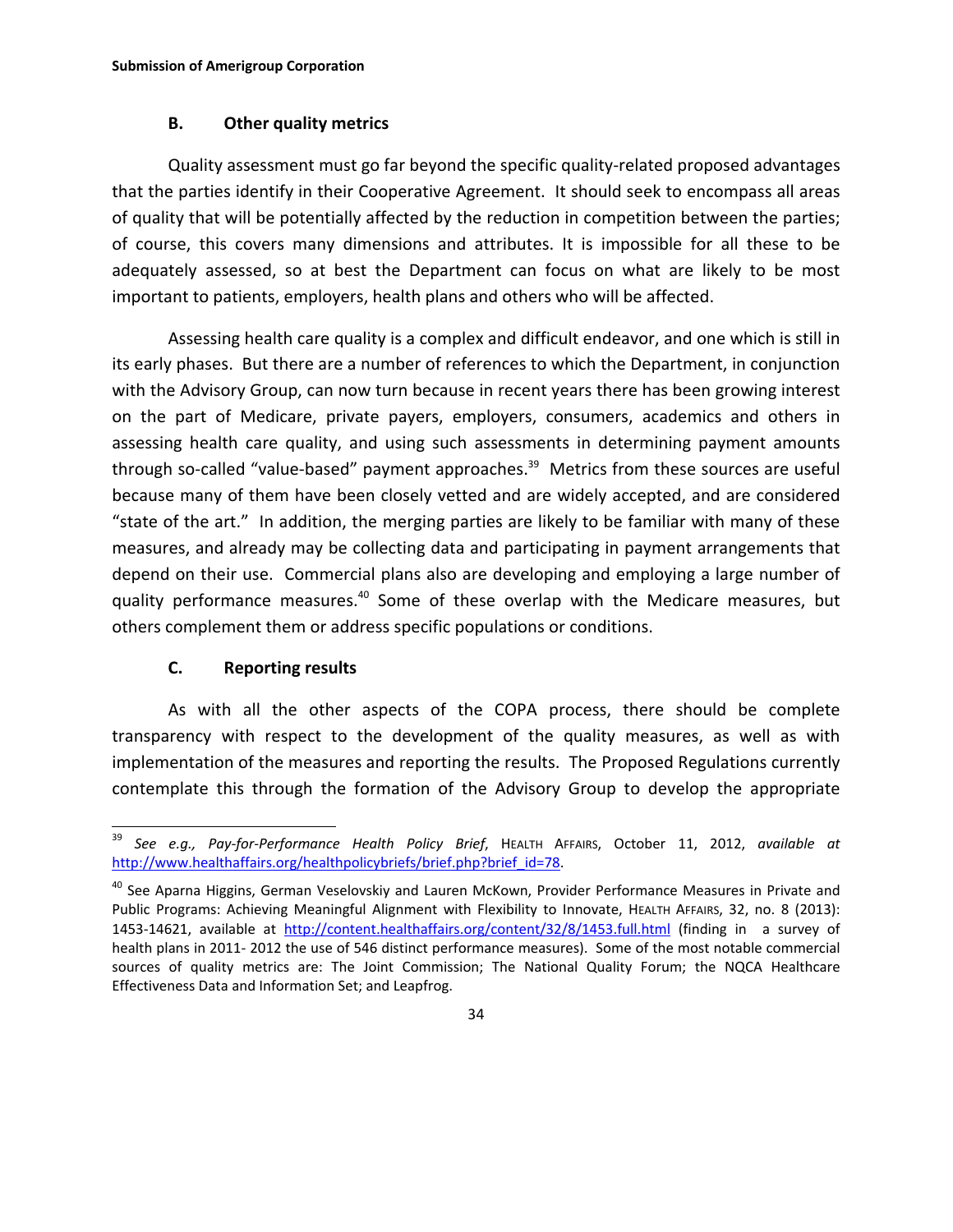measures. For the same reasons, there should be full disclosure of the performance of the merged entity on the selected metrics.

#### **D**. **Tying results to payment**

Public disclosure can provide for some accountability, but it necessarily is very limited if the COPA eliminates competition, and patients, employers, and health plans have no alternative place to turn if they are dissatisfied with the level of quality furnished by the merged entity. For this reason, if a COPA is approved, it should be approved only subject to the merged entity putting at risk a substantial amount of payment dependent on the achievement of satisfactory quality scores. This approach is consistent with the current trend of both government and commercial payers, which is to put an increasing share of payment at risk based on performance. For example, the Medicare program has established the goal that 85% of fee-for-service payments should be tied to quality or value by the end of 2018.<sup>41</sup> CMS estimates that in FY17, 8% of the fee-for-service amount paid to hospitals will be at risk; the comparable number for physicians is 9%.<sup>42</sup>

We propose that 10% of the payments from commercial payers be tied to performance, either through the rate caps (as described in Section V above), or other mechanisms. This percentage is consistent with what Medicare and other payers are beginning to require. An even higher percentage is warranted because, in the absence of competition because of a COPA, such risk may be the only effective way (short of revoking the COPA) that the Department has to ensure that the merged entity is providing adequate quality and meeting its quality commitments.

## **E. Advisory Group**

 $\overline{a}$ 

The quality proposal outlined above necessarily is complex, and will require substantial expertise to implement. To assist the Department in this task, we recommend that the role of

<sup>&</sup>lt;sup>41</sup> See HHS Better, Smarter, Healthier: In historic announcement, HHS sets clear goals and timeline for shifting Medicare reimbursements from volume to value, January 26, 2015, available at http://www.hhs.gov/news/press/2015pres/01/20150126a.html.

<sup>42</sup> *See* Presentation by Dr. Patrick Conway, M.D., MSC CMS Chief Medical Officer and Deputy Administrator for Innovation and Quality, Director Center for Medicare and Medicaid Innovation, Director Center for Clinical Standards and Quality, *CMS Innovation and Health System Transformation AHIP Hill Briefing: How Health Plans are Improving Delivery of Care*, October 8, 2014, at 12, *available at* www.ahip.org/.../DrConway‐Slides/.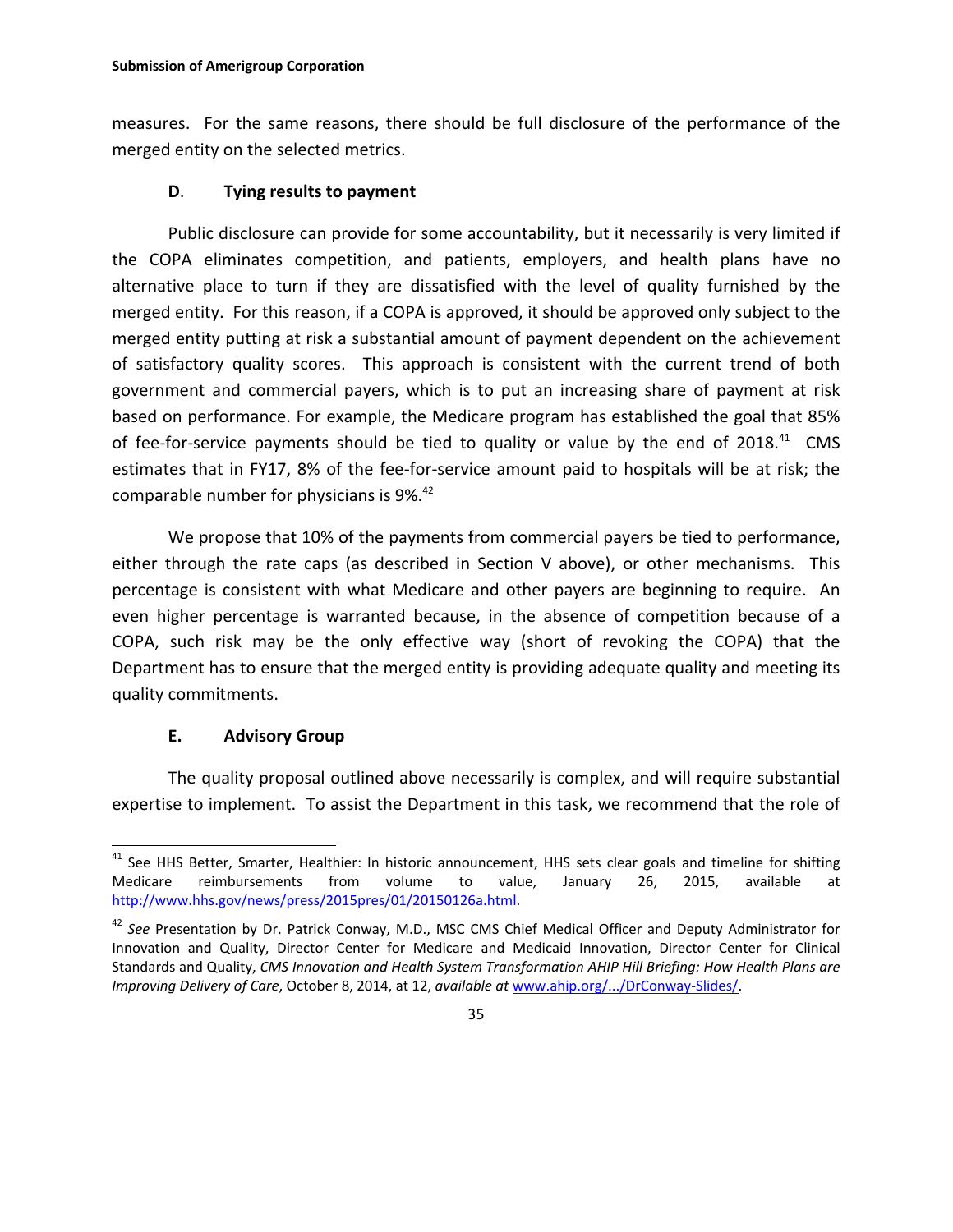the Advisory Group contemplated in § 1200‐38‐01‐.03 of the Proposed Regulations be amended to ensure that the Advisory Group assists the Department in identifying evidence-based quality metrics in such areas as patient safety, health outcomes, patient satisfaction and access to care, in addition to more general measures to objectively track the public advantage of a Cooperative Agreement. Moreover, on an ongoing basis—not just at the time the COPA is granted—the Advisory Group should be charged with reviewing, and making recommendations regarding, possible modifications to the metrics. In addition, the Advisory Group should make recommendations concerning how best to report performance on the quality metrics, and how the quality metrics should be tied to reimbursement payments.

To achieve this goal, we recommend the Advisory Group be comprised of:

- A representative of the Department of Health who would serve as Chair of the panel.
- The Chief Medical/Quality Officer from the merged entity.
- One or two Chief Medical /Quality Officer/MDs from other state market areas with no affiliation to the provider system being monitored.
- One or two Medical/Quality Officers from health plans that have subscribers in the affected area.
- One or two unaffiliated individuals who are expert in the area of health quality measurement and performance.
- A consumer and/or employer representative from the affected area, to be determined by the Department of Health.

The physician representatives should be actively engaged as leaders in patient safety and quality activities at their respective institutions and/or systems. All panel members should be knowledgeable regarding performance measurement activities undertaken by NCQA, the NQF, the Joint Commission, the AHRQ and other similar organizations engaged in the development of quality standards and best practices. Staff of the Department of Health can support the Advisory Group in its work.

## **VII. Amerigroup's Specific Comments to the Proposed Regulations**

As mentioned elsewhere in these comments, Amerigroup supports the Proposed Regulations. In advance of the public hearing to discuss these regulations, Amerigroup has included in this section, specific comments regarding elements of the Regulations that should be retained, as well as suggested revisions. Attachment A includes a redline of specific suggested changes.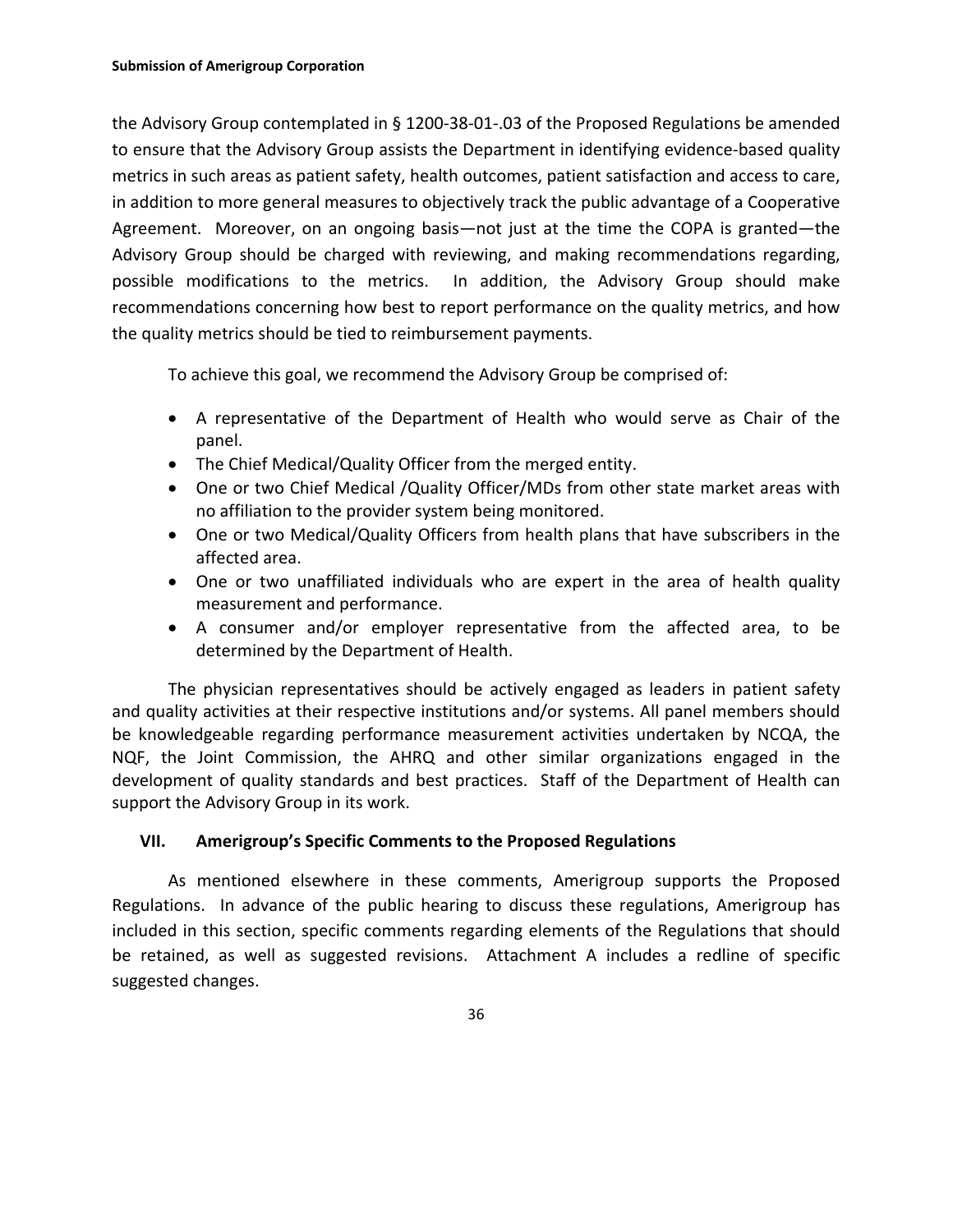- **It is important to retain the requirement that a letter of intent must be submitted at least 45 days prior to submission of the formal application.** Section 1200‐38‐01‐ .02(1) requires the parties to notify the Department at least 45 days prior to filing an application through the submission of a letter of intent. This puts the Department on notice about the impending application and affords sufficient time to prepare for the review of the application. It also allows for the timely initiation of an antitrust investigation of the merger by the Attorney General—who the Department is required to consult with – as well as the federal antitrust enforcers. This preliminary application is especially important because once an application is filed, certain statutory deadlines apply regarding the review, hearing schedule, recommendation and written decision. Although in many instances it may be public knowledge that parties intend to file an application for a COPA, the timing for such an application may be uncertain. In other cases it may be a closely held transaction and state authorities could be caught off‐guard when a new application is filed.
- **Additional information should be required in the Application.**  The Proposed Regulations as drafted require a robust set of information to be submitted in a COPA Application. There are three general categories of information we propose requiring in greater detail:
	- 1) more specific information on the market and competitive dynamics. This information is similar to what is requested by federal antitrust enforcers in evaluating a potential merger;
	- 2) a detailed description of each benefit that the applicants propose will be achieved through the Cooperative Agreement. Such input from the applicants can be used for, among other things, providing input into the Measures to be used in the Index, and possible commitments that should be imposed on the applicants if a COPA is approved; and
	- 3) a description of any commitments the applicants are willing to make to address any potential adverse impacts resulting from the Cooperative Agreement. While the Department may require commitments based on its own review, the Parties should be required upfront to propose what commitments they believe are appropriate.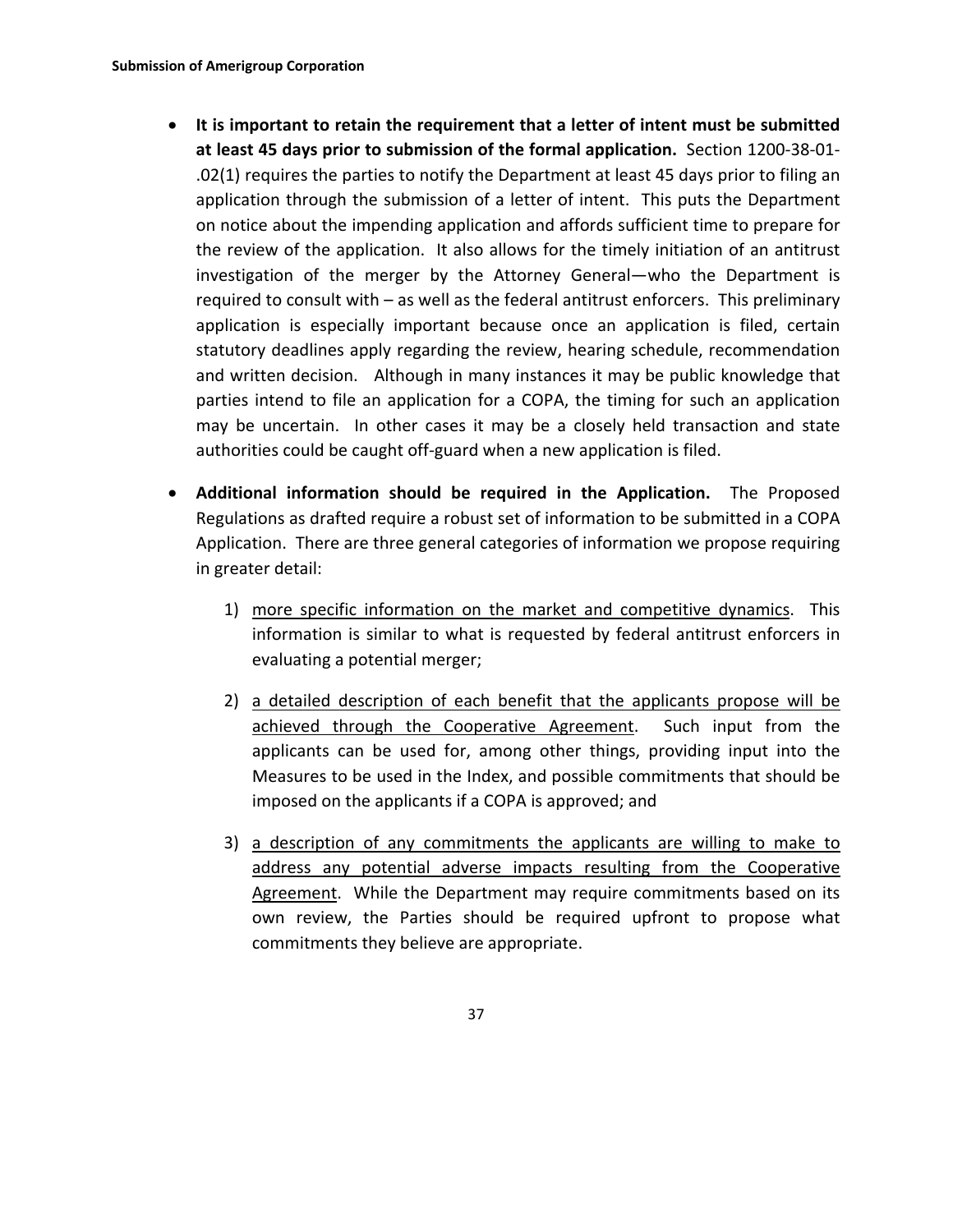- **Delete the waiver provision.** Section 1200‐38‐01‐.02(3)(d) which allows the Department to waive certain Application requirements should be deleted because it could potentially be abused and prevent the creation of a full public record.
- **Specify that the Department may impose certain conditions in a COPA and, in particular, pricing caps.** The Proposed Regulations do not provide any guidance on what conditions the Department may impose on the parties if a COPA is granted. While the regulations do not need to spell out every possible condition that could be included in a COPA—and should afford the Department flexibility—they should make explicit that the Department can condition the approval of a COPA on an agreement to cap the negotiated case‐mix adjusted revenue per discharge in addition to several other important conditions outlined in the redline and discussed elsewhere in this submission. As to potential pricing caps, the regulations should specify the following:
	- o Separate caps for each health plan covering 5% or more of the commercial population in the affected area, with separate caps by product.
	- o Adjustment of the caps to reflect proposed savings from the parties.
	- o Provide for updating of the caps and other contract terms, including (e.g. terms governing pay for performance, utilization management, review processes) based on the actual experience of health plans in other parts of the state.
	- o Clarify that the caps should cover hospital‐based physicians that are employed by or have exclusive contracts with the Parties.
	- o Provide for similar caps on outpatient, physician or other services where competition for such services may be adversely affected under the COPA.
- **Include a waiver of statute of limitations for antitrust challenges brought post‐ separation.** The Proposed Regulations require the parties to submit a "Plan of Separation" with their application and update the Plan annually as part of the Department's active supervision. This critical requirement puts the onus on the parties to tackle the challenging task of explaining whether and how they would unwind their arrangement if the COPA ends.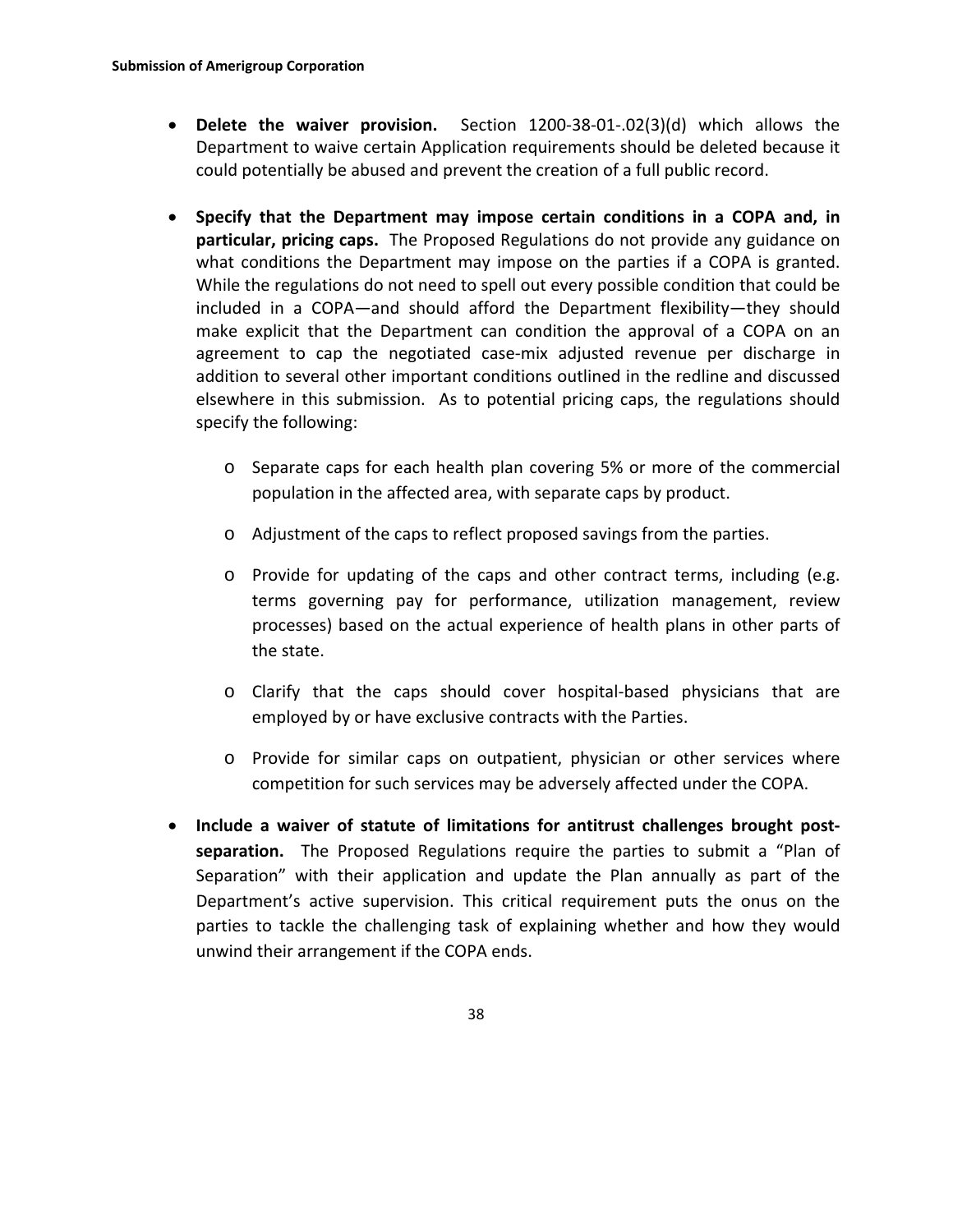In addition, as noted above, the regulations should require that the parties waive statute of limitations objections to future challenges to the merger under antitrust laws in the event that the COPA is ever revoked or withdrawn.

- **Expand the role of the Advisory Group to provide support to the Department in performing ongoing and active supervision over any approved COPA.**  Antitrust immunity will not apply unless the review and supervision of a COPA meet specific requirements of "active supervision" as defined under the law.<sup>43</sup> For this reason, the regulations importantly provide a method for how the Department should actively supervise the parties through the use of an Index tracking measures. We include some specific recommendations to the composition of the Advisory Group and propose that the Advisory Group be retained beyond the initial COPA evaluation process to assist the Department in ensuring the conditions and monitoring are dynamic and appropriately adjust for changes in the healthcare system.
- **Clarify grounds for when the Department may terminate a COPA.** The Proposed Regulations do not provide any language indicating that the Department may enforce or terminate a COPA, beyond the statutory provision relating to the benefits no longer outweighing the disadvantages. The Department should have the ability to terminate a COPA for a number of reasons in addition to the benefits no longer outweighing the disadvantages. This approach is consistent with the approach Virginia has taken.
- **Detailed line item comments in Tennessee Proposed Regulations.**  Our mark‐up also includes a number of more minor suggested changes to clarify certain points and achieve consistency.

#### **VIII. Conclusion**

 $\overline{a}$ 

There is general consensus among economists that regulation will often be an imperfect proxy for competition, with distortions arising from shortcomings either in the structure of the regulation or in the way in which it is implemented. In addition, unless carefully designed, regulation can be too rigid to keep up with changes in the regulated entities or the broader

<sup>43</sup> *See California Retail Liquor Dealers Assn. v. Midcal Aluminum, Inc*., 445 U.S. 97, 106 (1980) ("The national policy in favor of competition cannot be thwarted by casting . . . a gauzy cloak of state involvement"); *see* Section III.B. for a more fulsome discussion of the active supervision requirement.